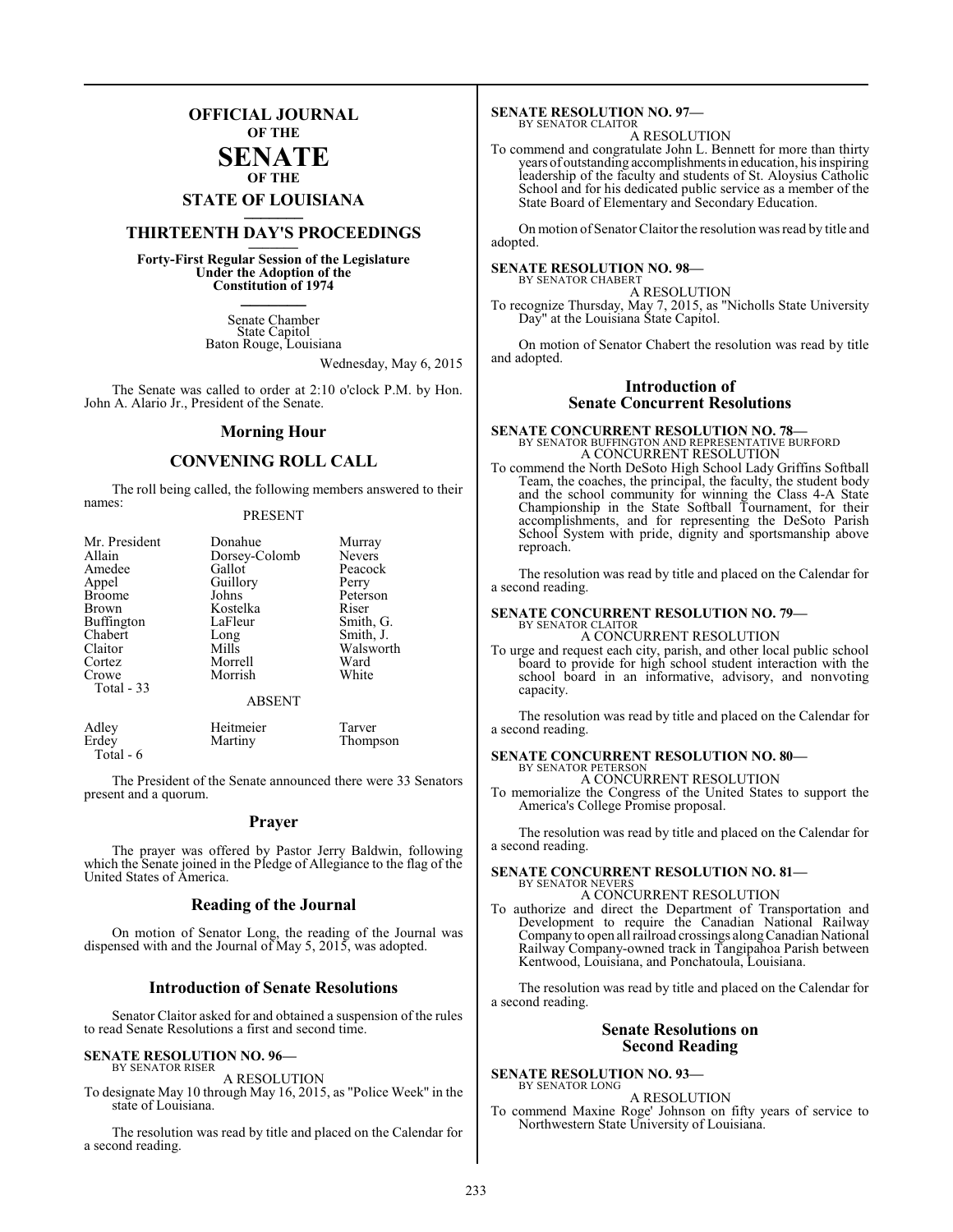#### On motion of Senator Long the resolution was read by title and adopted.

#### **SENATE RESOLUTION NO. 94—** BY SENATOR CHABERT

A RESOLUTION

To commend Nicholls State University senior biology student Anthony Naquin for being selected to present his research as part of the recent Posters on the Hill exhibition in Washington D.C.

On motion of Senator Chabert the resolution was read by title and adopted.

**SENATE RESOLUTION NO. 95—** BY SENATORS DORSEY-COLOMB, BROOME AND PETERSON A RESOLUTION

To commend and congratulate Loretta Lynch on being the first African-American woman to be sworn in as Attorney General of the United States.

On motion of Senator Dorsey-Colomb the resolution was read by title and adopted.

#### **Senate Concurrent Resolutions on Second Reading**

#### **SENATE CONCURRENT RESOLUTION NO. 72—** BY SENATOR LONG

A CONCURRENT RESOLUTION

To commend and congratulate Yvette Girouard on being named to the 2015 Louisiana Sports Hall of Fame Induction Class.

The concurrent resolution was read by title. Senator Long moved to adopt the Senate Concurrent Resolution.

#### **ROLL CALL**

The roll was called with the following result:

#### YEAS

| Mr. President<br>Adley<br>Allain<br>Appel<br><b>Broome</b><br><b>Brown</b><br>Chabert<br>Claitor<br>Cortez | Erdey<br>Gallot<br>Guillory<br>Heitmeier<br>Johns<br>Kostelka<br>Long<br>Martiny<br>Mills | Peacock<br>Perry<br>Peterson<br>Riser<br>Smith, G.<br>Smith, J.<br>Thompson<br>Walsworth<br>Ward |
|------------------------------------------------------------------------------------------------------------|-------------------------------------------------------------------------------------------|--------------------------------------------------------------------------------------------------|
| Crowe                                                                                                      | Morrish                                                                                   | White                                                                                            |
| Donahue                                                                                                    | Murray                                                                                    |                                                                                                  |
| Dorsey-Colomb<br>Total - 34                                                                                | <b>Nevers</b>                                                                             |                                                                                                  |
|                                                                                                            | <b>NAYS</b>                                                                               |                                                                                                  |
| Total $-0$                                                                                                 | <b>ABSENT</b>                                                                             |                                                                                                  |
|                                                                                                            |                                                                                           |                                                                                                  |
| Amedee<br>$\sim$<br>$\overline{\phantom{0}}$                                                               | LaFleur                                                                                   | Tarver                                                                                           |

Buffington Morrell Total - 5

The Chair declared the Senate adopted the Senate Concurrent Resolution and ordered it sent to the House.

#### **SENATE CONCURRENT RESOLUTION NO. 73—** BY SENATOR LONG

A CONCURRENT RESOLUTION To commend and congratulate Kevin Troy Faulk on being named to the 2015 Louisiana Sports Hall of Fame Induction Class.

The concurrent resolution was read by title. Senator Long moved to adopt the Senate Concurrent Resolution.

## **Page 2 SENATE 13th DAY'S PROCEEDINGS**

### **ROLL CALL**

The roll was called with the following result:

YEAS

| Mr. President     | Donahue       | Morrish       |
|-------------------|---------------|---------------|
| Adley             | Dorsey-Colomb | Murray        |
| Allain            | Erdey         | <b>Nevers</b> |
| Appel             | Guillory      | Peacock       |
| <b>Broome</b>     | Heitmeier     | Peterson      |
| <b>Brown</b>      | Johns         | Smith, G.     |
| <b>Buffington</b> | Kostelka      | Smith, J.     |
| Chabert           | Long          | Thompson      |
| Claitor           | Martiny       | Walsworth     |
| Cortez            | Mills         | Ward          |
| Crowe             | Morrell       | White         |
| Total $-33$       |               |               |
|                   | <b>NAYS</b>   |               |
| Total - 0         |               |               |
|                   | <b>ABSENT</b> |               |

| Amedee    | LaFleur | Riser  |
|-----------|---------|--------|
| Gallot    | Perry   | Tarver |
| Total - 6 |         |        |

The Chair declared the Senate adopted the Senate Concurrent Resolution and ordered it sent to the House.

#### **SENATE CONCURRENT RESOLUTION NO. 74—** BY SENATOR LONG

A CONCURRENT RESOLUTION To commend Otis Washington on being named to the 2015 Louisiana Sports Hall of Fame Induction Class.

The concurrent resolution was read by title. Senator Long moved to adopt the Senate Concurrent Resolution.

### **ROLL CALL**

The roll was called with the following result:

#### YEAS

| Mr. President<br>Adley<br>Allain<br>Appel<br><b>Broome</b><br>Brown<br><b>Buffington</b><br>Chabert<br>Cortez<br>Crowe<br>Donahue<br>Dorsey-Colomb<br>Total - 34<br>Total - 0 | Erdey<br>Guillory<br>Heitmeier<br>Johns<br>Kostelka<br>Long<br>Martiny<br>Mills<br>Morrell<br>Morrish<br>Murray<br><b>Nevers</b><br><b>NAYS</b> | Peacock<br>Perry<br>Peterson<br>Riser<br>Smith, G.<br>Smith, J.<br>Thompson<br>Walsworth<br>Ward<br>White |
|-------------------------------------------------------------------------------------------------------------------------------------------------------------------------------|-------------------------------------------------------------------------------------------------------------------------------------------------|-----------------------------------------------------------------------------------------------------------|
|                                                                                                                                                                               | ABSENT                                                                                                                                          |                                                                                                           |
| Amedee<br>Claitor<br>Total - 5                                                                                                                                                | Gallot<br>LaFleur                                                                                                                               | Tarver                                                                                                    |

The Chair declared the Senate adopted the Senate Concurrent Resolution and ordered it sent to the House.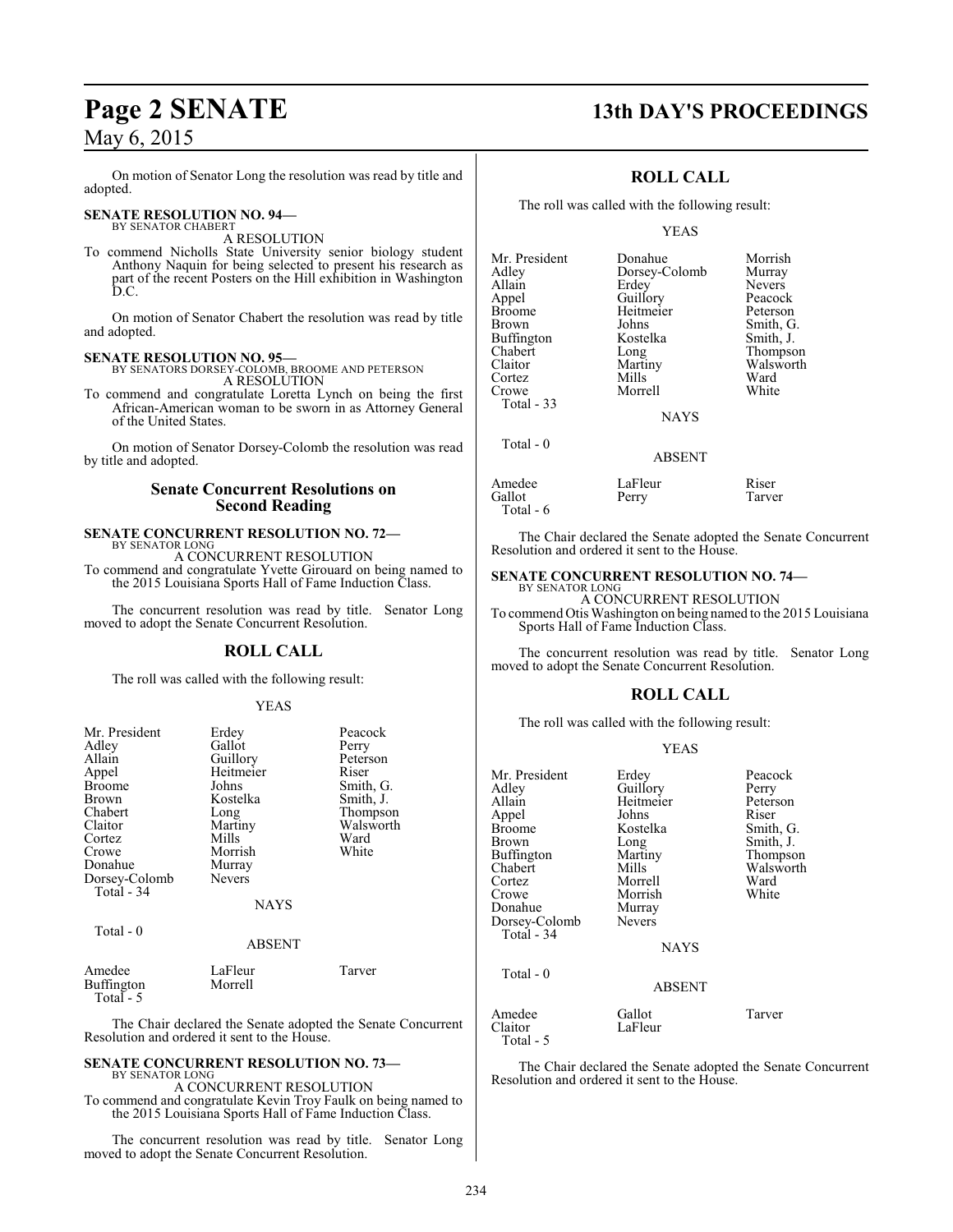#### **SENATE CONCURRENT RESOLUTION NO. 75—**

BY SENATOR LONG A CONCURRENT RESOLUTION To commend and congratulate Avery Johnson on being named to the 2015 Louisiana Sports Hall of Fame Induction Class.

The concurrent resolution was read by title. Senator Long moved to adopt the Senate Concurrent Resolution.

#### **ROLL CALL**

The roll was called with the following result:

#### YEAS

| Mr. President | Erdey       | <b>Nevers</b> |
|---------------|-------------|---------------|
| Adley         | Gallot      | Peacock       |
| Allain        | Guillory    | Perry         |
| Appel         | Heitmeier   | Peterson      |
| <b>Broome</b> | Johns       | Riser         |
| Brown         | Kostelka    | Smith, G.     |
| Buffington    | LaFleur     | Smith, J.     |
| Chabert       | Long        | Thompson      |
| Claitor       | Martiny     | Walsworth     |
| Cortez        | Mills       | Ward          |
| Crowe         | Morrell     | White         |
| Donahue       | Morrish     |               |
| Dorsey-Colomb | Murray      |               |
| Total - 37    |             |               |
|               | <b>NAYS</b> |               |
| Total - 0     |             |               |
|               | ABSENT      |               |

Amedee Tarver Total - 2

The Chair declared the Senate adopted the Senate Concurrent Resolution and ordered it sent to the House.

**SENATE CONCURRENT RESOLUTION NO. 76—**<br>BY SENATORS GARY SMITH AND BROWN AND REPRESENTATIVES<br>MILLER, GAINES AND WILLMOTT A CONCURRENT RESOLUTION

To commend the St. Charles Parish Department of Homeland Security and Emergency Preparedness on being granted full accreditation by the Emergency Management Accreditation Program.

The concurrent resolution was read by title. Senator Gary Smith moved to adopt the Senate Concurrent Resolution.

#### **ROLL CALL**

The roll was called with the following result:

#### YEAS

| Mr. President | Erdey     | <b>Nevers</b> |
|---------------|-----------|---------------|
| Adley         | Gallot    | Peacock       |
| Allain        | Guillory  | Perry         |
| Appel         | Heitmeier | Peterson      |
| <b>Broome</b> | Johns     | Riser         |
| Brown         | Kostelka  | Smith, G.     |
| Buffington    | LaFleur   | Smith, J.     |
| Chabert       | Long      | Thompson      |
| Claitor       | Martiny   | Walsworth     |
| Cortez        | Mills     | Ward          |
| Crowe         | Morrell   | White         |
| Donahue       | Morrish   |               |
| Dorsey-Colomb | Murray    |               |
| Total - 37    |           |               |

# **13th DAY'S PROCEEDINGS Page 3 SENATE** May 6, 2015

**NAYS** 

ABSENT

Total - 0

Amedee Tarver Total - 2

The Chair declared the Senate adopted the Senate Concurrent Resolution and ordered it sent to the House.

#### **SENATE CONCURRENT RESOLUTION NO. 77—** BY SENATOR BROOME

A CONCURRENT RESOLUTION

To recognize Monday, May 18, 2015, as "Forum 35 Day" at the Louisiana State Capitol and to commend the members of Forum 35.

The concurrent resolution was read by title. Senator Broome moved to adopt the Senate Concurrent Resolution.

#### **ROLL CALL**

The roll was called with the following result:

#### YEAS

| Mr. President<br>Adlev<br>Allain | Dorsey-Colomb<br>Erdey | Murray<br>Nevers<br>Peacock |
|----------------------------------|------------------------|-----------------------------|
|                                  | Guillory               |                             |
| Appel                            | Heitmeier              | Perry                       |
| <b>Broome</b>                    | Johns                  | Peterson                    |
| Brown                            | Kostelka               | Riser                       |
| Buffington                       | LaFleur                | Smith, G.                   |
| Chabert                          | Long                   | Smith, J.                   |
| Claitor                          | Martiny                | Thompson                    |
| Cortez                           | Mills                  | Walsworth                   |
| Crowe                            | Morrell                | Ward                        |
| Donahue                          | Morrish                | White                       |
| Total - 36                       |                        |                             |
|                                  | <b>NAYS</b>            |                             |
| Total - 0                        |                        |                             |
|                                  | <b>ABSENT</b>          |                             |

Amedee Gallot Tarver Total - 3

The Chair declared the Senate adopted the Senate Concurrent Resolution and ordered it sent to the House.

#### **Message from the House**

#### **ASKING CONCURRENCE IN HOUSE BILLS AND JOINT RESOLUTIONS**

#### May 6, 2015

To the Honorable President and Members of the Senate:

I am directed to inform your honorable body that the House of Representatives has finally passed and asks your concurrence in the following House Bills and Joint Resolutions:

| <b>HB</b> No. 35 | HB No. 212 | HB No. 228 |
|------------------|------------|------------|
| HB No. 248       | HB No. 327 | HB No. 456 |
| HB No. 533       | HB No. 709 | HB No. 833 |
| HB No. 273       | HB No. 335 | HB No. 439 |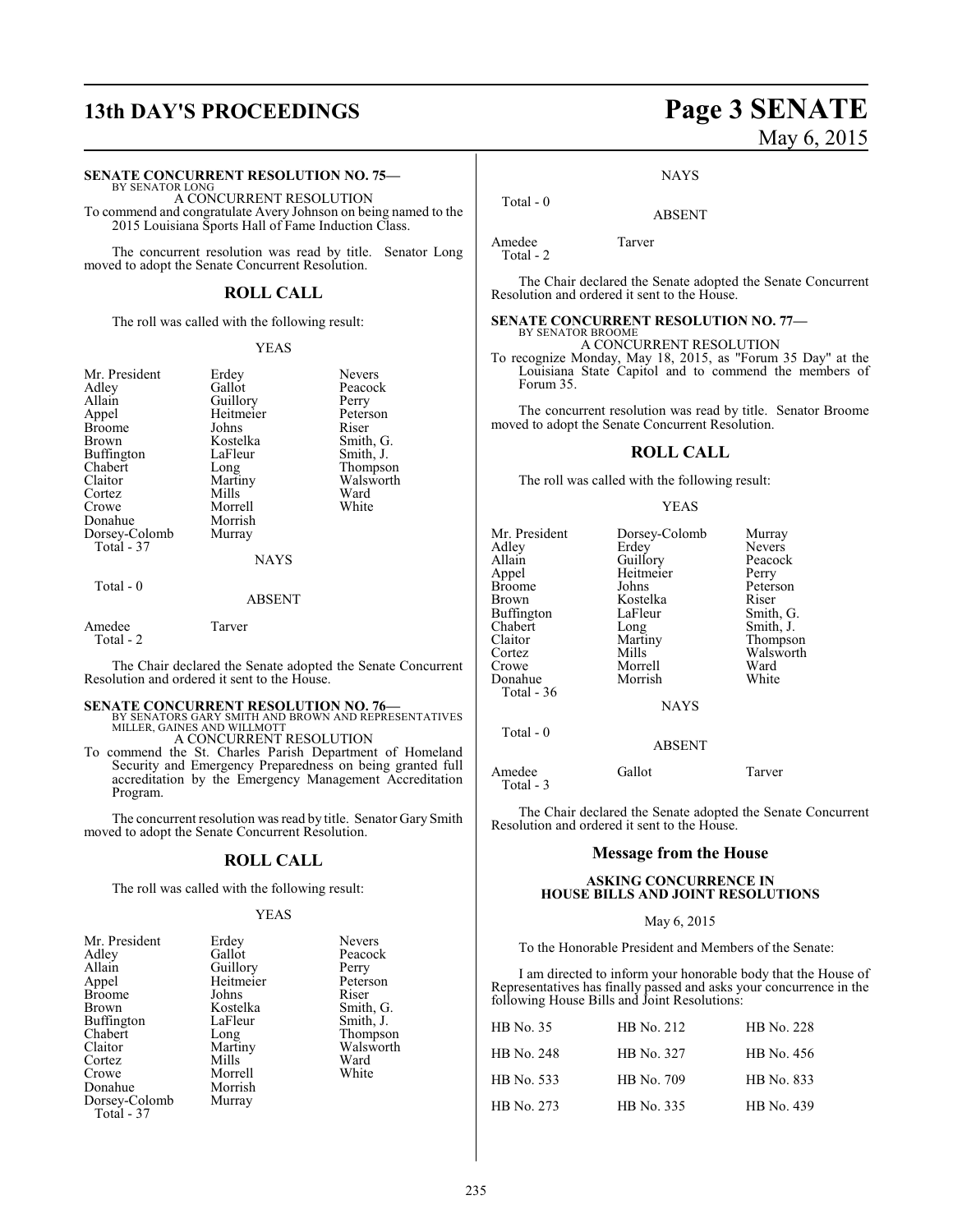## **Page 4 SENATE 13th DAY'S PROCEEDINGS**

May 6, 2015

HB No. 529 HB No. 656

Respectfully submitted, ALFRED W. SPEER

Clerk of the House of Representatives

#### **House Bills and Joint Resolutions on First Reading**

**HOUSE BILL NO. 35—**<br>BY REPRESENTATIVES HOLLIS, ADAMS, BROADWATER, BROWN,<br>HENRY BURNS, CARMODY, CHANEY, COX, CROMER, DOVE,<br>EDWARDS, HARRISON, HENRY, HOWARD, HUNTER, JONES,<br>KLECKLEY,LORUSSO,JAY MORRIS,JIM MORRIS,NORTON,ORTE PEARSON, PYLANT, SCHRODER, SEABAUGH, AND SIMON AN ACT

To enact R.S. 47:490.29, relative to military honor license plates; to provide for the establishment of a military honor license plate for the recipients of the Global War on Terrorism Expeditionary Medal; to require the promulgation of rules and regulations relative to the creation and implementation of a military honor license plate; and to provide for related matters.

The bill was read by title and placed on the Calendar for a second reading.

**HOUSE BILL NO. 212—** BY REPRESENTATIVES JAY MORRIS, ABRAMSON, STUART BISHOP, BOUIE, BROWN, BURFORD, CARMODY, CARTER, CONNICK,<br>GAROFALO, GEYMANN, GISCLAIR, HALL, HARRIS, HARRISON,<br>HAVARD, HENSGENS, HOFFMANN, HOWARD, IVEY, LORUSSO,<br>PEARSON, POPE, PYLANT,REYNOLDS,RICHARD,SCHRODER,ST.<br>GERMAIN,STOKES,TA

AN ACT

To amend and reenact R.S. 39:122(A), relative to capital outlay; to provide relative to the capital outlay process; to provide for line of credit recommendations for projects; to require the approval of certain line of credit recommendations; to provide for an effective date; and to provide for related matters.

The bill was read by title and placed on the Calendar for a second reading.

## **HOUSE BILL NO. 228—**

BY REPRESENTATIVES REYNOLDS AND HENRY BURNS AN ACT

To enact R.S. 56:10.2, relative to state mineral income from activity in and adjacent to Lake Bistineau; to dedicate a portion of such revenue to weevil production for control of giant salvinia in the lake; to create the Lake Bistineau Management Account in the Conservation Fund; to provide for the use of monies in the account; to provide legislative oversight; to provide for termination; to provide for an effective date; and to provide for related matters.

The bill was read by title and placed on the Calendar for a second reading.

#### **HOUSE BILL NO. 248—** BY REPRESENTATIVE LAMBERT

AN ACT

To enact R.S. 32:299.3, relative to off-road vehicles; to provide relative to "golf carts" as "off-road vehicles"; to provide relative to safety equipment required for golf carts; to provide for restrictions on speed and eligible roadways to be used by golf carts; and to provide for related matters.

The bill was read by title and placed on the Calendar for a second reading.

#### **HOUSE BILL NO. 273—**

BY REPRESENTATIVE BURRELL AN ACT

To repeal Title XVIII of Book III of the Civil Code, comprised of Civil Code Articles 3084 through 3098, relative to respite; to provide for the repeal of all provisions governing voluntary and forced respite; and to provide for related matters.

The bill was read by title and placed on the Calendar for a second reading.

#### **HOUSE BILL NO. 327—**

BY REPRESENTATIVE DOVE

AN ACT To amend and reenact R.S. 38:291(T)(2)(a)(introductory paragraph) and (i), (b) and (c), and (4) and to enact R.S.  $38:291(T)(2)(d)$ , relative to the membership of the North Lafourche Conservation, Levee and Drainage District; to provide relative to the number of board commissioners; to provide for lengths of terms for board members; to remove requirement that members of the board of commissioners be from certain areas; to provide for a definition of a quorum; to provide for an effective date; and to provide for related matters.

The bill was read by title and placed on the Calendar for a second reading.

**HOUSE BILL NO. 335—** BY REPRESENTATIVE HENRY BURNS AN ACT

To amend and reenact R.S. 40:1299.39(A)(1)(a)(ii)(introductory paragraph) and  $1299.41(A)(10)$ , relative to medical malpractice; to include licensed dieticians/licensed nutritionists within the definitions of state health care provider and health care provider; and to provide for related matters.

The bill was read by title and placed on the Calendar for a second reading.

#### **HOUSE BILL NO. 439—**

BY REPRESENTATIVE NANCY LANDRY AN ACT

To amend and reenactR.S. 9:1783(B), 1821, 1822, 1891, 1894, 1904, 1905, 1953, 2026, 2028, 2031, 2087(B), 2096, and 2158, and to enact R.S. 9:2047 and 2114.1 and Chapter 1-C of Code Title II of Code Book III of Title 9 of the Louisiana Revised Statutes of 1950, to be comprised of R.S. 9:2263, relative to the Louisiana Trust Code; to provide for who may be trustee; to provide for when testamentary trusts are created; to provide for when inter vivos trusts are created; to provide for creation of classes; to provide for representation; to provide for general rules for classes of beneficiaries; to provide for interest in income for members of the same class; to provide for assignment of interest in trusts and termination of trusts for mixed private and charitable purposes; to provide for termination or modification to prevent impairment of trust purposes and termination of small trusts; to provide for concurrence of settlors in termination; to provide for delegation of the right to amend; to provide for delegating trustee performance; to provide for co-trustees; to provide for the power to adjust by a trustee; to provide for the revocation of inter vivos trusts upon divorce; to provide for the allocation of different powers to different trustees; to provide for trusts for the care of an animal; and to provide for related matters.

The bill was read by title and placed on the Calendar for a second reading.

#### **HOUSE BILL NO. 456—**

BY REPRESENTATIVES THIERRY, BARROW, CARMODY, COX,<br>EDWARDS,HALL,HARRISON,HAVARD,HAZEL,HOLLIS,JACKSON,<br>JAMES, JEFFERSON, JONES, LEBAS, MIGUEZ, ORTEGO, OURSO,<br>PIERRE,PONTI,PRICE,REYNOLDS,SMITH,ST.GERMAIN,TALBOT,<br>PATRICK WILLI AN ACT

To enact Chapter 8-L of Title 45 of the Louisiana Revised Statutes of 1950, to be comprised of R.S. 45:844.61 through 844.67, relative to commercial mobile service providers and telecommunications carriers; to provide for a short title; to provide for definitions; to require disclosure of call location information in emergency situations; to provide for limited liability; to allow for protocols relative to voluntary disclosure of call location information; to provide for an emergency contact listing; to provide for enforcement; to provide for rules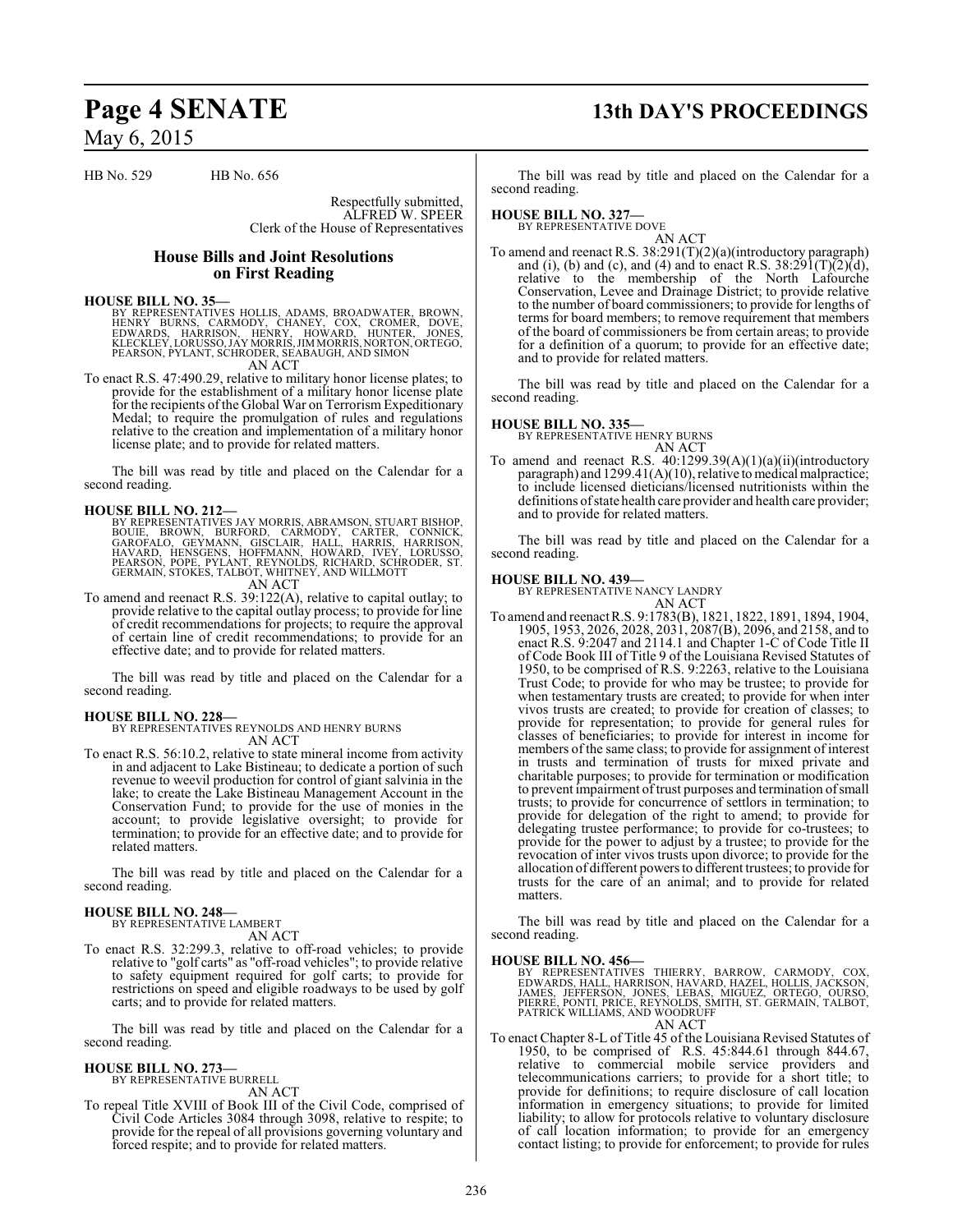# **13th DAY'S PROCEEDINGS Page 5 SENATE**

# May 6, 2015

and regulations; to provide for special effectiveness dates; and to provide for related matters.

The bill was read by title and placed on the Calendar for a second reading.

**HOUSE BILL NO. 529—** BY REPRESENTATIVE MILLER

AN ACT

To amend and reenact R.S. 38:334(A), relative to expenditures of taxes collected by the Lafourche Basin Levee District from property in St. Charles Parish located west of the Mississippi River; to provide that certain provisions of law relating to expenditures of taxes collected by the Lafourche Basin Levee District from property in St. Charles Parish located west of the Mississippi River shall not apply in certain circumstances; and to provide for related matters.

The bill was read by title and placed on the Calendar for a second reading.

# **HOUSE BILL NO. 533—** BY REPRESENTATIVE PRICE

AN ACT

To amend and reenact R.S. 32:781(9), to enact R.S. 32:792(B)(17)(j), and to repeal R.S. 32:781(1) and 792(C), relative to the regulation of used motor vehicles; to provide for definitions; to require a certification process for certain advertising; to eliminate references to "brokers"; and to provide for related matters.

The bill was read by title and placed on the Calendar for a second reading.

#### **HOUSE BILL NO. 656—**

BY REPRESENTATIVE HARRISON

AN ACT To amend and reenact R.S. 33:140.62(A)(3) and (4), relative to state planning and development districts; to move St. Mary Parish to a new district; and to provide for related matters.

The bill was read by title and placed on the Calendar for a second reading.

## **HOUSE BILL NO. 709—** BY REPRESENTATIVE HARRISON

AN ACT

To amend and reenact R.S. 38:308(A) and to enact R.S. 38:308(C), relative to per diem of board members; to change the per diem of certain members and board of commissioners to equal federal per diem rates; to require a board of commissioners to provide public notice of its intent to vote on whether or not to increase the per diem of its members above a certain amount; and to provide for related matters.

The bill was read by title and placed on the Calendar for a second reading.

#### **HOUSE BILL NO. 833— (Substitute for House Bill No. 594 by Representative Henry)** BY REPRESENTATIVE HENRY

AN ACT

To amend and reenact R.S. 32:1252(12), (23), (25), (26), and (46)(introductory paragraph),  $1254(G)(4)$ ,  $1256.1$ ,  $1257(C)$  and  $(D)(2)$ , 1258(A)(introductory paragraph) and (6), 1261(A)(1)(n) and  $(r)$ , 1264, 1270.5(A),  $(C)$ ,  $(D)$ (introductory paragraph),  $(E)$ , and (J), 1270.17(A)(1)(introductory paragraph) and  $\overline{c}$ ) and  $\overline{B}$ ), and 1270.29(A)(1)(c) and (B), relative to the distribution and sale of vehicles; to provide for definitions; to modify insurance requirements imposed on satellite warranty and repair centers; to provide for specialty vehicle shows; to modify procedural requirements relative to protests; to exempt trailers from certain requirements relative to unauthorized acts; to specify damage disclosure requirements relative to new motor vehicles; to modify procedural requirements relative to the termination or failure to renew a marine dealer franchise; to authorize the Louisiana Motor Vehicle Commission to maintain the license of a marine dealer in limited circumstances; to modify repurchasing requirements relative to both motorcycle dealers and all-terrain vehicle dealers; to modify repurchasing requirements relative to recreational vehicles; and to provide for related matters.

The bill was read by title and placed on the Calendar for a second reading.

#### **Message from the House**

#### **ASKING CONCURRENCE IN HOUSE CONCURRENT RESOLUTIONS**

May 5, 2015

To the Honorable President and Members of the Senate:

I am directed to inform your honorable body that the House of Representatives has finally passed and asks your concurrence in the following House Concurrent Resolutions:

HCR No. 114 HCR No. 115

Respectfully submitted, ALFRED W. SPEER Clerk of the House of Representatives

#### **House Concurrent Resolutions on First Reading**

**HOUSE CONCURRENT RESOLUTION NO. 114—**<br>BY REPRESENTATIVE JEFFERSON AND SENATOR GALLOT<br>A CONCURRENT RESOLUTION

To commend Eula Woodard upon her attainment in April 2015 to the elite club of Louisiana centenarians.

The resolution was read by title and placed on the Calendar for a second reading.

#### **HOUSE CONCURRENT RESOLUTION NO. 115—** BY REPRESENTATIVE EDWARDS A CONCURRENT RESOLUTION

To express the legislature's appreciation to teachers and to designate May 4 through May 8, 2015, as Teacher Appreciation Week at the state capitol.

The resolution was read by title and placed on the Calendar for a second reading.

### **House Bills and Joint Resolutions on Second Reading**

**HOUSE BILL NO. 162—** BY REPRESENTATIVE LORUSSO

AN ACT

To amend and reenact R.S. 29:11(D), relative to the contracting authority of the adjutant general; to provide for alternative contracting methods by the National Guard Bureau to be authorized by the adjutant general when a certain amount of federal funds are utilized for projects; and to provide for related matters.

The bill was read by title and referred by the President to the Committee on Judiciary B.

#### **HOUSE BILL NO. 170—**

BY REPRESENTATIVE HOLLIS AN ACT

To amend and reenact R.S. 40:1462(A), relative to private driving schools; to reduce the required surety bond for such schools; and to provide for related matters.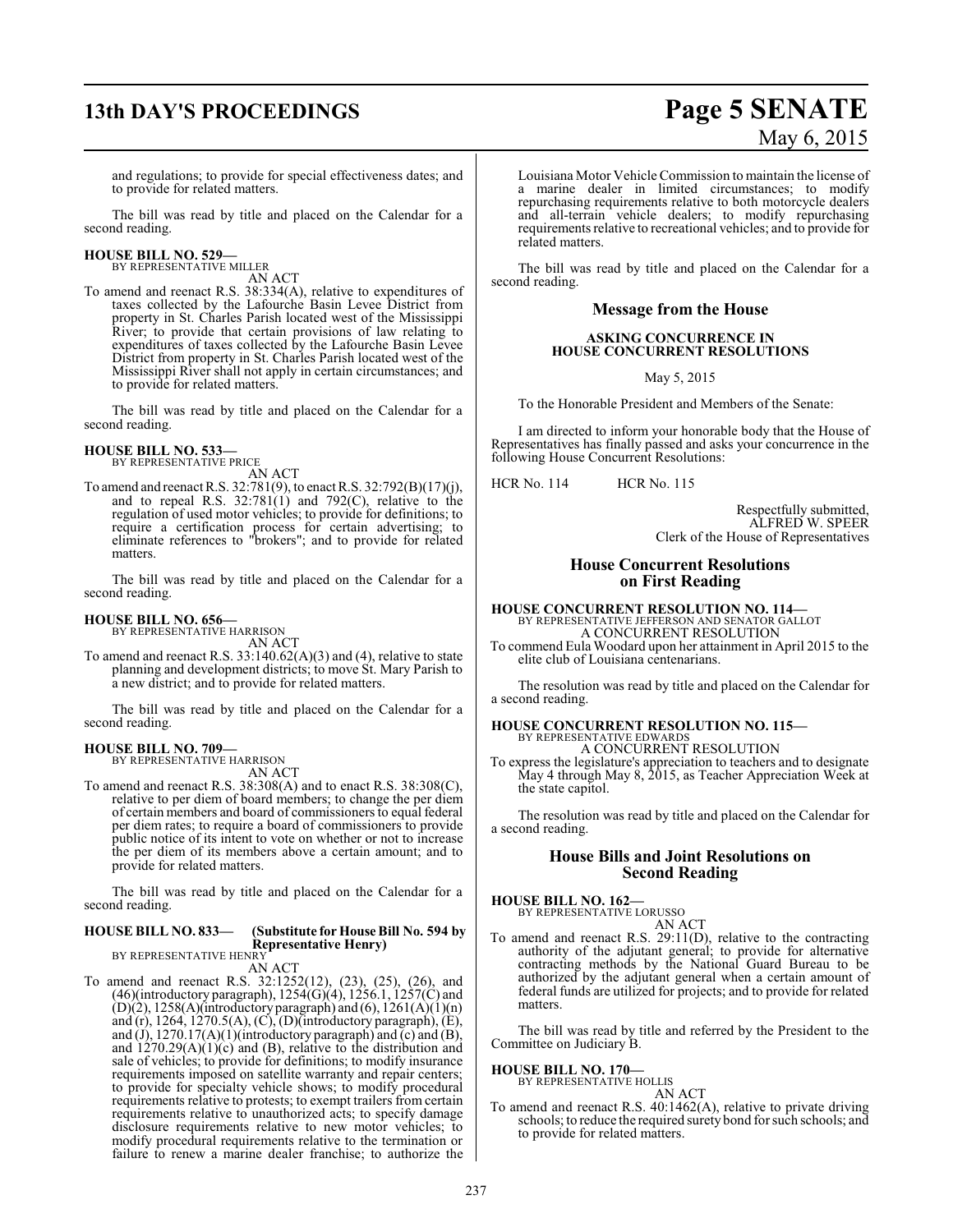# **Page 6 SENATE 13th DAY'S PROCEEDINGS**

## May 6, 2015

The bill was read by title and referred by the President to the Committee on Transportation, Highways and Public Works.

#### **HOUSE BILL NO. 178—** BY REPRESENTATIVE DOVE

AN ACT

To amend and reenact R.S. 38:291(U)(1), relative to the Terrebonne Levee and Conservation District; to provide for the transfer of certain land in the possession of the Atchafalaya Basin Levee District for certain purposes to the Terrebonne Levee and Conservation District; and to provide for related matters.

The bill was read by title and referred by the President to the Committee on Natural Resources.

**HOUSE BILL NO. 204—** BY REPRESENTATIVES FOIL AND NANCY LANDRY AN ACT

To amend and reenact R.S. 9:315.1(C)(8) and Code of Civil Procedure Articles  $74.2(A)$  and  $2592(8)$  and to enact R.S. 9:315.1(C)(9) and 315.22(E) and Code of Civil Procedure Article  $10(A)(9)$ , relative to child support for adult child with disabilities; to provide for deviations from the child support guidelines; to provide for the awarding ofsupport; to provide for the application of the child support guidelines; to provide for subject matter jurisdiction; to provide for venue; to provide for the use of summary proceedings; and to provide for related matters.

The bill was read by title and referred by the President to the Committee on Judiciary A.

## **HOUSE BILL NO. 216—**

BY REPRESENTATIVES SEABAUGH, HENRY BURNS, MIKE JOHNSON, AND PATRICK WILLIAMS AND SENATOR BUFFINGTON AN ACT

To amend and reenact R.S.  $33:4574.1.1(A)(24)(c)$  and (d), relative to the Shreveport-Bossier Convention and Tourist Bureau; to provide relative to hotel occupancy taxes levied by the bureau; to provide with respect to an additional hotel occupancy tax; to provide relative to the use of tax proceeds; to provide with respect to the duration of the authority for the additional tax; to provide relative to limitations; and to provide for related matters.

The bill was read by title and referred by the President to the Committee on Local and Municipal Affairs.

# **HOUSE BILL NO. 241—** BY REPRESENTATIVE BARRAS

AN ACT To amend and reenact R.S. 24:205, R.S. 25:125, and R.S. 43:22, to enact R.S. 24:173.1, and to repeal R.S. 24:173, relative to certain state publications and documents; to remove certain provisions requiring the secretary of state to distribute certain publications and documents to specified persons and public entities; to provide for the distribution of certain publications and documents to specified libraries; to remove certain provisions providing certain publications to certain persons and public entities free of charge; to provide relative to the fees collected for certain publications by the secretary of state; and to provide for related matters.

The bill was read by title and referred by the President to the Committee on Senate and Governmental Affairs.

#### **HOUSE BILL NO. 250—**

BY REPRESENTATIVES LEGER, BILLIOT, CHANEY, SMITH, AND THIERRY AN ACT

To amend and reenact R.S. 17:1874(B)(3) and (C)(4) and to enact R.S.  $17:1874(B)(4)$  and  $(5)$  and  $(C)(5)$ , relative to the Workforce TrainingRapid Response Fund; to authorize additional deposits into the fund; to require a private match for the use of additional deposits into the fund; and to provide for related matters.

The bill was read by title and referred by the President to the Committee on Finance.

#### **HOUSE BILL NO. 256—**

BY REPRESENTATIVE POPE AN ACT

To amend and reenact R.S. 33:1342(1), 1343(B) and (F), and 1344, relative to the joint self insurance programs created by local governmental subdivisions; to authorize the Louisiana School Board Association to act on behalf of local public school systems as an administrator of an interlocal risk management agency; to authorize the Louisiana School Board Association to participate as a member of such agency; to provide definitions; and to provide for related matters.

The bill was read by title and referred by the President to the Committee on Education.

#### **HOUSE BILL NO. 275—**

BY REPRESENTATIVE GUINN

AN ACT

To amend and reenact R.S. 3:3382(3) and 3386(A) and to enact R.S. 3:3388(H), relative to the use of pesticides in certain school classrooms; to provide for the use of pesticides in prekindergarten; to provide for a definition; to establish a fee to cover the administration cost of the annual integrated pest management plan; and to provide for related matters.

The bill was read by title and referred by the President to the Committee on Agriculture, Forestry, Aquaculture, and Rural Development.

#### **HOUSE BILL NO. 298—**

BY REPRESENTATIVE BURRELL AN ACT

To amend and reenact R.S. 51:652(B) and 656(B)(2), relative to the sale of fireworks; to provide for the dates and times during which fireworks may be sold; to provide with respect to the issuance of retailer permits; and to provide for related matters.

The bill was read by title and referred by the President to the Committee on Commerce, Consumer Protection, and International Affairs.

## **HOUSE BILL NO. 379—** BY REPRESENTATIVE HOLLIS

AN ACT

To amend and reenact R.S. 49:1002(J) and 1005(A)(introductory paragraph) and to enact R.S. 49:1001(14), relative to drug testing standards; to provide for drug testing by CAP-FDTcertified laboratories; and to provide for related matters.

The bill was read by title and referred by the President to the Committee on Health and Welfare.

#### **HOUSE BILL NO. 386—**

BY REPRESENTATIVES LEGER, BILLIOT, CHANEY, CONNICK, FOIL, SMITH, AND THIERRY AN ACT

To amend and reenact R.S. 39:91(C) and to enact R.S. 39:91(D), relative to the Deepwater Horizon Economic Damages Collection Fund; to dedicate interest earnings from the fund to higher education; and to provide for related matters.

The bill was read by title and referred by the President to the Committee on Finance.

## **HOUSE BILL NO. 769—** BY REPRESENTATIVE BURRELL

AN ACT

To enact Chapter 13-N of Title 33 of the Louisiana Revised Statutes of 1950, to be comprised of R.S. 33:4720.301, to create the Shreveport Implementation and Redevelopment Authority; to provide for the formation of a program or programs in the city of Shreveport for the use of appropriate private and public resources to eliminate and prevent the development or spread of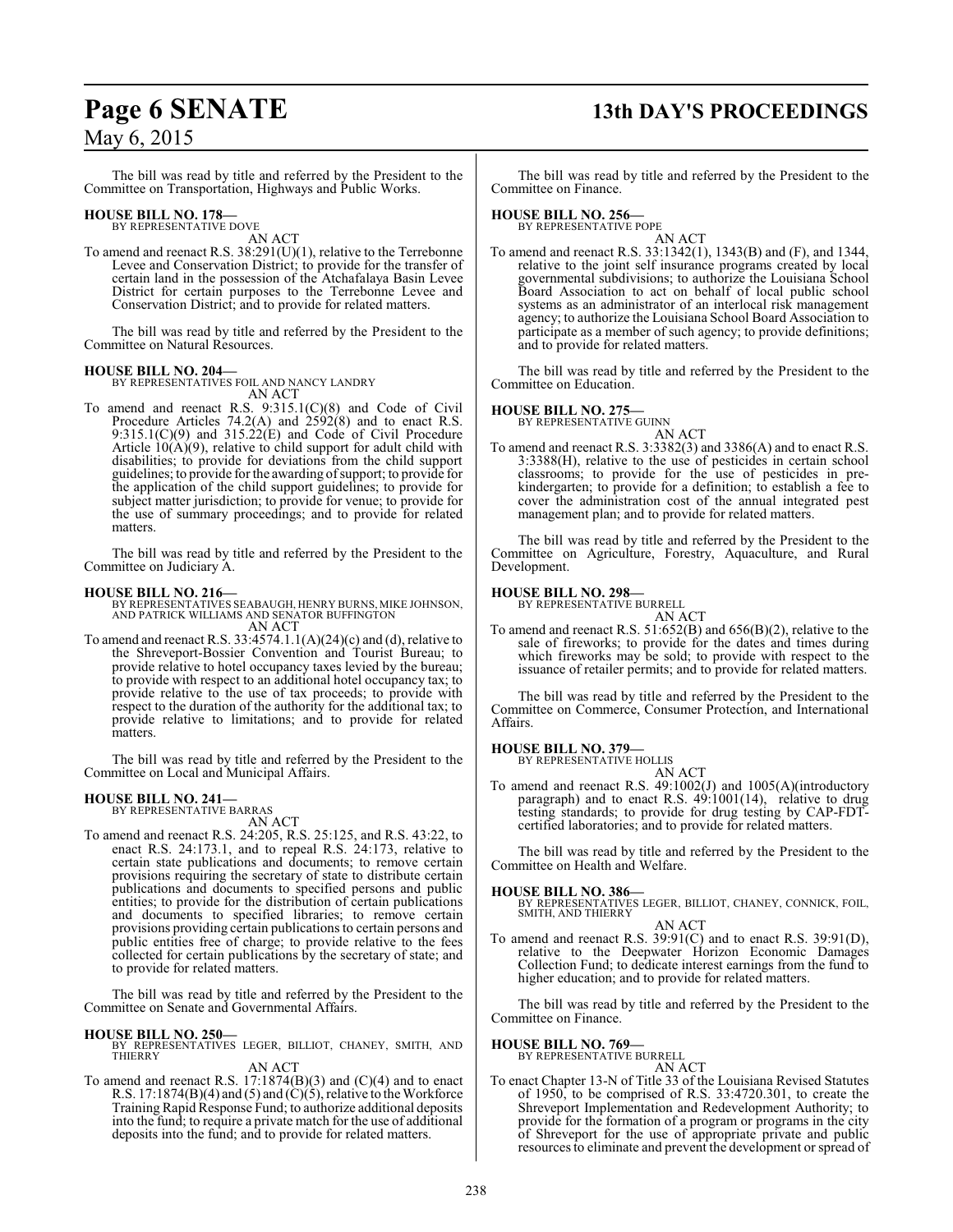# **13th DAY'S PROCEEDINGS Page 7 SENATE**

# May 6, 2015

slum, blighted, and distressed areas; to allow the rehabilitation, clearance, and redevelopment of slum, blighted, and distressed areas; to provide for the expeditious conversion of blighted or underused property into habitable residential dwellings in the city of Shreveport; to define the duties, liabilities, authority, and functions of the redevelopment authority; to authorize public bodies to furnish funds, services, facilities, and property in aid of redevelopment projects; and to provide for related matters.

The bill was read by title and referred by the President to the Committee on Local and Municipal Affairs.

#### **House Concurrent Resolutions on Second Reading**

**HOUSE CONCURRENT RESOLUTION NO. 111—**

BY REPRESENTATIVES NANCY LANDRY, BARRAS, STUART BISHOP,<br>GISCLAIR, HENSGENS, TERRY LANDRY, MIGUEZ, MONTOUCET,<br>ORTEGO, PIERRE, ROBIDEAUX, THIBAUT, AND THIERRY AND<br>SENATORS ALLAIN, CORTEZ, GUILLORY, MILLS, PERRY, GARY<br>SMITH,

A CONCURRENT RESOLUTION

To commend the Special Olympics Louisiana athletes from the Acadiana area who participated in the 2014 USA Games.

The resolution was read by title. Senator Cortez moved to concur in the House Concurrent Resolution.

## **ROLL CALL**

The roll was called with the following result:

#### YEAS

| Heitmeier<br>Riser<br>Appel<br>Johns<br>Smith, G.<br><b>Broome</b>               |  |
|----------------------------------------------------------------------------------|--|
| Kostelka<br>Smith, J.<br>Brown                                                   |  |
| <b>Buffington</b><br>LaFleur<br>Tarver<br>Chabert<br>Thompson<br>Long            |  |
| Walsworth<br>Claitor<br>Martiny<br>Ward<br>Morrell<br>Cortez<br>Morrish<br>Crowe |  |
| Donahue<br>Murray<br>Total - 37                                                  |  |
| NAYS<br>n - Total                                                                |  |

ABSENT

Mills White Total - 2

The Chair declared the Senate concurred in the House Concurrent Resolution and ordered it returned to the House.

### **Reports of Committees**

The following reports of committees were received and read:

#### **REPORT OF COMMITTEE ON**

### **HEALTH AND WELFARE**

Senator David R. Heitmeier, O.D., Chairman on behalf of the Committee on Health and Welfare, submitted the following report:

#### May 6, 2015

To the President and Members of the Senate:

I am directed by your Committee on Health and Welfare to submit the following report:

**SENATE CONCURRENT RESOLUTION NO. 34—**<br>
BY SENATORS HEITMEIER, CROWE, MORRELL, NEVERS AND<br>
PETERSON AND REPRESENTATIVES ARNOLD, WESLEY BISHOP,<br>
LEGER, MORENO AND ORTEGO<br>
A CONCURRENT RESOLUTION

To urge and request the Department of Health and Hospitals, the Department of Education, the Medicaid managed care plans, and representatives of the Whole Child Initiative to work together to develop a plan to implement the Whole School, Whole Community, Whole Child model developed by the United States Centers for Disease Control and Prevention.

Reported with amendments.

#### **SENATE BILL NO. 56—**

BY SENATOR DORSEY-COLOMB AN ACT

To amend and reenact R.S. 37:2801(3) and 2817, relative to the practice of chiropractic; to provide for definitions; to provide for use of x-ray; to provide for an effective date; and to provide for related matters.

Reported with amendments.

#### **SENATE BILL NO. 61—** BY SENATOR BUFFINGTON

AN ACT

To enact R.S. 46:1069.1, relative to hospital service districts; to provide for leasing and operating a licensed nursing home; to provide for an effective date; and to provide for related matters.

Reported with amendments.

#### **SENATE BILL NO. 163—** BY SENATOR MILLS

AN ACT

To enact R.S. 46:460.36, relative to Medicaid managed care; to provide for ingredient cost reimbursement; to provide for the per-prescription reimbursement rate; to provide for an effective date; and to provide for related matters.

Reported with amendments.

### **SENATE BILL NO. 167—**

BY SENATOR BUFFINGTON AN ACT

To amend and reenact R.S. 46:460.52, relative to the Medical Assistance Program; to provide for exemptions; and to provide for related matters.

Reported with amendments.

Respectfully submitted, DAVID R. HEITMEIER, O.D. Chairman

#### **REPORT OF COMMITTEE ON**

#### **SENATE AND GOVERNMENTAL AFFAIRS**

Senator Lee "Jody" Amedee, Chairman on behalf of the Committee on Senate and Governmental Affairs, submitted the following report:

#### May 6, 2015

To the President and Members of the Senate:

I am directed by your Committee on Senate and Governmental Affairs to submit the following report: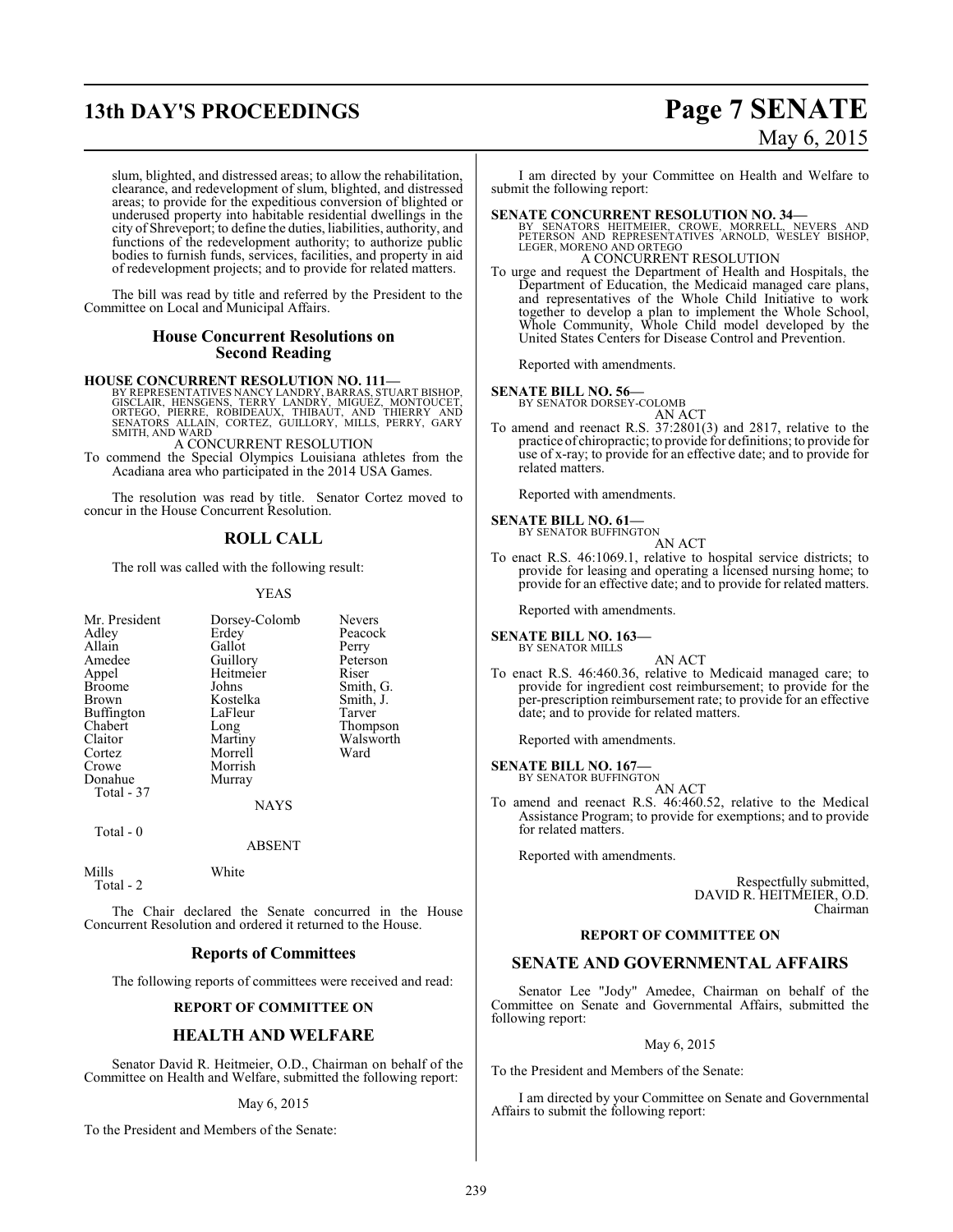## **Page 8 SENATE 13th DAY'S PROCEEDINGS**

**SENATE BILL NO. 3—**

BY SENATOR ALARIO AND REPRESENTATIVE BILLIOT AN ACT

To enact R.S. 49:149.31, relative to the names of state buildings; to name the SenatorChris Ullo Building; and to provide for related matters.

Reported favorably.

**SENATE BILL NO. 33—** BY SENATOR WALSWORTH

AN ACT

To amend and reenact R.S. 39:140 and 245 and R.S. 43:1, and to repeal R.S. 49:205, relative to the division of administration; to provide relative to the office of technology services and the office of telecommunications management; to provide for reorganization; to provide for the uniform consolidated mailroom; to provide for supervision and control; to provide for purchasing printing and engraving; and to provide for related matters.

Reported favorably.

**SENATE BILL NO. 131—**<br>BY SENATORS JOHNS, MORRISH AND JOHN SMITH AND<br>REPRESENTATIVES KLECKLEY AND HENSGENS AN ACT

To enact R.S. 27:96(A)(2)(c), relative to the Louisiana Riverboat Economic Development and Gaming Control Act; to authorize certain elected public officials to engage in the business activities with a gaming licensee as non-key gaming employee under certain circumstances; to provide for an effective date; and to provide for related matters.

Reported with amendments.

#### **SENATE BILL NO. 219—** BY SENATOR MURRAY

AN ACT

To amend and reenact R.S. 23:332(H)(3) and Chapter 6-A of Title 23 of the Louisiana Revised Statutes of 1950, to be comprised of R.S. 23:661 through 669, relative to equal pay; to prohibit intentional discrimination based upon sex; to provide with respect for public policy; to provide for definitions; to further prohibit pay discrimination; to provide a complaint procedure and for assessment of attorney fees, interest, costs, and damages; and to provide for related matters.

Reported favorably.

Respectfully submitted, LEE "JODY" AMEDEE Chairman

#### **Senate Bills and Joint Resolutions on Second Reading Reported by Committees**

**SENATE BILL NO. 23—** BY SENATOR WARD

AN ACT

To amend and reenact R.S. 13:5554(G)(3)(b), relative to the payment of group insurance premium costs; to provide for eligibility for payment of such costs for retired sheriffs and retired deputy sheriffs of the West Baton Rouge Parish Sheriff's Office; and to provide for related matters.

Reported favorably by the Committee on Judiciary B. The bill was read by title, ordered engrossed and passed to a third reading.

#### **SENATE BILL NO. 27—** BY SENATOR BROOME

AN ACT

To amend and reenact Code of Criminal Procedure Article  $894(A)(1)$ , relative to suspension and deferral of sentence; to prohibit suspension of sentence when the defendant has been

convicted of domestic abuse battery; and to provide for related matters.

Reported with amendments by the Committee on Judiciary C.

#### **SENATE COMMITTEE AMENDMENTS**

Amendments proposed by Senate Committee on Judiciary C to Original Senate Bill No. 27 by Senator Broome

#### AMENDMENT NO. 1

On page 1, line 2, delete "894(A)(1)" and insert "894(B)(1)" and at the end of the line delete "relative to suspension" and insert "relative to setting aside of a conviction; to prohibit setting aside a conviction for domestic abuse battery; and to provide for related matters."

#### AMENDMENT NO. 2

On page 1, delete lines 3 and 4

#### AMENDMENT NO. 3

On page 1, line 6, delete "894(A)(1)" and insert "894(B)(1)"

#### AMENDMENT NO. 4

On page 1, delete lines 9 through 17 and insert the following:

"\* \* \*  $B(1)$  When the imposition of sentence has been deferred by the court, as authorized by this Article, and the court finds at the conclusion of the period of deferral that the defendant has not been convicted of any other offense during the period of the deferred sentence, and that no criminal charge is pending against him, the court may set the conviction aside and dismiss the prosecution**, unless the conviction is domestic abuse battery**. However, prior to setting aside any conviction and dismissing the prosecution for any charge for operating a vehicle while intoxicated, the court shall require proof in the form of a certified letter from the Department of Public Safety and Corrections, office of motor vehicles, that the requirements of Paragraph (A)(5) of this Article have been complied with.

#### AMENDMENT NO. 5

On page 2, delete lines 1 and 2

On motion of Senator Kostelka, the committee amendment was adopted. The amended bill was read by title, ordered engrossed and passed to a third reading.

\* \* \*"

## **SENATE BILL NO. 73—**<br>BY SENATOR MORRISH

AN ACT

To amend and reenact R.S. 40:2852 and 2853(A), relative to facilities providing housing or temporary residence to certain individuals arrested for commission of a crime; to provide for referral to these facilities by certain judicial agencies; to define a judicial agency; and to provide for related matters.

Reported with amendments by the Committee on Judiciary C.

#### **SENATE COMMITTEE AMENDMENTS**

Amendments proposed by Senate Committee on Judiciary C to Original Senate Bill No. 73 by Senator Morrish

#### AMENDMENT NO. 1

On page 2, delete lines 14 through 16 and insert the following: "**court and officers thereof, including the district judge, the prosecutor and district attorneys. However, no sheriff or sheriff's department of any parish in this state shall be deemed to be a judicial agency pursuant to this Chapter. Judicial agency referral residential facilities shall not participate in sheriffs' work release programs nor shall they receive funding from the state.**"

On motion of Senator Kostelka, the committee amendment was adopted. The amended bill was read by title, ordered engrossed and passed to a third reading.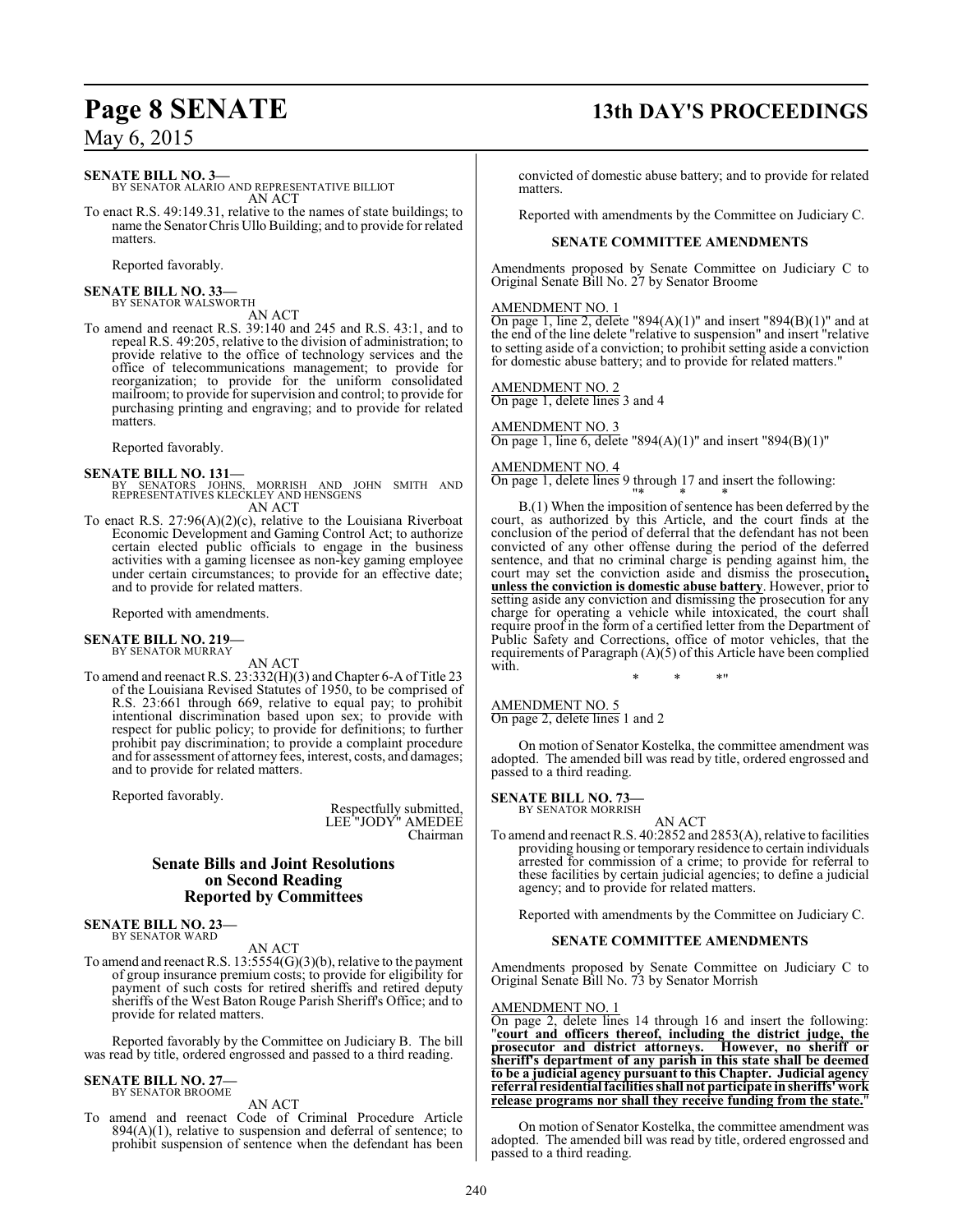## **13th DAY'S PROCEEDINGS Page 9 SENATE**

#### **SENATE BILL NO. 93—** BY SENATOR ADLEY

AN ACT

To amend and reenact R.S. 47:297(D)(1), relative to tax credits; to prohibit an education credit for those taking a certain deduction for tuition and fees; and to provide for related matters.

Reported with amendments by the Committee on Revenue and Fiscal Affairs.

#### **SENATE COMMITTEE AMENDMENTS**

Amendments proposed by Senate Committee on Revenue and Fiscal Affairs to Original Senate Bill No. 93 by Senator Adley

## AMENDMENT NO. 1

On page 1, at the beginning of line 17, insert "**nonpublic**"

On motion of Senator Riser, the committee amendment was adopted. The amended bill was read by title, ordered engrossed and passed to a third reading.

#### **SENATE BILL NO. 98—** BY SENATOR MORRELL

AN ACT

To enact R.S. 15:587(A)(1)(h) and R.S. 47:6007(C)(7), relative to motion picture investor tax credits; to create the Public Registry of Motion Picture Investor Tax Credit Brokers and require certain persons to qualify for and register; to provide for criminal penalties; to require a criminal history background examination; and to provide for related matters.

Reported with amendments by the Committee on Revenue and Fiscal Affairs.

#### **SENATE COMMITTEE AMENDMENTS**

Amendments proposed by Senate Committee on Revenue and Fiscal Affairs to Original Senate Bill No. 98 by Senator Morrell

AMENDMENT NO. 1

#### On page 1, line 16, change "**R.S. 47:6007(C)(4)(c)**" to "**R.S. 47:6007(C)(7)**"

AMENDMENT NO. 2

On page 2, line 15, after "**meet**" delete the remainder of the line and delete lines 16 through 23 and insert: "**the following qualifications: (aa) The person has no prior conviction for any matter related to taxes, tax credits, or fraud.**

**(bb) No member of the person's immediate family, as defined in R.S. 42:1102(13), is employed by the office.**

**(cc) The person has not been employed by the office in the last two years.**

**(ii) The office may promulgate rules as provided for in the Administrative Procedure Act to ensure that an applicant for the registry is qualified pursuant to Item (i) of this Subparagraph. The rules shall specifically require that any applicant for registration shall undergo a criminal history background examination by the Louisiana Bureau of Criminal Identification and Information as provided for in R.S. 15:587(A)(1)(h) at the expense of the applicant.**

**(iii) If qualified, the person shall be included in a Public Registry of Motion Picture Investor Tax Credit Brokers to be created and maintained by the office.**"

#### AMENDMENT NO. 3

On page 2, line 24, change "**(ii)**" to "**(iv)**"

On motion of Senator Riser, the committee amendment was adopted. The amended bill was read by title, ordered engrossed and passed to a third reading.

#### **SENATE BILL NO. 100—**

BY SENATOR MORRELL AND REPRESENTATIVE TALBOT AN ACT

To amend and reenact the introductory paragraph of R.S.  $47:6007(B)(9)$ ,  $(B)(10)$ ,  $(D)(2)(d)(i)$  and  $(9)$ , and to enact R.S. 47:6007(B)(17), (18), and (19) and (D)(2)(f) and (g), relative to motion picture investor tax credits; to regulate and limit production expenditures between related parties; to subject related party transactions to review by the office of the state inspector general; to require certain sworn affidavits and provide for criminal penalties; and to provide for related matters.

Reported with amendments by the Committee on Revenue and Fiscal Affairs.

#### **SENATE COMMITTEE AMENDMENTS**

Amendments proposed by Senate Committee on Revenue and Fiscal Affairs to Original Senate Bill No. 100 by Senator Morrell

#### AMENDMENT NO. 1

On page 1, delete lines 2 and 3, and insert:

"To amend and reenact R.S. 47:6007(B)(9), (10), and (11), (D)(2)(c) and (d), and (9), and to enact R.S. 36:104.1 and R.S. 47:6007(B)(17), (18), and (19), (C)(1)(e), and (D)(2)(f)"

#### AMENDMENT NO. 2

On page 1, line 7, after "penalties;" insert: "to provide for the powers and duties of the Department of Economic Development; to require an independent verification of expenditures for certification of such tax credits;"

#### AMENDMENT NO. 3

On page 1, between lines 8 and 9, insert:

"Section 1. R.S. 36:104.1 is hereby enacted to read as follows: **§104.1. Independent certified public accountant or tax attorney**

**verification reports required for motion picture investor tax credit program**

**A. In order to protect the integrity of the motion picture investor tax credit program by ensuring that the tax credits are only certified for eligible expenditures, and to provide for uniformity in expenditure verification reporting, the Department of Economic Development shall directly engage and assign an independent certified public accountant, hereinafter referred to as "CPA", or a tax attorney to prepare for the department the required production expenditure verification report on a tax credit applicant's cost report of expenditures or claimed expenditures for the motion picture investor tax credit program. In addition, the department shall directly engage and assign the Louisiana Educational Television Authority to review expenditures for related party transactions of state-certified television productions to ensure that the transactions meet all the requirements of Paragraph (D)(9) of this Section. For purposes of this Section, "state-certified television productions" means state-certified productions which are television pilots, television series, television movies of the week, or animated television series.**

**B. For purposes of this Section, the term certified public accountant, or "CPA", shall mean a person who meets all of the following qualifications:**

**(1) He maintains an active unrestricted original certified public account license.**

**(2) He maintains a current Louisiana certified public account firm permit.**

**(3) He actively participates in a Peer Review Program approved by the State Board of Certified Public Accountants of Louisiana.**

**(4) He completes eight hours of continuing professional education in approvedDepartment of Economic Development tax credit attestation courses per reporting cycle.**

**(5) He is capable of conducting two levels of review within the CPA firm or, if not within the firm, then through a cooperative endeavor with another CPA for the review of a verification report prior to its issuance.**

# May 6, 2015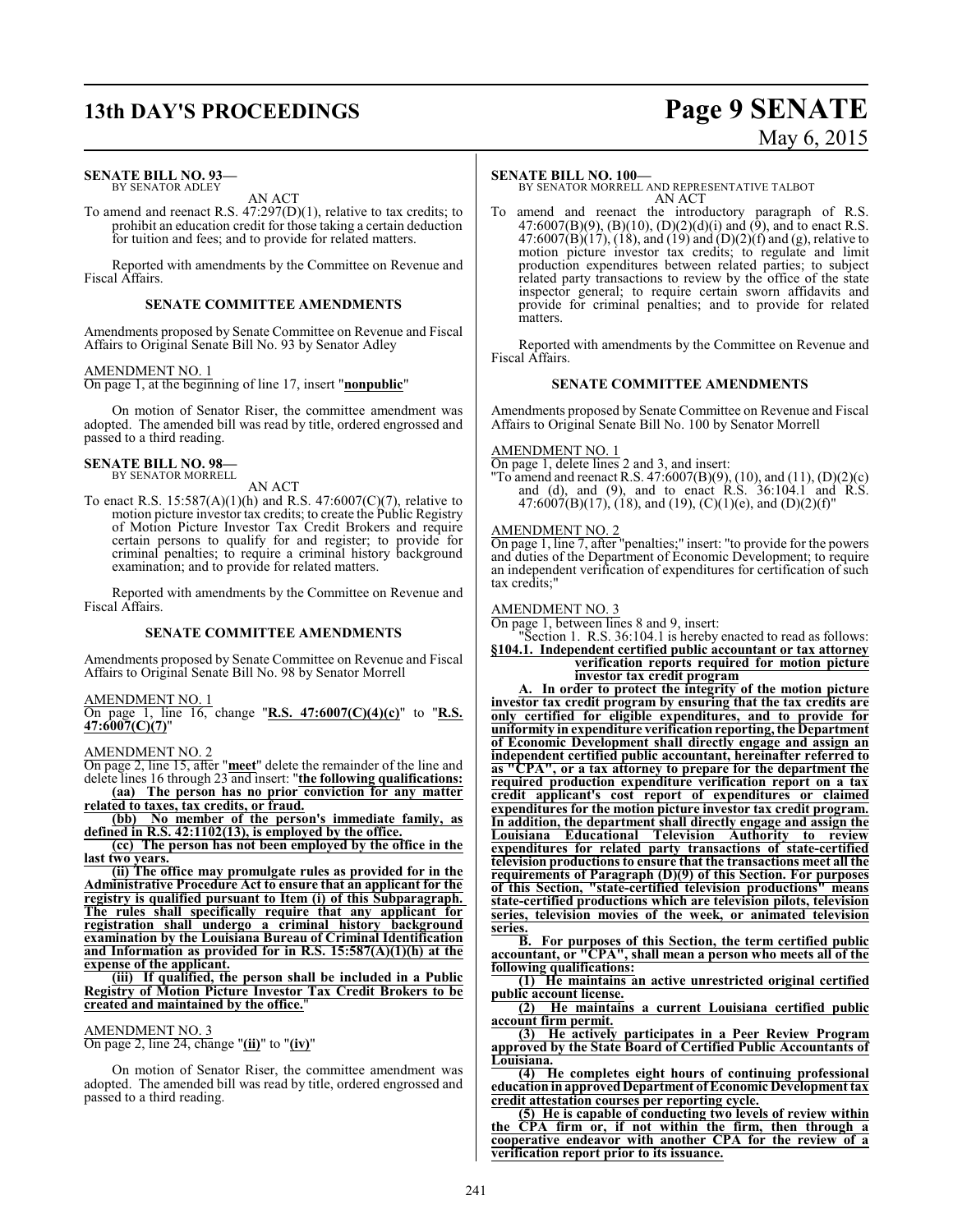**C. The applicant seeking certification of motion picture investor tax credits shall be responsible for and assessed any production expenditure verification report fee which may be provided by law and any applicant seeking certification of such tax credits shall be required to submit such up-front deposit of such fee, which may be required by law.**

**D. The applicant seeking motion picture investor tax credits shall make all records related to the tax credit application available to the CPA, tax attorney, or, in the case of review of related party transactions of state-certified television productions, the auditor of the Louisiana Educational Television Authority, assigned by the department to prepare and submit to the department a production expenditure verification report, or to review related party transactions of state-certified television productions.**

**E. The term "production expenditure verification report" shall include any agreed upon procedure, tax opinion, attestation, or other report required by statute or department rule. Prior to submission to the department, a production expenditure verification report shall require two levels of review either within a CPA firm, or a second review through a cooperative endeavor** with another CPA.

#### AMENDMENT NO. 4

On page 1, delete lines 9 and 10, and insert:

"Section 2. R.S. 47:6007(B)(9), (10), and (11), (D)(2)(c) and (d), and (9) are hereby amended and reenacted and R.S.  $47:6007(B)(17)$ ,  $(18)$ , and  $(19)$ ,  $(\check{C})(1)(e)$ , and"

## AMENDMENT NO. 5

On page 1, line 16, change "audit" to "**expenditure verification**" and change "**an audit**" to "**a**"

AMENDMENT NO. 6

On page 2, line 1, change "audit" to "**verification**"

#### AMENDMENT NO. 7

On page 2, line 2, change "**audit**" to "**expenditure verification**"

#### AMENDMENT NO. 8

On page 2, line 9, after "Section." delete the remainder of the line and delete line 10, and insert:

"The production audit **expenditure verification report** shall require:<br>(a)

The production audit report to be Be performed in accordance with the auditing accounting standards generally accepted in the United States.

(b) The production cost report to be **Be** addressed to the party which has engaged the qualified accountant.

(c) The production cost report to contain **Contain** the qualified accountant's name, address, and telephone number.

(d) The production cost report to contain **Contain**a certification that the qualified accountant is unrelated to the motion picture production company.

(e) The production cost report to be **Be** dated as of the date of completion of the qualified accountant's field work.

(f) The production cost report to contain **Contain** a statement of acknowledgment by the qualified accountant that the state is relying on the qualified cost **production expenditure verification** report in the issuance of the tax credits under the provisions of this Section."

#### AMENDMENT NO. 9

On page 2, line 24, after ""application fee" insert "**and any production expenditure verification report fee which may be provided by law and assessed by the office**"

#### AMENDMENT NO. 10

On page 2, between lines 26 and 27, insert:

"(11) "Qualified accountant" means**:**

**(a)** An independent certified public accountant **selected by the office, who is** authorized to practice in this state who **and** has sufficient knowledge of accounting principles and practices generally recognized in the film and television industry.

#### **(b) An independent tax attorney.**"

AMENDMENT NO. 11

On page 3, between lines 6 and 7, insert:

"**(19) LETA auditor" means an employee of the Louisiana Educational Television Authority charged by the authority with reviewing or assisting in the review of related party transactions of state-certified television productions.**"

#### AMENDMENT NO. 12

On page 3, line 7, change "**(19)**" to "**(20)**"

#### AMENDMENT NO. 13

On page 3, delete lines 12 through 29, and insert:

"C. Investor tax credit; specific productions and projects.

(1) There is hereby authorized a tax credit against state income tax for Louisiana taxpayers for investment in state-certified productions. The tax credit shall be earned by investors at the time expenditures are made by a motion picture production company in a state-certified production. However, credits cannot be applied against a tax or transferred until the expenditures are certified by the office and the secretary. For state-certified productions, expenditures shall be certified no more than twice during the duration of a statecertified production unless the motion picture production company agrees to reimburse the office for the costs of any additional certifications. The tax credit shall be calculated as a percentage of the total base investment dollars certified per project. \* \* \*

**(e) Motion picture investor tax credits shall only be certified upon the receipt and approval by the office of a production expenditure verification report submitted by a qualified accountant in accordance with the provisions of Subparagraph (D)(2)(e) of this Section.**

\* \* \*

\* \* \* D. Certification and administration.

(2)

\* \* \* (c)**(i) The office shall directly engage and assign a qualified accountant or tax attorney to prepare a production expenditure verification report on an applicant's cost report on production expenditure, and the LouisianaEducational Television Authority to review expenditures for related party transactions of statecertified television productions to ensure that the transactions meet all the requirements of Paragraph (D)(9) of this Section. The applicant shall be responsible for payment of any production expenditure verification report fee which may be due in accordance with law, and shall make all records related to the tax credit application available to the department, the accountant, or the LETA auditor.**

**(ii)** The office and the secretary shall submit their initial certification or written denial of a project as a state-certified production to investors and to the secretary of the Department of Revenue indicating the total base investment which shall be expended in the state on the state-certified production within sixty days of their receipt of all required information. The initial certification shall include a unique identifying number for each statecertified production.

 $(d)(i)$  Prior to any final certification of the state-certified production, the motion picture production company **Upon project completion, the applicant shall make a request to the office to proceed to final certification by submitting to the office a cost report of production expenditures to be formatted in accordance with instructions of the office. The applicant shall make all records related to the cost report available for inspection by the office and the qualified accountant, tax attorney, or LETA auditor selected by the office to prepare the production expenditure verification report; or review expenditures for related party transactions of state-certified television productions**. **After review and investigation of the cost report, the accountant, tax attorney, or Louisiana Educational Television Authority** shall submit to the office and the secretary a production audit **expenditure verification** report **and the affidavit required by Subparagraph (f) of this Paragraph**. The office and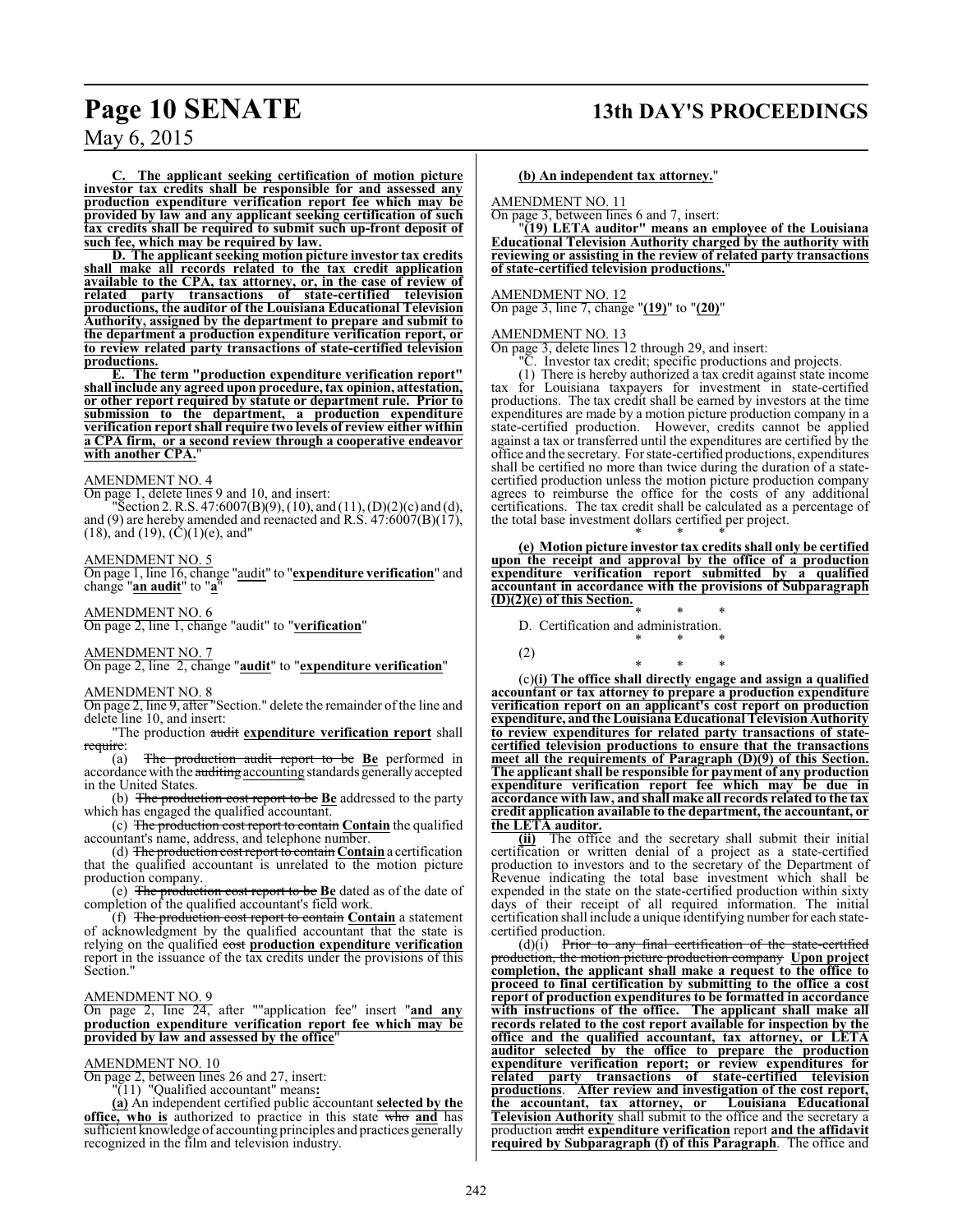## **13th DAY'S PROCEEDINGS Page 11 SENATE**

# May 6, 2015

the secretary shall review the production audit **expenditure verification** report and may require additional information needed to make a determination. Within one hundred twenty days of the receipt of the production audit **expenditure verification** report and all required supporting information, the office and the secretary shall issue a tax credit certification letter indicating the amount of tax credits certified for the state-certified production to the investors for all qualifying expenditures verified by the office. Any expenditures for which tax credits were neither denied nor certified due to insufficient information or other issues, the office and secretary shall diligently work to resolve the outstanding issues in a timely manner, and the office and secretary may subsequently issue a supplemental tax credit certification at the time of such resolution.

(ii) The department may request an additional production audit expenditure verification report of the expenditures submitted by the motion picture production company with the cost of the additional report paid by the motion picture production company. The motion picture production company may submit an amended production audit cost report **of production expenditures** if additional expenditures are incurred or discovered after the approval of the initial production audit reports **expenditure verification report** issued pursuant to Item (i) of this Subparagraph, and the office and secretary may issue a supplemental tax credit certification if so warranted."

AMENDMENT NO. 14

On page 4, line 2, change "**audit**" to "**expenditure verification**"

AMENDMENT NO. 15

On page 4, line 7, change "**audit**" to "**expenditure verification**"

AMENDMENT NO. 16 On page 4, line 10, change "**audit**" to "**expenditure verification**"

AMENDMENT NO. 17

On page 4, line 11, change "**audit**" to "**expenditure verification**"

AMENDMENT NO. 18 On page 4, line 23, change "**audit**" to "**expenditure verification**"

#### AMENDMENT NO. 19

On page 5, delete lines 3 and 4 in their entirety and insert in lieu thereof the following:

"**(v) The capture and reporting of the functional expense classifications of related party transactions and an explanation of how each is a legitimate**"

AMENDMENT NO. 20

On page 5, line 14, after "**compensation**" insert "**including the value of employer-funded benefits**"

AMENDMENT NO. 21 On page 5, line 16, delete "**including employer-paid benefits,**"

AMENDMENT NO. 22 On page 5, line 27, after "**rate**" change "**consisting of**" to "**to be determined by dividing the**"

AMENDMENT NO. 23 On page 5, line 28, after "**upgrade cost**" delete"**, divided**"

AMENDMENT NO. 24 On page 6, line 2, change "**and/or**" to "**or**"

AMENDMENT NO. 25 On page 6, line 2, after "**compensation**" insert "**including the value of employer-funded benefits**"

AMENDMENT NO. 26 On page 6, at the beginning of line 4, delete "**including employerpaid benefits,**"

#### AMENDMENT NO. 27

On page 6, line 15, change "**are**" to "**is**"

AMENDMENT NO. 28

On page 6, line 19, after "**documentation**" delete the remainder of the line and insert "**including but not limited to**"

AMENDMENT NO. 29 On page 6, line 28, change "**is**" to "**are**"

AMENDMENT NO. 30 On page 7, between lines 8 and 9, insert: "\* \* \*"

#### AMENDMENT NO. 31

On page 7, line 9, change "Section 2." to "Section 3." and after "productions" delete the remainder of the line, delete line 10, and insert: "receiving initial certification on and after December 31, 2015."

#### AMENDMENT NO. 32

On page 7, line 11, change "Section 3." to "Section 4."

On motion of Senator Riser, the committee amendment was adopted. The amended bill was read by title, ordered engrossed and passed to a third reading.

**SENATE BILL NO. 101—** BY SENATOR MORRELL AND REPRESENTATIVE TALBOT AN ACT

To amend and reenact R.S. 47:6007(B)(8) and (D)(5), relative to motion picture investor tax credits; to provide for verification of the payroll portion of production expenditures; to require information to be provided by the Louisiana Workforce Commission; and to provide for related matters.

Reported with amendments by the Committee on Revenue and Fiscal Affairs.

#### **SENATE COMMITTEE AMENDMENTS**

Amendments proposed by Senate Committee on Revenue and Fiscal Affairs to Original Senate Bill No. 101 by Senator Morrell

AMENDMENT NO. 1 On page 2, line 14, change "**and/or**" to "**and**"

On motion of Senator Riser, the committee amendment was adopted. The amended bill was read by title, ordered engrossed and passed to a third reading.

**SENATE BILL NO. 102—** BY SENATOR MORRELL AND REPRESENTATIVE TALBOT AN ACT

To enact R.S. 47:6007(B)(17) and  $(C)(1)(c)(iii)$ , relative to motion picture investor tax credits; to prohibit certification for credits if certain expenditures exceed a certain percentage of production expenditures; and to provide for related matters.

Reported with amendments by the Committee on Revenue and Fiscal Affairs.

#### **SENATE COMMITTEE AMENDMENTS**

Amendments proposed by Senate Committee on Revenue and Fiscal Affairs to Original Senate Bill No. 102 by Senator Morrell

AMENDMENT NO. 1

On page 1, line 2, change "enact R.S.  $47:6007(B)(17)$  and  $(C)(1)(c)(iii)$ " to "amend and reenact R.S. 47:6007(B)(10) and to enact R.S. 47:6007(B)(17)"

AMENDMENT NO. 2 On page 1, line 3, change "prohibit" to "limit"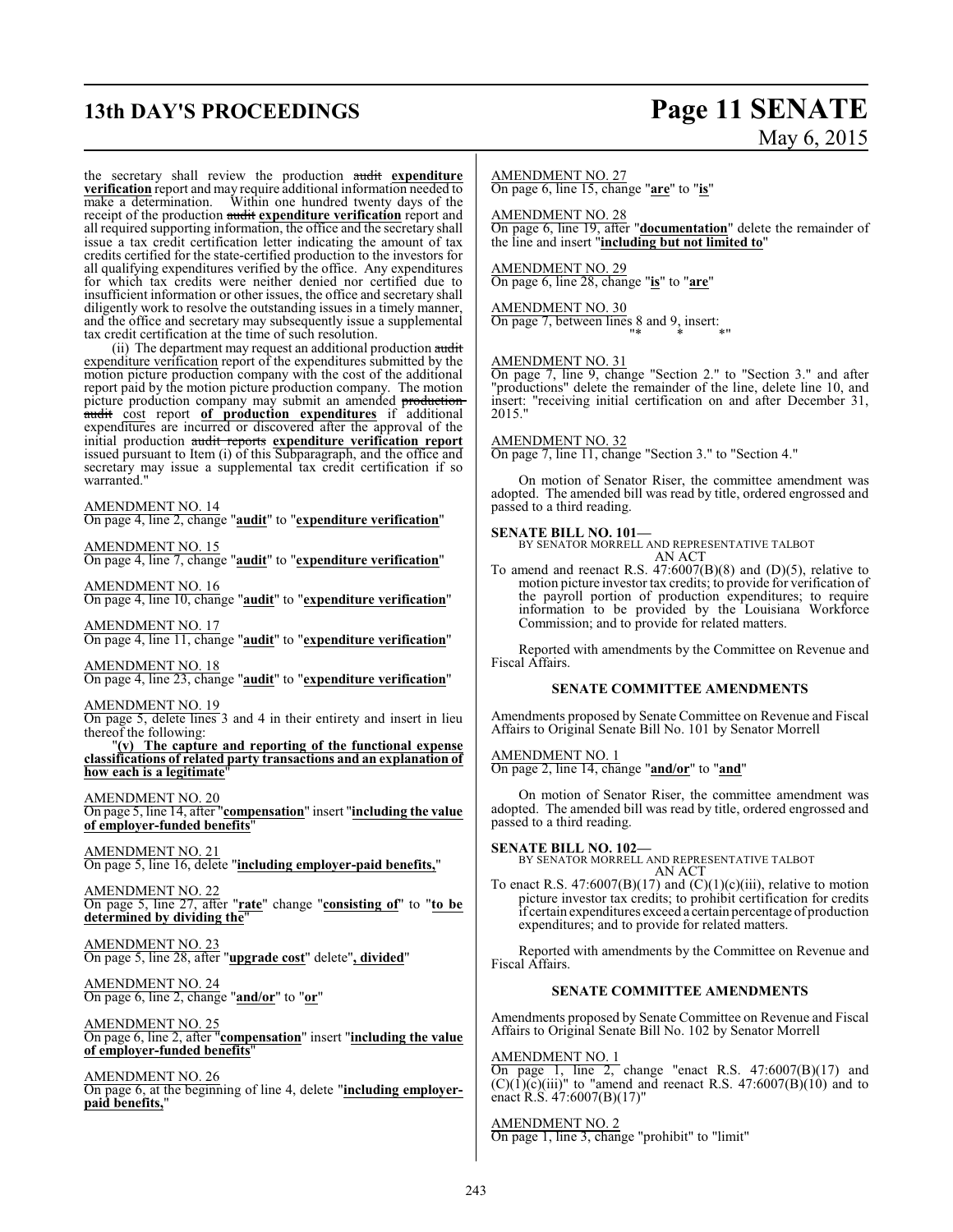## **Page 12 SENATE 13th DAY'S PROCEEDINGS**

May 6, 2015

#### AMENDMENT NO. 3

On page 1, line 6, change "R.S. 47:6007(B)(17) and (C)(1)(c)(iii) are hereby enacted" to "R.S. 47:6007(B)(10) is hereby amended and reenacted and R.S. 47:6007(B)(17) is hereby enacted"

#### AMENDMENT NO. 4

On page 10, between lines 10 and 11, insert:

\* \* \* (1)**(a)** "Production expenditures" means preproduction, production, and postproduction expenditures in this state directly relating to a state-certified production, including without limitation the following: set construction and operation; wardrobes, makeup, accessories, and related services; costs associated with photography and sound synchronization, lighting, and related services and materials; editing and related services; rental of facilities and equipment; leasing of vehicles; costs of food and lodging; digital or tape editing, film processing, transfer of film to tape or digital format, sound mixing, special and visual effects; and payroll.

**(b)**This **The** term**"production expenditures"** shall not include expenditures for **the following:**

**(i)** Marketing and distribution, non-production related overhead, amounts reimbursed by the state or any other governmental entity, costs related to the transfer of tax credits, amounts that are paid to persons or entities as a result of their participation in profits from the exploitation of the production, the application fee, or state or local taxes

**(ii) Expenditures for Above the Line (ATL) services for the production that exceed fifty percent of total production expenditures in the state for the production.**"

#### AMENDMENT NO. 5

On page 2, delete lines 2 through 23

On motion of Senator Riser, the committee amendment was adopted. The amended bill was read by title, ordered engrossed and passed to a third reading.

**SENATE BILL NO. 103—** BY SENATOR MORRELL AND REPRESENTATIVE TALBOT AN ACT

To amend and reenact R.S. 47:6007(B)(10), relative to motion picture investor tax credits; to prohibit the eligibility of certain expenditures for the credit; and to provide for related matters.

Reported with amendments by the Committee on Revenue and Fiscal Affairs.

#### **SENATE COMMITTEE AMENDMENTS**

Amendments proposed by Senate Committee on Revenue and Fiscal Affairs to Original Senate Bill No. 103 by Senator Morrell

#### AMENDMENT NO. 1

On page 2, line 14, change "**are**" to "**is**"

On motion of Senator Riser, the committee amendment was adopted. The amended bill was read by title, ordered engrossed and passed to a third reading.

**SENATE BILL NO. 105—** BY SENATOR MORRELL AND REPRESENTATIVE TALBOT AN ACT

To amend and reenact R.S. 47:6007(F), relative to motion picture investor tax credits; to authorize the recapture of such tax credits from owners of certain entities; and to provide for related matters.

Reported with amendments by the Committee on Revenue and Fiscal Affairs.

#### **SENATE COMMITTEE AMENDMENTS**

Amendments proposed by Senate Committee on Revenue and Fiscal Affairs to Original Senate Bill No. 105 by Senator Morrell

#### AMENDMENT NO. 1

On page 1, line 16, delete "**primary**"

On motion of Senator Riser, the committee amendment was adopted. The amended bill was read by title, ordered engrossed and passed to a third reading.

#### **SENATE BILL NO. 106—**

BY SENATOR MORRELL AND REPRESENTATIVE TALBOT AN ACT

To amend and reenact R.S. 47:6007(B)(6) and to enact R.S. 47:6007(G), relative to motion picture investor tax credits; to provide for eligibility for the credits; to provide for the invalidity of credits and their recovery under certain circumstances; to provide for retroactivity and severability; and to provide for related matters.

Reported with amendments by the Committee on Revenue and Fiscal Affairs.

#### **SENATE COMMITTEE AMENDMENTS**

Amendments proposed by Senate Committee on Revenue and Fiscal Affairs to Original Senate Bill No. 106 by Senator Morrell

AMENDMENT NO. 1

On page 2, line 13, after "**and F**" insert "**of this Section**"

AMENDMENT NO. 2 On page 2, line 17, after "**interpretation**" change "**by**" to "**of**"

AMENDMENT NO. 3

On page 2, line 27, delete "**investor's state income tax shall be increased**" and insert "**investor shall be assessed for the tax period in which the tax credits are invalidated**"

AMENDMENT NO. 4 On page 2, line 28, change "**credit**" to "**credits**"

On motion of Senator Riser, the committee amendment was adopted. The amended bill was read by title, ordered engrossed and passed to a third reading.

# **SENATE BILL NO. 155—** BY SENATOR DONAHUE

A JOINT RESOLUTION

Proposing to add Article VIII, Section 7.2 of the Constitution of Louisiana, relative to postsecondary education; to authorize certain postsecondaryeducation management boards to establish the tuition and mandatory fee amounts charged by the institutions under their supervision and management; and to specify an election for submission of the proposition to electors and provide a ballot proposition.

Reported with amendments by the Committee on Revenue and Fiscal Affairs.

#### **SENATE COMMITTEE AMENDMENTS**

Amendments proposed by Senate Committee on Revenue and Fiscal Affairs to Engrossed Senate Bill No. 155 by Senator Donahue

AMENDMENT NO. 1

On page 1, line 5, after "management;" insert "to authorize certain postsecondary education management boards to establish certain admissions standards;"

AMENDMENT NO. 2 On page 1, line 11, after "**Authority**" insert "**; Admissions Authority**"

AMENDMENT NO. 3 On page 1, line 12, after "**Section 7.2.**" insert "**A.**"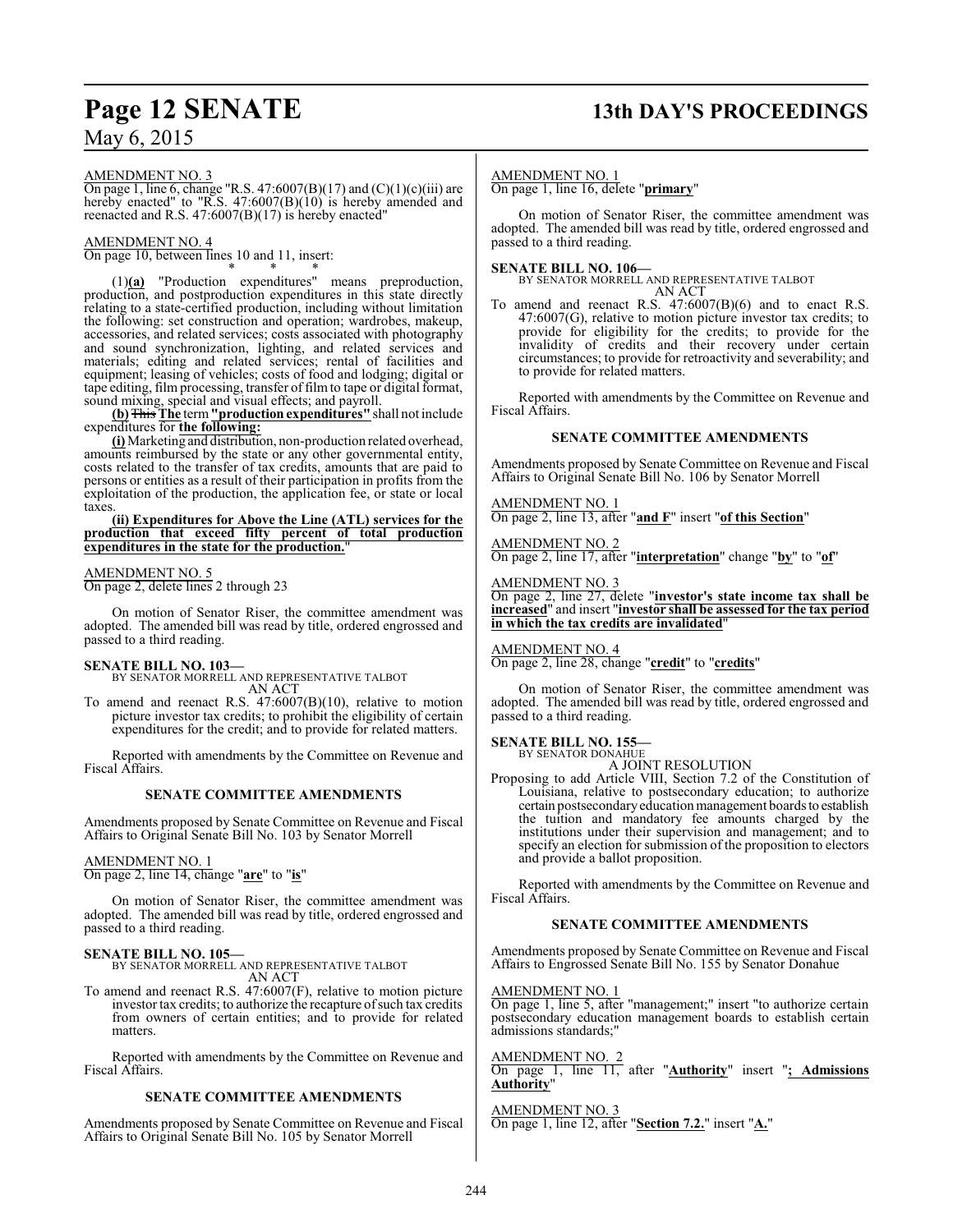## **13th DAY'S PROCEEDINGS Page 13 SENATE**

# May 6, 2015

#### AMENDMENT NO. 4

On page 1, between lines 16 and 17, insert:

"**B. Notwithstanding any provision of this constitution or law to the contrary, each postsecondary education management board created by this Article shall have the authority to establish admissions standards and requirements for each institution under its supervision and management.**"

#### AMENDMENT NO. 5

On page 2, line 10, after "management" delete the comma ","

#### AMENDMENT NO. 6

On page 2, line 11, after "approval" delete the question mark "?" and insert: "and to establish admissions standards and requirements for each institution under their supervision and management?"

On motion of Senator Riser, the committee amendment was adopted. The amended bill was read by title, ordered reengrossed and passed to a third reading.

## **SENATE BILL NO. 181—** BY SENATOR ADLEY

AN ACT

To repeal R.S. 47:293(9)(a)(xvii), relative to income tax deductions; to repeal a deduction from tax table income for net capital gains from certain sales or exchanges; and to provide for related matters.

Reported with amendments by the Committee on Revenue and Fiscal Affairs.

#### **SENATE COMMITTEE AMENDMENTS**

Amendments proposed by Senate Committee on Revenue and Fiscal Affairs to Original Senate Bill No. 181 by Senator Adley

#### AMENDMENT NO. 1

On page 1, line 2, after "To" insert "amend and reenact R.S.  $47:293(10)$  and to"

#### AMENDMENT NO. 2

On page 1, line 6, after "Section 1." insert: "R.S. 47:293(10) is hereby amended and reenacted to read as follows:

§293. Definitions The following definitions shall apply throughout this Part, unless the context requires otherwise:

\* \* \* (10) "Tax table income", for nonresident individuals, means the amount of Louisiana income, as provided in this Part, allocated and apportioned under the provisions ofR.S. 47:241 through 247, plus the total amount of the personal exemptions and deductions already included in the tax tables promulgated by the secretary under authority of R.S. 47:295, less the proportionate amount of the federal income tax liability, excess federal itemized personal deductions, the temporary teacher deduction, the recreation volunteer and volunteer firefighter deduction, the construction code retrofitting deduction, any gratuitous grant, loan, or other benefit directly or indirectly provided to a taxpayer by a hurricane recovery entity if such benefit was included in federal adjusted gross income, the exclusion provided for in R.S. 47:297.3 for S Bank shareholders, the deduction for expenses disallowed by I.R.C. Section 280C, the deduction for net capital gains, and personal exemptions and deductions provided for in R.S. 47:294. The proportionate amount is to be determined by the ratio of Louisiana income to federal adjusted gross income. When federal adjusted gross income is less than Louisiana income, the ratio shall be one hundred percent. \* \* \*

Section 2."

AMENDMENT NO. 3 On page 1, line 7, change "Section 2." to "Section 3."

#### AMENDMENT NO. 4

On page 1, line 9, change "Section 3." to "Section 4."

On motion of Senator Riser, the committee amendment was adopted. The amended bill was read by title, ordered engrossed and passed to a third reading.

## **SENATE BILL NO. 187—** BY SENATOR CLAITOR

AN ACT To amend and reenact R.S. 47:6035(A), relative to tax credits; to terminate the tax credit for conversion of vehicles to alternative fuel usage; and to provide for related matters.

Reported favorably by the Committee on Revenue and Fiscal Affairs. The bill was read by title, ordered engrossed and passed to a third reading.

#### **SENATE BILL NO. 198—**

BY SENATOR HEITMEIER

#### AN ACT

To amend and reenact R.S. 4:715(A)(2)(b) and (B)(2) and 739(C)(3), relative to charitable bingo; to provide relative to the amount of compensation authorized to be paid to personnel who assist in the holding, operating, or conducting of such games; to provide relative to requirements for distributors of electronic dabber devices; to provide for related matters.

Reported favorably by the Committee on Judiciary B. The bill was read by title, ordered engrossed and passed to a third reading.

## **SENATE BILL NO. 234—** BY SENATOR DONAHUE

AN ACT

To amend and reenact R.S.  $51:1787(B)(3)(b)$ , relative to incentive credits and rebates; to limit the eligibility for Enterprise Zone contracts; and to provide for related matters.

Reported with amendments by the Committee on Revenue and Fiscal Affairs.

#### **SENATE COMMITTEE AMENDMENTS**

Amendments proposed by Senate Committee on Revenue and Fiscal Affairs to Original Senate Bill No. 234 by Senator Donahue

#### AMENDMENT NO. 1

On page 1, delete lines 15 through 17 in their entirety and on page 2 delete lines 1 through 4 in their entirety and insert in lieu thereof the following:

"**(i) Eligibility** for a retail business **located in an enterprise zone** which is assigned a North American Industry Classification Code of 44 or 45 and has more than one hundred employees nationwide including affiliates prior to the contract effective date shall be limited to grocery stores and pharmacies located in an enterprise zone, **pharmacies,** as such terms are defined by the department by rules promulgated in accordance with the Administrative Procedure Act**, with fewer than one hundred employees nationwide including affiliates prior to July 1, 2015**."

#### AMENDMENT NO. 2

On page 2, line 6, change "**722211**" to "**722513**"

On motion of Senator Riser, the committee amendment was adopted. The amended bill was read by title, ordered engrossed and passed to a third reading.

**SENATE BILL NO. 235—** BY SENATOR MURRAY

AN ACT

To amend and reenact R.S. 26:359(D), (E), (F), and (G) and to enact R.S. 26:359(B)(3) and 359.1, relative to regulation of alcoholic beverages; to provide for registration of certain wine producers, manufacturers, and retailers; to provide for registration of certain transporters; to authorize the secretary of Revenue to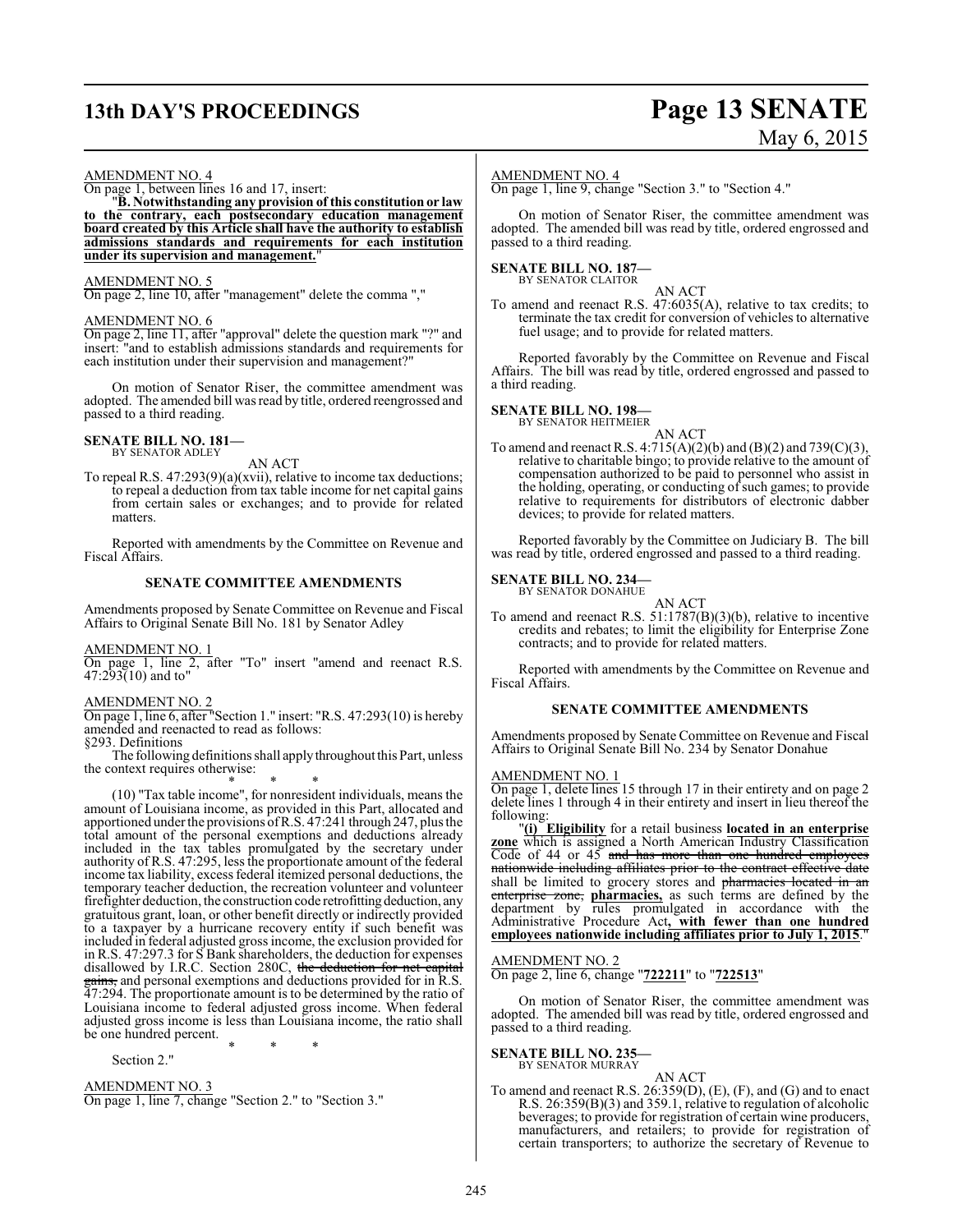## **Page 14 SENATE 13th DAY'S PROCEEDINGS**

provide copies of certain records to the commissioner of the office of alcohol and tobacco; to provide certain civil penalties; to create a special fund; to provide for an effective date; and to provide for related matters. Reported with amendments by the Committee on Judiciary B. **SENATE COMMITTEE AMENDMENTS** Amendments proposed by Senate Committee on Judiciary B to Original Senate Bill No. 235 by Senator Murray AMENDMENT NO. 1 On page 1, line 2, after "(B)(3)" delete "and" AMENDMENT NO. 2 On page 1, at the beginning of line 3, delete "359.1" AMENDMENT NO. 3 On page 1, line 7, delete "to create a special fund;" AMENDMENT NO. 4 On page 1, line 11, delete "and 359.1" and change "are" to "is" AMENDMENT NO. 5 On page 3, line 22, after "**related to**" delete the remainder of the line and insert "**size of containers**" AMENDMENT NO. 6 On page 3, line 28, after "**dollars**" delete "**and**" and insert a period "**.**" AMENDMENT NO. 7 On page 3, delete line 29 and on page 4, delete line 1 AMENDMENT NO. 8 On page 4, delete line 29 and on page 5, delete lines 1 through 9 On motion of Senator Morrell, the committee amendment was adopted. The amended bill was read by title, ordered engrossed and passed to a third reading. **SENATE BILL NO. 271—** BY SENATORS WHITE AND ADLEY AND REPRESENTATIVE ST. GERMAIN AN ACT To amend and reenact R.S. 3:4602(12.1), the introductory paragraph of R.S. 47:818.2, and R.S. 47:818.2(18), (22), (43), (44), and (63), to enact R.S. 3:4690.1 and R.S. 47:818.111 through 818.133, and to repeal R.S. 47:818.101 through 104, relative to taxes on petroleum products; to provide for taxes on special fuels; to levy taxes on special fuels according to energy content equivalencies; to provide for licensing, inspection, tax collection, and enforcement; and to provide for related matters. Reported with amendments by the Committee on Revenue and Fiscal Affairs. **SENATE COMMITTEE AMENDMENTS** Amendments proposed by Senate Committee on Revenue and Fiscal Affairs to Original Senate Bill No. 271 by Senator White AMENDMENT NO. 1 On page 1, line 2, after "R.S. 3:4602(12.1)" insert "and" AMENDMENT NO. 2 On page 1, line 3, after "(44)," insert "(58)," AMENDMENT NO. 3 AMENDMENT NO. 5 On page 1, line 10, after "(44)," insert "(58)," and change "818.133" to "818.132" AMENDMENT NO. 6 On page 2, between lines 18 and 19, insert: "(58) "Retail dealer" **or "dealer"** means a person who sells motor fuel at retail or dispenses motor fuel at a retail location to the ultimate consumer. \* \* \*" AMENDMENT NO. 7 On page 2, line 22, "**user**" to "**dealer**" and after "**produces**" insert "**or purchases**" AMENDMENT NO. 8 On page 2, at the beginning of line 23, change "**liquified** to "**liquefied**" after "**gas, or**" change "**liquified** to "**liquefied**" and after "**petroleum gas**" change "**or**" to "**and**" AMENDMENT NO. 9 On page 2, line 24, delete "**who**" AMENDMENT NO. 10 On page 3, line 6, after "**47:820.1**" delete the period "**.**" and insert "**or any other tax which may be levied on special fuels by any other provision of law.**" AMENDMENT NO. 11 On page 3, line 9, change "**December 31, 2015**" to "**June 30, 2015**" AMENDMENT NO. 12 On page 3, line 10, change "**January 1, 2016**" to "**July 1, 2015**" AMENDMENT NO. 13 On page 3, line 20, change "**liquified** to "**liquefied**" AMENDMENT NO. 14 On page 3, line 21, after "**equivalent for**" change "**liquified** to "**liquefied**" and at the end of the line, change "**liquified** to "**liquefied**" AMENDMENT NO. 15 On page 3, line 25, change "**liquified** to "**liquefied**" AMENDMENT NO. 16 On page 3, line 26, change "**liquified** to "**liquefied**" AMENDMENT NO. 17 On page 3, line 27, after "**equivalent for**" change "**liquified** to "**liquefied**" and at the end of the line, change "**liquified** to "**liquefied**" AMENDMENT NO. 18 On page 4, line 2, change "**liquified** to "**liquefied**" AMENDMENT NO. 19 On page 4, line 3, change "**January 1, 2016**" to "**July 1, 2015**" AMENDMENT NO. 20 On page 4, line 8, after "**A.**" insert "**(1)**" AMENDMENT NO. 21 On page 4, line 11, change "**The person or entity possessing a**" to "**Any person or entity delivering**" AMENDMENT NO. 22 On page 4, line 12 after "**natural gas,**" change "**liquified** to "**liquefied**" after "**natural gas, or**" change "**liquified**" to "**liquefied**"

On page 1, line 4, change "818.133" to "818.132"

AMENDMENT NO. 4 On page 1, line 9, change "R.S. 47:812(18)" to "R.S. 47:818.2(18)" **tank of a motor vehicle**"

and at the end of the line, change "**license**" to "**into the fuel supply**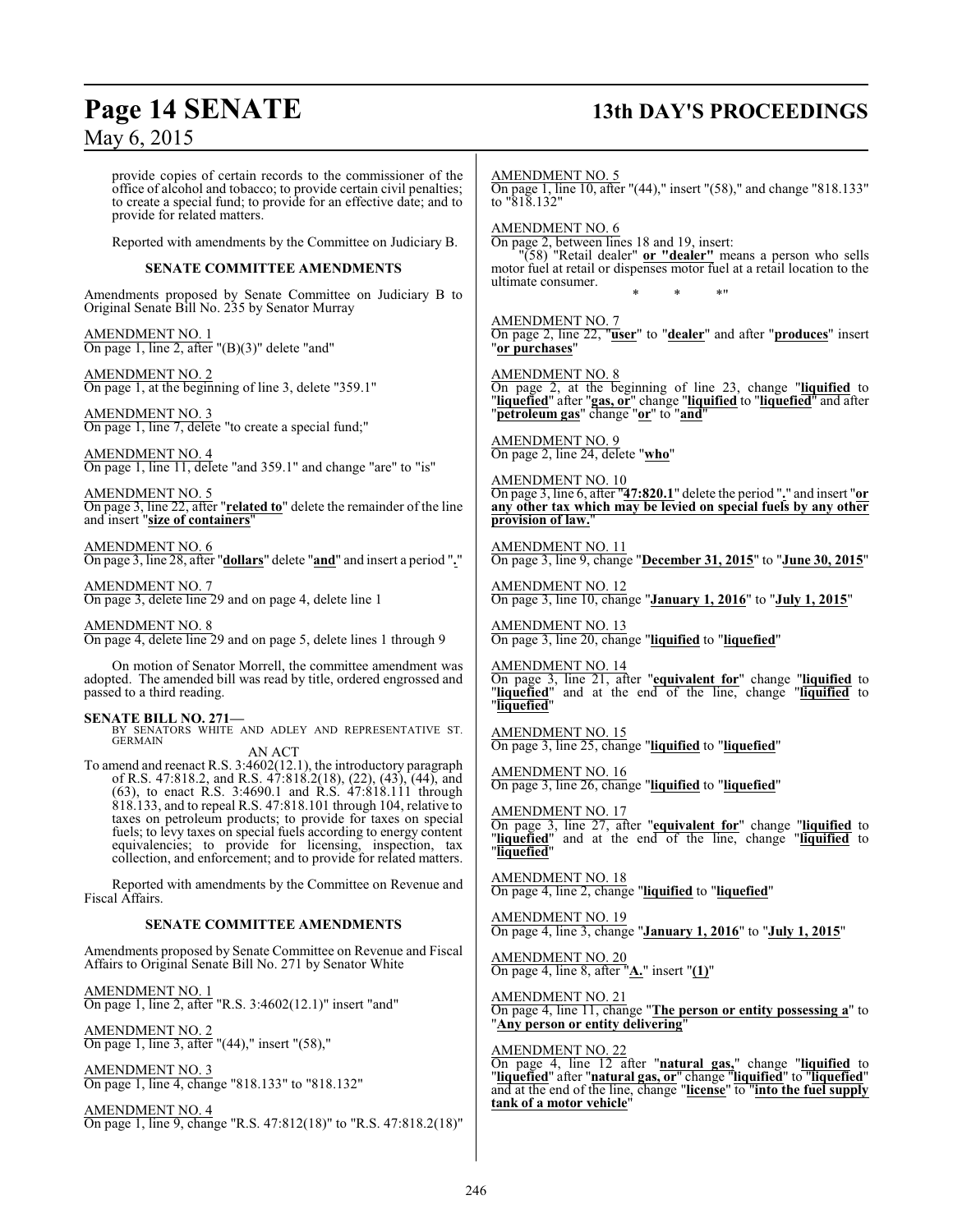## **13th DAY'S PROCEEDINGS Page 15 SENATE**

# May 6, 2015

AMENDMENT NO. 23 On page 4, between lines 21 and 22, insert: "**(2) Notwithstanding the provisions of Paragraph (1) of this Subsection, no person or entity shall deliver compressed natural gas, liquefied natural gas, or liquefied petroleum gas into the fuel supply tank of a motor vehicle in connection with a sale unless such person obtains a license as provided for in this Subpart**." AMENDMENT NO. 24 On page 4, line 24, change "**user**" to "**dealer**" AMENDMENT NO. 25 On page 4, line 26, change "**user**" to "**dealer**" AMENDMENT NO. 26 On page 4, line 27, after "**Subpart.**" delete the remainder of the line, delete lines 28 and 29, and on page 5, delete lines 1 through 5 AMENDMENT NO. 27 On page 5, line 14, change "**user**" to "**dealer**" AMENDMENT NO. 28 On page 5, line 15, change "**user**" to "**dealer**" AMENDMENT NO. 29 On page 5, line 16, change "**user**" to "**dealer**" AMENDMENT NO. 30 On page 6, line 7, change "**Special fuel dealer's**" to "**Dealer's**" AMENDMENT NO. 31 On page 6, at the end of line 11, delete "**special**" and on line 12, delete "**fuel**" AMENDMENT NO. 32 On page 6, line 15, change "**118**" to "**117**" AMENDMENT NO. 33 On page 7, line 3, change "**118**" to "**117**" AMENDMENT NO. 34 On page 7, delete lines 26 through 29 and page 8, delete lines 1 through 13 AMENDMENT NO. 35 On page 8, line 14, change "**116. License application procedure grounds**" to "**115. Grounds**" AMENDMENT NO. 36 On page 8, delete lines 15 through 29 and on page 9, delete lines 1 through 7 AMENDMENT NO. 37 On page 9, line 8, change "**C.**" to "**A.**" AMENDMENT NO. 38 On page 9, line 12, change "**117**" to "**116**" AMENDMENT NO. 39 On page 10, line 1, change "**D.**" to "**B.**" AMENDMENT NO. 40 On page 10, line 5, change "**117**" to "**116**" AMENDMENT NO. 41 On page 10, line 14, after "**due**" delete the remainder of the line and insert a period "**.**" AMENDMENT NO. 42 On page 10, line 20, change "**118**" to "**117**" AMENDMENT NO. 43 On page 11, line 22, after "**natural gas,**" change "**liquified** to "**liquefied**" and after "**natural gas, and**" change "**liquified**" to "**liquefied**" AMENDMENT NO. 44 On page 11, line 24, after "**natural gas,**" change "**liquified** to "**liquefied**" and after "**natural gas, and**" change "**liquified**" to "**liquefied**" AMENDMENT NO. 45 On page 12, line 1, change "**118**" to "**117**" AMENDMENT NO. 46 On page 12, delete lines 7 and 8 AMENDMENT NO. 47 On page 12, line 9, change "**(3)**" to "**(2)**" AMENDMENT NO. 48 On page 13, line 23, change "**119**" to "**118**" AMENDMENT NO. 49 On page 14, line 6, change "**120**" to "**119**" AMENDMENT NO. 50 On page 14, line 7, change "**quarterly**" to "**monthly**" and at the end of the line change "**twenty-**" to "**twentieth**" AMENDMENT NO. 51 On page 14, at the beginning of line 8, delete "**fifth**" and after "**month**" delete "**following the end of the reporting period**" AMENDMENT NO. 52 On page 14, delete lines 19 through 29 and on page 15, delete lines 1 through 7 AMENDMENT NO. 53 On page 15, line 8, change "**C.**" to **"B.**" AMENDMENT NO. 54 On page 15, line 25, change "**D.**" to "**C.**" AMENDMENT NO. 55 On page 16, line 3, change "**E.**" to "**D.**" AMENDMENT NO. 56 On page 16, line 6, change "**121**" to "**120**" AMENDMENT NO. 57 On page 16, line 27, change "**122**" to "**121**" AMENDMENT NO. 58 On page 17, line 19, change "**shall**" to "**may**" and after "**person**" insert "**other than a school bus driver**" AMENDMENT NO. 59 On page 17, line 20, after "**issuing the refund**" insert "**to the dealer**" AMENDMENT NO. 60 On page 18, line 2, change "**123**" to "**122**" AMENDMENT NO. 61 On page 18, delete lines 28 and 29 and on page 19, delete lines 1 through 5 AMENDMENT NO. 62 On page 19, line 6, change "**C."** to "**B.** AMENDMENT NO. 63 On page 19, line 12, change "**124**" to "**123**"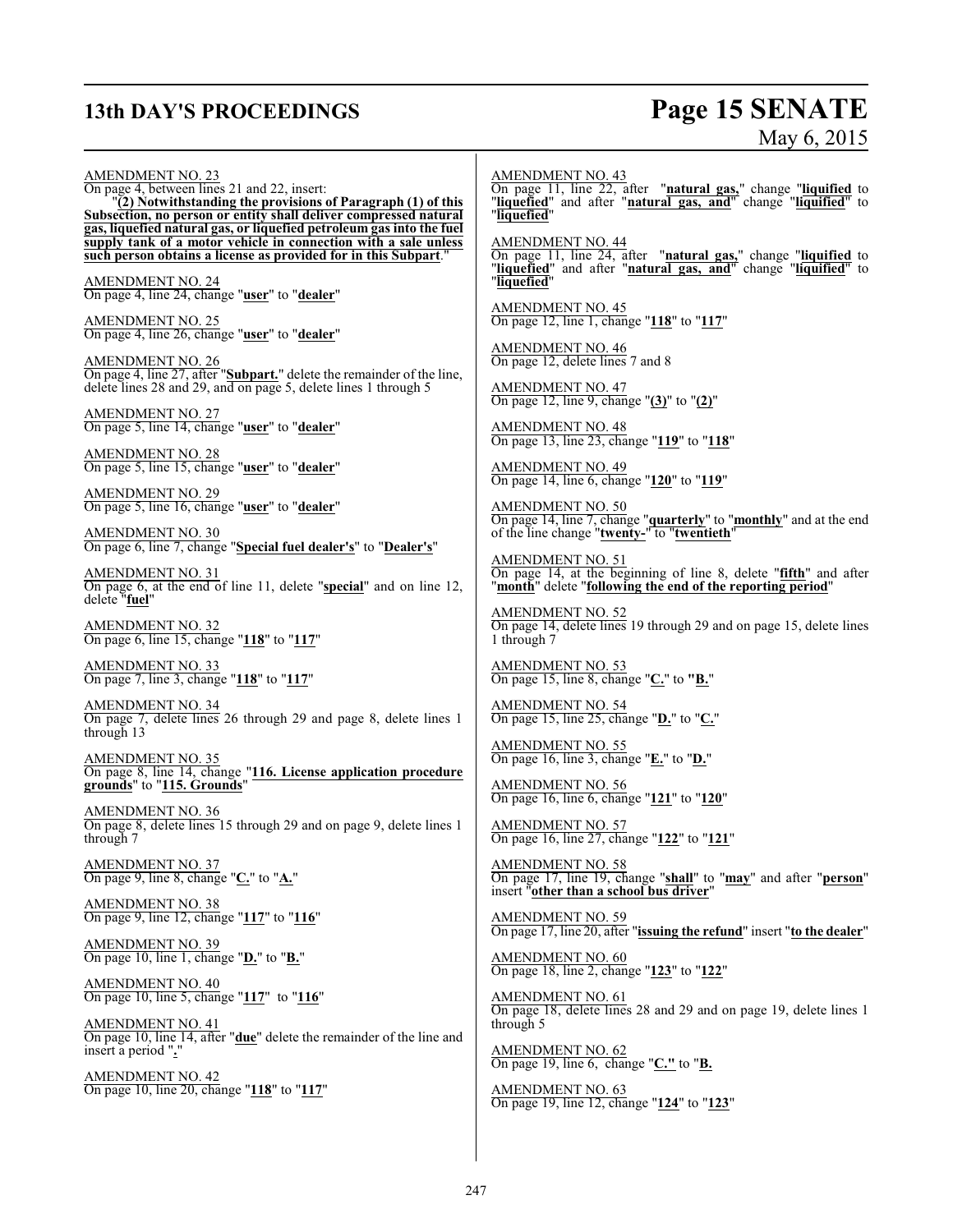AMENDMENT NO. 64 On page 20, line 9, change "**125**" to "**124**"

AMENDMENT NO. 65 On page 20, line 17, change "**126**" to "**125**"

AMENDMENT NO. 66 On page 21, line 25, change "**127**" to "**126**"

AMENDMENT NO. 67 On page 22, line 19, change "**128**" to "**127**"

AMENDMENT NO. 68 On page 23, line 2, change "**129**" to "**128**"

AMENDMENT NO. 69 On page 23, line 14, change "**130**" to "**129**"

AMENDMENT NO. 70 On page 24, line 14, change "**131**" to "**130**"

AMENDMENT NO. 71 On page 25, line 24, after "**ten percent**" delete the period "**.**" and insert "**of the amount at issue in the summary proceeding.**"

AMENDMENT NO. 72 On page 25, line 27, change "**132**" to "**131**"

AMENDMENT NO. 73 On page 28, line 15, change "**133**" to "**132**"

#### AMENDMENT NO. 74

On page 28, at the beginning of line 27, change "**liquified**" to "**liquefied**" and after "**natural gas, and**" change "**liquified**" to "**liquefied**"

AMENDMENT NO. 75 On page 28, line 28, change "is" to "and 4684 are"

AMENDMENT NO. 76

On page 29, line 12, after "**natural gas,**" change "**liquified**" to "**liquefied**" and after "**natural gas, and**" change "**liquified**" to "**liquefied**"

#### AMENDMENT NO. 77

On page 29, between lines 14 and 15, insert:

"§4684. Fee to be collected for testing, etc.

**A.** For the purpose of defraying the expenses connected with the inspection, testing, and analyzing of petroleum products in this state and enforcement of this Chapter, there shall be collected by the secretary of the Department of Revenue a fee of four thirty-seconds of one cent per gallon on all petroleum products **except liquefied petroleum gas and compressed or liquefied natural gas,** distributed, sold, or offered or exposed for sale or use or consumption in the state or used or consumed in the state which shall be paid before delivery to agents, dealers, or consumers in the state. The fee **provided for in this Subsection** does not include liquefied petroleum gas, natural gas, or bulk sale or transfers. Excluding bulk sales or transfers, the fee will be imposed upon the removal from an Internal Revenue Service approved terminal using the terminal rack. The position holder shall collect the fee imposed from the person who orders the withdrawal at the terminal rack. Exports out of the state shall not be subject to the fee. A fee is also imposed on the abovereferenced fuel upon import to the state excluding bulk sale or transfer for delivery within the state. This fee shall be paid by the first importer. However, no fee shall be due on fuels that are eligible for tax refunds under the provisions of R.S.  $47:818.15(A)(5)$  or that are sold for use in or distributed to seagoing vessels as defined in R.S. 3:4602.

**B. The fee for liquefied petroleum gas and compressed or liquefied natural gas shall be imposed upon the delivery of such fuel into the supply tank of a motor vehicle and shall be remitted to the department when the tax on such fuel is remitted to the department.**

## **Page 16 SENATE 13th DAY'S PROCEEDINGS**

**C.** The secretary of the Department of Revenue is authorized to seize and hold these products on which the fee has not been paid until such time as the fee has been paid. Any expense incurred in the seizure and holding of any product so seized shall be assessed in addition to the fee and collected at the same time the fee is collected. \* \* \*"

#### AMENDMENT NO. 78

On page 29, at the beginning of line 26, "**liquified**" to "**liquefied**" and after "**natural gas, and**" change "**liquified**" to "**liquefied**"

#### AMENDMENT NO. 79

On page 29, after line 27, insert:

"Section 4. If the Act which originated as HB736 of the 2015 Regular Session of the Legislature, or any other Act of such session, increases the tax on gasoline or special fuels, then the provisions of such Act shall apply to R.S. 47:818.111 as enacted in this Act.

Section 5.This Act shall become effective on July 1, 2015; if vetoed by the governor and subsequently approved by the legislature, this Act shall become effective on July 1, 2015, or on the day following such approval by the legislature, whichever is later."

On motion of Senator Riser, the committee amendment was adopted. The amended bill was read by title, ordered engrossed and recommitted to the Committee on Finance.

#### **House Bills and Joint Resolutions on Second Reading Reported by Committees**

#### **HOUSE BILL NO. 665—**

BY REPRESENTATIVE KLECKLEY AN ACT

To amend and reenact R.S. 47:301(14)(g)(i)(bb), relative to sales and use tax; to provide for the local sales and use tax exclusion on repairs to tangible property; to exclude repairs made to certain aircraft from sales of services by certain taxing authorities; to provide for an effective date; and to provide for related matters.

Reported favorably by the Committee on Revenue and Fiscal Affairs. The bill was read by title and referred to the Legislative Bureau.

#### **Message from the House**

#### **CONCURRING IN SENATE CONCURRENT RESOLUTIONS**

May 6, 2015

To the Honorable President and Members of the Senate:

I am directed to inform your honorable body that the House of Representatives has finally concurred in the following Senate Concurrent Resolutions:

#### **SENATE CONCURRENT RESOLUTION NO. 22—**

BY SENATOR BROOME AND REPRESENTATIVE BARROW A CONCURRENT RESOLUTION

To commend the Volunteer Louisiana Commission for its support of national service and volunteerism in Louisiana.

Reported without amendments.

## **SENATE CONCURRENT RESOLUTION NO. 67—** BY SENATOR BROOME AND REPRESENTATIVE BARROW A CONCURRENT RESOLUTION

To declare October 1, 2015, as "World Peace Day" in the state of Louisiana.

Reported without amendments.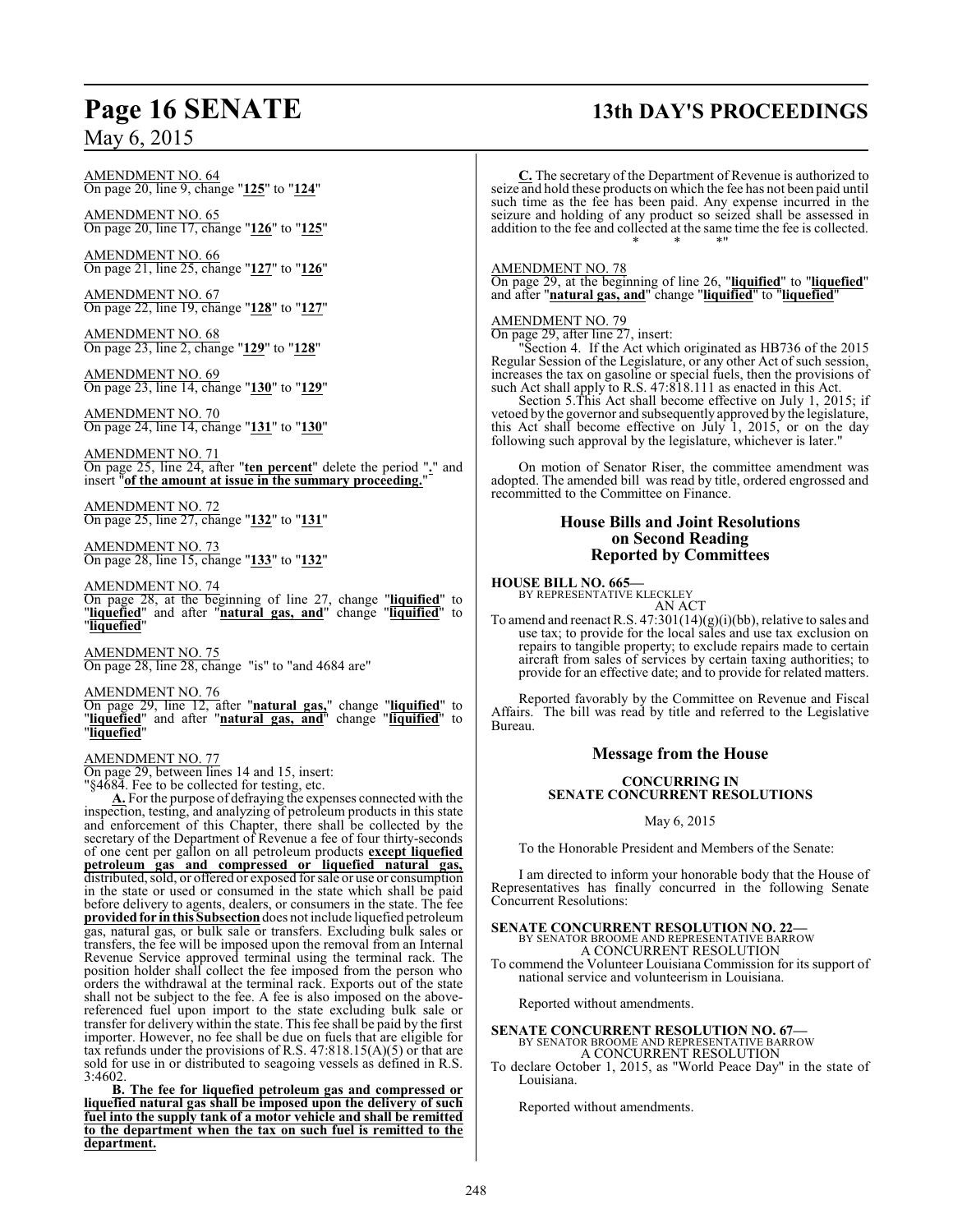# **13th DAY'S PROCEEDINGS Page 17 SENATE**

# May 6, 2015

**SENATE CONCURRENT RESOLUTION NO. 70—**

BY SENATOR CLAITOR AND REPRESENTATIVE FOIL A CONCURRENT RESOLUTION

To recognize and acknowledge the efforts of the employees of the Louisiana Department of Public Safety and Corrections, youth services, office of juvenile justice (OJJ).

Reported without amendments.

**SENATE CONCURRENT RESOLUTION NO. 71—** BY SENATOR PETERSON AND REPRESENTATIVE MORENO A CONCURRENT RESOLUTION To express the sincere condolences of the Legislature of Louisiana upon the death of Arnold "Bud" Pellerin.

Reported without amendments.

Respectfully submitted, ALFRED W. SPEER Clerk of the House of Representatives

#### **Special Order of the Day No. 1**

**SENATE BILL NO. 190—** BY SENATORS CLAITOR AND ADLEY

AN ACT To amend and reenact R.S. 44:5, relative to public records; to provide for the application of public records law to records of the office of the governor; to provide for exceptions; and to provide for related matters.

#### **Floor Amendments**

Senator Martiny sent up floor amendments.

#### **SENATE FLOOR AMENDMENTS**

Amendments proposed by Senator Martiny on behalf of the Legislative Bureau to Engrossed Senate Bill No. 190 by Senator Claitor

AMENDMENT NO. 1

On page 2, line 6, following "**public**" and before "**and**" change "**records**" to "**record**"

AMENDMENT NO. 2

On page 2, line 12, following "**to**" and before "**record**" delete "**a**" and change "**record**" to "**records**"

On motion of Senator Martiny, the amendments were adopted.

The bill was read by title. Senator Claitor moved the final passage of the amended bill.

### **ROLL CALL**

The roll was called with the following result:

#### YEAS

| Mr. President | Donahue       | Murray    |
|---------------|---------------|-----------|
| Adley         | Dorsey-Colomb | Peacock   |
| Allain        | Erdey         | Perry     |
| Amedee        | Guillory      | Peterson  |
| Appel         | Johns         | Riser     |
| <b>Broome</b> | Kostelka      | Smith, G. |
| Brown         | LaFleur       | Smith, J. |
| Buffington    | Long          | Thompson  |
| Chabert       | Martiny       | Walsworth |
| Claitor       | Mills         | Ward      |
| Cortez        | Morrell       | White     |
| Crowe         | Morrish       |           |
| Total - 35    |               |           |

ABSENT

Gallot Nevers<br>
Heitmeier Tarver Heitmeier Total - 4

Total - 0

The Chair declared the amended bill was passed, ordered reengrossed and sent to the House. Senator Claitor moved to reconsider the vote by which the bill was passed and laid the motion on the table.

**NAYS** 

#### **Rules Suspended**

Senator Long asked for and obtained a suspension of the rules to pass over Senate Concurrent Resolutions on Second Reading Reported by Committee.

#### **Senate Bills and Joint Resolutions on Third Reading and Final Passage**

**SENATE BILL NO. 11—** BY SENATOR LONG

#### AN ACT

To amend and reenact R.S. 33:4574.1.1(A)(23), relative to the Sabine Parish Tourist and Recreation Commission; to provide relative to occupancy taxes of hotel rooms, motel rooms, and overnight camping facilities levied by the commission; to authorize the commission to levy an additional occupancy tax of hotel rooms, motel rooms, and overnight camping facilities, subject to the approval of voters in Sabine Parish; to provide for the use of tax proceeds; and to provide for related matters.

The bill was read by title. Senator Long moved the final passage of the bill.

#### **ROLL CALL**

The roll was called with the following result:

#### YEAS

| Mr. President<br>Adley<br>Allain<br>Amedee<br>Appel<br><b>Broome</b><br>Brown<br>Chabert<br>Claitor<br>Cortez<br>Donahue<br>Total - 31 | Dorsey-Colomb<br>Erdey<br>Heitmeier<br>Johns<br>Kostelka<br>LaFleur<br>Long<br>Martiny<br>Mills<br>Morrish<br>Murray<br><b>NAYS</b> | Peacock<br>Perry<br>Riser<br>Smith, G.<br>Smith, J.<br>Tarver<br>Thompson<br>Ward<br>White |
|----------------------------------------------------------------------------------------------------------------------------------------|-------------------------------------------------------------------------------------------------------------------------------------|--------------------------------------------------------------------------------------------|
| Peterson<br>Total - 1                                                                                                                  | <b>ABSENT</b>                                                                                                                       |                                                                                            |
| <b>Buffington</b><br>Crowe<br>Gallot                                                                                                   | Guillory<br>Morrell<br>Nevers                                                                                                       | Walsworth                                                                                  |

The Chair declared the bill was passed and ordered it sent to the House. Senator Long moved to reconsider the vote by which the bill was passed and laid the motion on the table.

#### **Senator Broome in the Chair**

Total - 7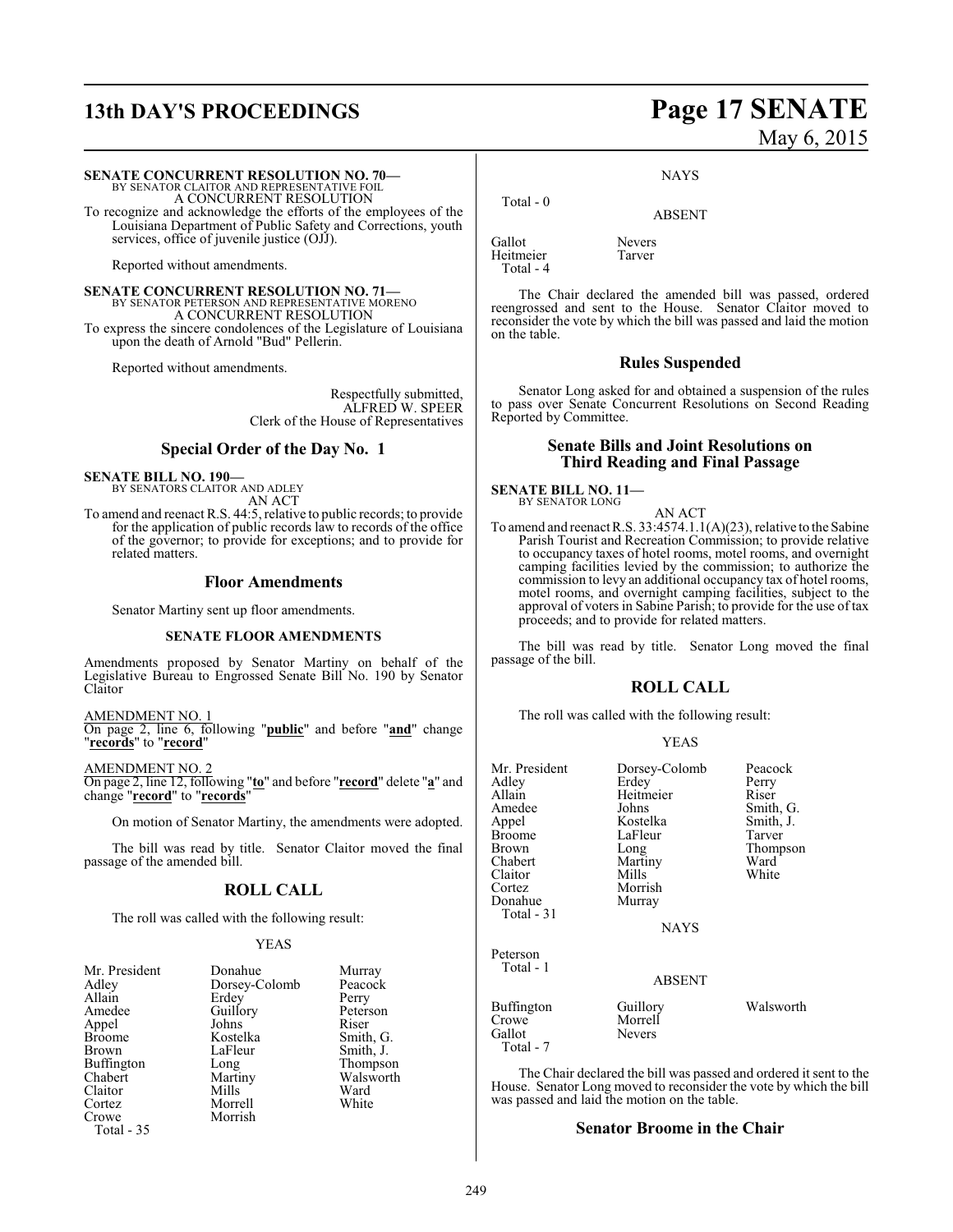#### **SENATE BILL NO. 21—** BY SENATOR LONG

AN ACT

To enact R.S. 35:414, relative to ex officio notaries public for Natchitoches Parish government; to authorize the president of Natchitoches Parish to designate up to two employees within his office as ex officio notaries public; to provide for duties and functions of the ex officio notaries public; to provide for limitations and termination of the ex officio notaries public; and to provide for related matters.

The bill was read by title. Senator Long moved the final passage of the bill.

## **ROLL CALL**

The roll was called with the following result: YEAS

| Mr. President<br>Adley<br>Allain<br>Amedee<br>Appel<br><b>Broome</b><br><b>Brown</b><br>Chabert<br>Claitor<br>Cortez<br>Crowe<br>Donahue<br>Total - 35 | Dorsey-Colomb<br>Erdev<br>Guillory<br>Heitmeier<br>Johns<br>Kostelka<br>LaFleur<br>Long<br>Martiny<br>Mills<br>Morrell<br>Morrish<br><b>NAYS</b> | Murray<br>Peacock<br>Perry<br>Peterson<br>Riser<br>Smith, G.<br>Smith, J.<br>Tarver<br>Thompson<br>Ward<br>White |
|--------------------------------------------------------------------------------------------------------------------------------------------------------|--------------------------------------------------------------------------------------------------------------------------------------------------|------------------------------------------------------------------------------------------------------------------|
|                                                                                                                                                        |                                                                                                                                                  |                                                                                                                  |
| Total - 0                                                                                                                                              | <b>ABSENT</b>                                                                                                                                    |                                                                                                                  |

| Buffington | <b>Nevers</b> |
|------------|---------------|
| Gallot     | Walsworth     |
| Total - 4  |               |

The Chair declared the bill was passed and ordered it sent to the House. Senator Long moved to reconsider the vote by which the bill was passed and laid the motion on the table.

#### **SENATE BILL NO. 31—** BY SENATOR MORRELL

AN ACT

To amend and reenact R.S. 17:281(A)(2), relative to instruction in sex education; to provide relative to surveys of students in Orleans Parish schools; to authorize public school governing authorities in Orleans Parish to allow students to be surveyed about their risk behaviors; and to provide for related matters.

### **Floor Amendments**

Senator Nevers proposed the following amendments.

#### **SENATE FLOOR AMENDMENTS**

Amendments proposed by Senator Nevers to Engrossed Senate Bill No. 31 by Senator Morrell

AMENDMENT NO. 1

On page 2, line 8, after "**legal guardian**" insert "**shall receive a copy of the survey and**"

On motion of Senator Nevers, the amendments were adopted.

The bill was read by title. Senator Morrell moved the final passage of the amended bill.

## **Page 18 SENATE 13th DAY'S PROCEEDINGS**

## **ROLL CALL**

The roll was called with the following result:

Martiny

YEAS

Mr. President Claitor Mills<br>Adley Dorsey-Colomb Morrell Adley Dorsey-Colomb<br>Allain Gallot Allain Gallot Morrish<br>Amedee Heitmeier Murray Amedee Heitmeier<br>Appel Johns Appel Johns Nevers Broome Kostelka Peacock Buffington Long Smith,<br>
Chabert Martiny Tarver Total - 27 Crowe Perry Ward<br>
Donahue Riser White Donahue<br>Erdev

Total - 10

Erdey Smith, J.<br>Guillory Walswor Walsworth

LaFleur Peterson<br>
Long Smith, G.

**NAYS** 

#### ABSENT

Cortez Thompson Total - 2

The Chair declared the amended bill was passed, ordered reengrossed and sent to the House. Senator Morrell moved to reconsider the vote by which the bill was passed and laid the motion on the table.

**SENATE BILL NO. 49—** BY SENATOR MURRAY

AN ACT

To amend and reenact R.S. 33:4083.1, relative to the city of New Orleans; to provide relative to receipt and disbursement of unclaimed customer credit balances and water deposits into the "Water Help Program Fund"; to provide for notifications by the board; to provide for an effective date; and to provide for related matters.

The bill was read by title. Senator Murray moved the final passage of the bill.

## **ROLL CALL**

The roll was called with the following result:

#### YEAS

| Mr. President | Dorsey-Colomb | <b>Nevers</b> |
|---------------|---------------|---------------|
| Adley         | Erdey         | Peacock       |
| Allain        | Gallot        | Perry         |
| Amedee        | Guillory      | Peterson      |
| Appel         | Heitmeier     | Riser         |
| <b>Broome</b> | Johns         | Smith, G.     |
| Brown         | Kostelka      | Smith, J.     |
| Buffington    | LaFleur       | Tarver        |
| Chabert       | Long          | Thompson      |
| Claitor       | Martiny       | Walsworth     |
| Cortez        | Mills         | Ward          |
| Crowe         | Morrish       | White         |
| Donahue       | Murray        |               |
| Total - 38    |               |               |
|               | NAYS          |               |
| Total $-0$    |               |               |
|               | <b>ABSENT</b> |               |
| Morrell       |               |               |

Total - 1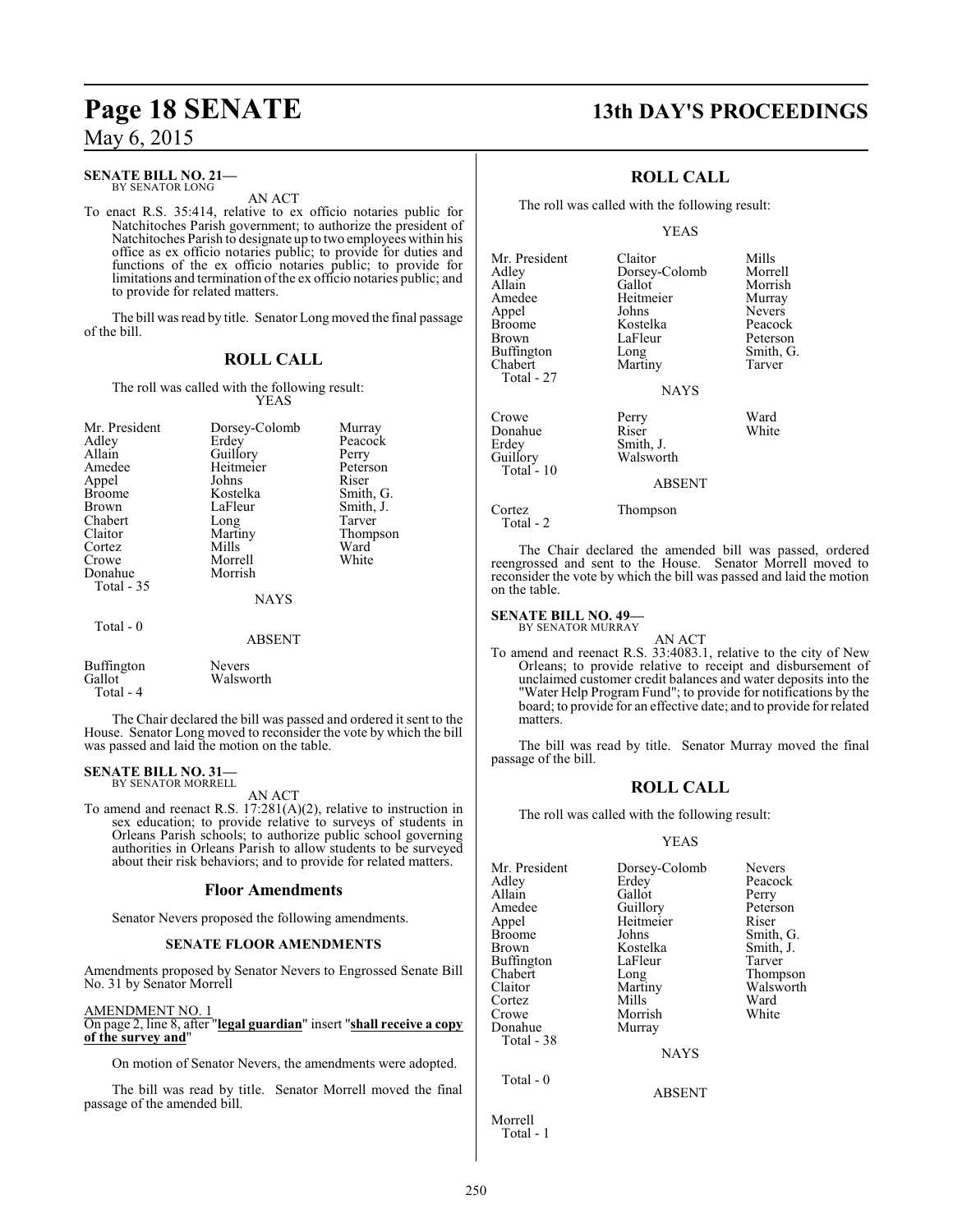## **13th DAY'S PROCEEDINGS Page 19 SENATE**

The Chair declared the bill was passed and ordered it sent to the House. Senator Murray moved to reconsider the vote by which the bill was passed and laid the motion on the table.

#### **SENATE BILL NO. 50—** BY SENATOR MURRAY

AN ACT

To enact R.S. 33:4071(F), relative to the Sewerage and Water Board of New Orleans; to provide relative to the governing authority of the Sewerage and Water Board; to provide for release of obligations ofindebtedness; to provide for an effective date; and to provide for related matters.

The bill was read by title. Senator Murray moved the final passage of the bill.

#### **ROLL CALL**

The roll was called with the following result:

#### YEAS

| Mr. President     | Erdey     | Murray        |
|-------------------|-----------|---------------|
| Adley             | Gallot    | <b>Nevers</b> |
| Allain            | Guillory  | Peacock       |
| Amedee            | Heitmeier | Perry         |
| <b>Broome</b>     | Johns     | Peterson      |
| <b>Brown</b>      | Kostelka  | Riser         |
| <b>Buffington</b> | LaFleur   | Smith, G.     |
| Chabert           | Martiny   | Smith, J.     |
| Cortez            | Mills     | Tarver        |
| Crowe             | Morrell   | Thompson      |
| Dorsey-Colomb     | Morrish   | Walsworth     |
| Total - 33        |           |               |
|                   | NAYS      |               |

Total - 4

Appel Donahue<br>Claitor Long Long

#### ABSENT

Ward White Total - 2

The Chair declared the bill was passed and ordered it sent to the House. Senator Murray moved to reconsider the vote by which the bill was passed and laid the motion on the table.

#### **SENATE BILL NO. 76—** BY SENATOR MORRISH

AN ACT

To enact R.S. 47:1925.12, relative to the assessor in the Jefferson Davis Parish Assessment District; to authorize the assessor in such district to receive an automobile expense allowance; and to provide for related matters.

The bill was read by title. Senator Morrish moved the final passage of the bill.

#### **ROLL CALL**

The roll was called with the following result:

#### YEAS

| Mr. President     | Dorsey-Colomb | Murray        |
|-------------------|---------------|---------------|
| Adley             | Erdey         | <b>Nevers</b> |
| Allain            | Gallot        | Peacock       |
| Amedee            | Guillory      | Perry         |
| Appel             | Heitmeier     | Riser         |
| <b>Broome</b>     | Johns         | Smith, G.     |
| Brown             | Kostelka      | Smith, J.     |
| <b>Buffington</b> | LaFleur       | Tarver        |
| Chabert           | Long          | Thompson      |
| Claitor           | Martiny       | Walsworth     |

# May 6, 2015

| Cortez<br>Donahue     | Mills<br>Morrish | Ward<br>White |
|-----------------------|------------------|---------------|
| Total $-36$           | <b>NAYS</b>      |               |
| Peterson<br>Total - 1 |                  |               |
|                       | <b>ABSENT</b>    |               |

Crowe Morrell

Total - 2

The Chair declared the bill was passed and ordered it sent to the House. Senator Morrish moved to reconsider the vote by which the bill was passed and laid the motion on the table.

#### **Mr. President in the Chair**

**SENATE BILL NO. 114—** BY SENATOR MILLS

AN ACT

To amend and reenact R.S.  $33:2541.1(B)(1)(c)$ , relative to the St. Martinville police department; to provide relative to the deputy chief of police; to provide relative to the classification of the position; to provide relative to selection, appointment, supervision, and discharge of the deputy chief of police; and to provide for related matters.

The bill was read by title. Senator Mills moved the final passage of the bill.

#### **ROLL CALL**

The roll was called with the following result:

#### YEAS

Mr. President Erdey Nevers<br>Adley Gallot Peacoc Adley Gallot Peacock<br>Allain Guillory Perry Allain Guillory Perry<br>
Amedee Heitmeier Peterson Amedee Heitmeier Peters<br>Appel Johns Riser Appel Johns<br>Broome Kostelka Kostelka Smith, G.<br>LaFleur Smith, J. Buffington LaFleur Smith,<br>
Chabert Long Tarver Chabert Long<br>Claitor Martiny Claitor Martiny Thompson Cortez Mills Walsworth<br>Crowe Morrell Ward Morrell Ward<br>
Morrish White Donahue Morrish<br>Dorsey-Colomb Murray Dorsey-Colomb Total - 38

**NAYS** 

ABSENT

Total - 0

Brown

Total - 1

The Chair declared the bill was passed and ordered it sent to the House. Senator Mills moved to reconsider the vote by which the bill was passed and laid the motion on the table.

#### **SENATE BILL NO. 122—** BY SENATOR ADLEY

- AN ACT
- To amend and reenact the introductory paragraph of R.S.  $39:94(A)(2)(a)$ , relative to the Budget Stabilization Fund; to provide for an increase in the base amount of mineral revenues received by the state prior to the annual deposit into the Budget Stabilization Fund; to provide for an effective date; and to provide for related matters.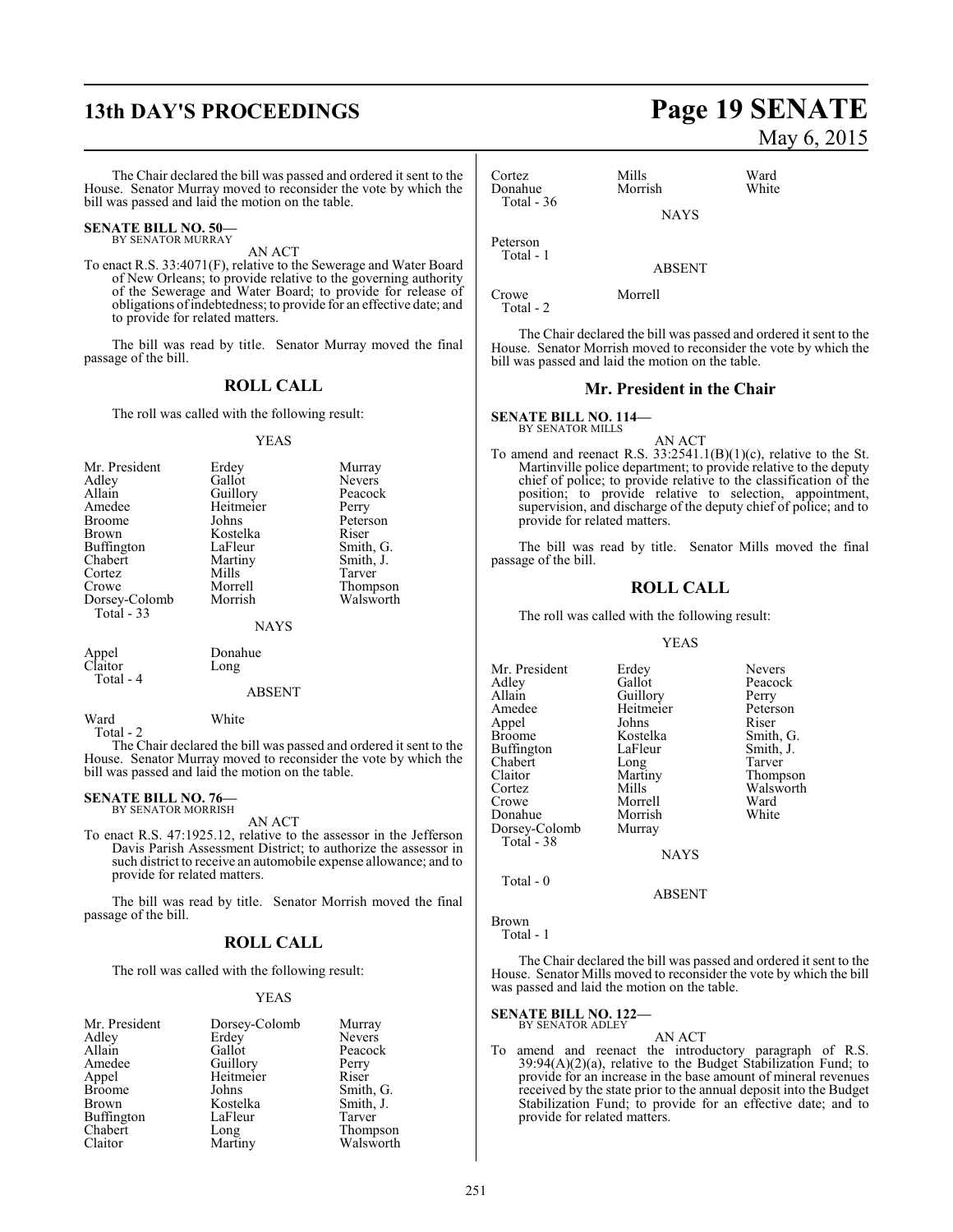#### **Floor Amendments**

Senator Adley proposed the following amendments.

#### **SENATE FLOOR AMENDMENTS**

Amendments proposed by Senator Adley to Engrossed Senate Bill No. 122 by Senator Adley

#### AMENDMENT NO. 1

On page 2, delete lines 7 through 11 and insert the following:

"Section 2. This Act shall take effect and become operative if and when the Act which originated as Senate Bill 221 of this 2015 Regular Session of the Legislature is enacted into law and becomes effective."

On motion of Senator Adley, the amendments were adopted.

The bill was read by title. Senator Adley moved the final passage of the amended bill.

### **ROLL CALL**

The roll was called with the following result:

#### YEAS

| Mr. President<br>Adley<br>Allain<br>Amedee<br>Appel<br>Broome<br>Brown<br>Buffington<br>Chabert<br>Claitor<br>Cortez | Dorsey-Colomb<br>Erdey<br>Gallot<br>Guillory<br>Heitmeier<br>Johns<br>Kostelka<br>Long<br>Martiny<br>Mills<br>Morrish | Peacock<br>Perry<br>Peterson<br>Riser<br>Smith, G.<br>Smith, J.<br>Tarver<br>Thompson<br>Walsworth<br>Ward<br>White |
|----------------------------------------------------------------------------------------------------------------------|-----------------------------------------------------------------------------------------------------------------------|---------------------------------------------------------------------------------------------------------------------|
| Crowe                                                                                                                | Murray                                                                                                                |                                                                                                                     |
| Donahue                                                                                                              | <b>Nevers</b>                                                                                                         |                                                                                                                     |
| Total - 37                                                                                                           | <b>NAYS</b>                                                                                                           |                                                                                                                     |
| Total - 0                                                                                                            | <b>ABSENT</b>                                                                                                         |                                                                                                                     |

LaFleur Morrell Total - 2

The Chair declared the amended bill was passed, ordered reengrossed and sent to the House. Senator Adley moved to reconsider the vote by which the bill was passed and laid the motion on the table.

#### **SENATE BILL NO. 129—** BY SENATOR NEVERS

AN ACT

To enact R.S. 17:105.2, relative to local public school boards; to provide for agreements between school boards for the management and operation of low-performing schools; and to provide for related matters.

#### **Floor Amendments**

Senator Nevers proposed the following amendments.

#### **SENATE FLOOR AMENDMENTS**

Amendments proposed by Senator Nevers to Engrossed Senate Bill No. 129 by Senator Nevers

## **Page 20 SENATE 13th DAY'S PROCEEDINGS**

#### AMENDMENT NO. 1

On page 1, line 12, between "**schools**" and the period "**.**" insert "**, provided the higher-performing school system received a letter grade of "C" or higher for the previous two years**"

On motion of Senator Nevers, the amendments were adopted.

The bill was read by title. Senator Nevers moved the final passage of the amended bill.

## **ROLL CALL**

The roll was called with the following result:

#### YEAS

| Mr. President<br>Adley<br>Allain<br>Amedee<br>Appel<br><b>Broome</b><br>Brown<br>Buffington<br>Chabert<br>Claitor<br>Cortez<br>Crowe<br>Total - 36 | Donahue<br>Dorsey-Colomb<br>Erdey<br>Gallot<br>Guillory<br>Heitmeier<br>Johns<br>Long<br>Martiny<br>Mills<br>Morrish<br>Murray<br><b>NAYS</b> | <b>Nevers</b><br>Peacock<br>Perry<br>Peterson<br>Riser<br>Smith, G.<br>Smith, J.<br>Tarver<br>Thompson<br>Walsworth<br>Ward<br>White |
|----------------------------------------------------------------------------------------------------------------------------------------------------|-----------------------------------------------------------------------------------------------------------------------------------------------|--------------------------------------------------------------------------------------------------------------------------------------|
| Total - 0                                                                                                                                          | <b>ABSENT</b>                                                                                                                                 |                                                                                                                                      |
| Kostelka<br>Total - 3                                                                                                                              | LaFleur                                                                                                                                       | Morrell                                                                                                                              |

The Chair declared the amended bill was passed, ordered reengrossed and sent to the House. Senator Nevers moved to reconsider the vote by which the bill was passed and laid the motion on the table.

#### **SENATE BILL NO. 130—**

BY SENATOR JOHNS

AN ACT To enact R.S. 48:753(G), relative to the Parish Transportation Fund; to provide relative to funds distributed to Calcasieu Parish; to authorize the use of funds for the beautification of rights-of-way along Interstates 10 and 210 within Calcasieu Parish; to authorize the use of funds for certain capacity improvements within Calcasieu Parish; and to provide for related matters.

The bill was read by title. Senator Johns moved the final passage of the bill.

### **ROLL CALL**

The roll was called with the following result:

#### YEAS

| Mr. President | Donahue       | <b>Nevers</b> |
|---------------|---------------|---------------|
| Adley         | Dorsey-Colomb | Peacock       |
| Allain        | Gallot        | Perry         |
| Amedee        | Guillory      | Riser         |
| Appel         | Heitmeier     | Smith, G.     |
| Broome        | Johns         | Smith, J.     |
| Brown         | Long          | Thompson      |
| Buffington    | Martiny       | Walsworth     |
| Chabert       | Mills         | Ward          |
| Claitor       | Morrell       | White         |
| Cortez        | Morrish       |               |
| Crowe         | Murray        |               |
| Total - 34    |               |               |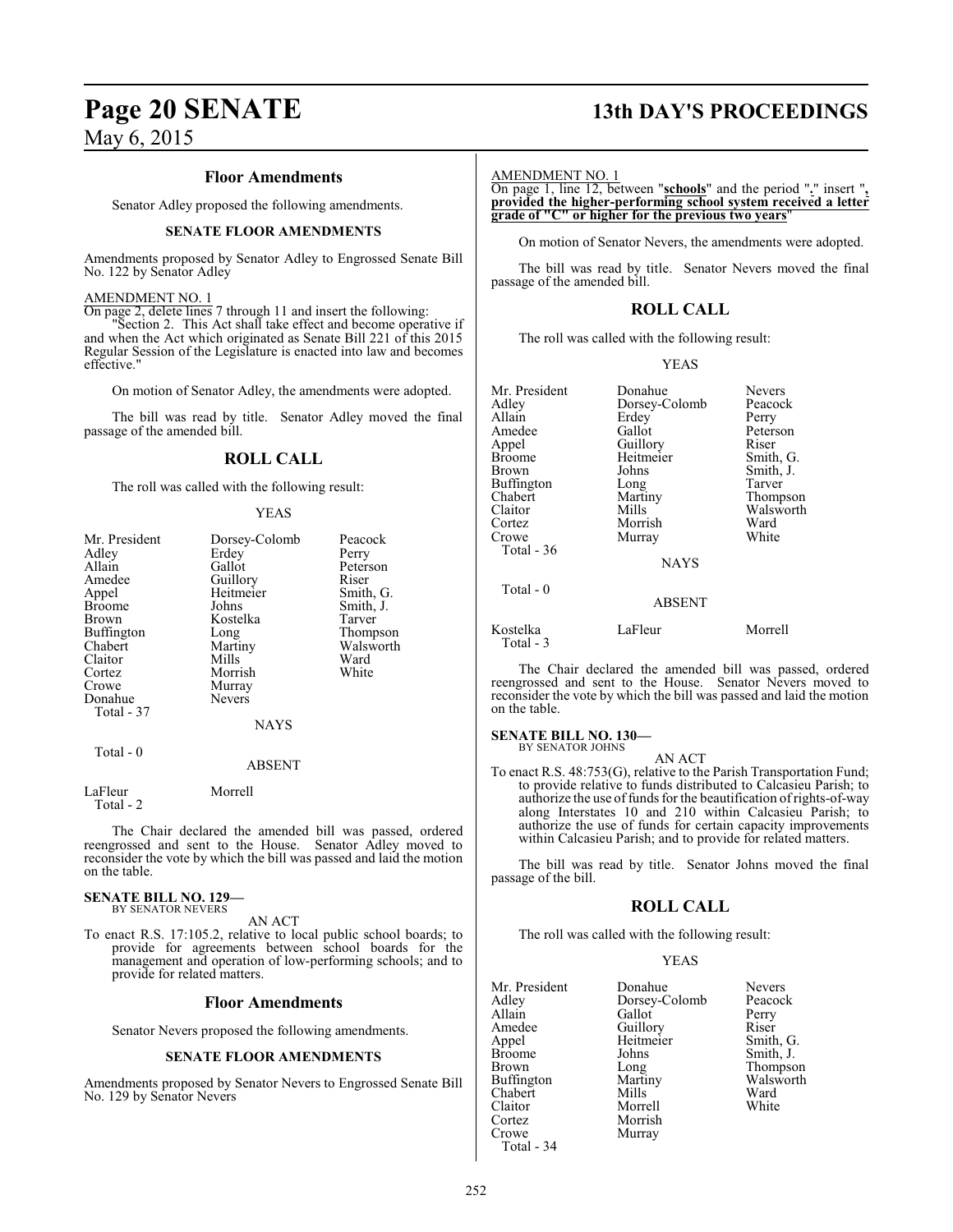## **13th DAY'S PROCEEDINGS Page 21 SENATE**

#### NAYS

Peterson Total - 1

ABSENT

Erdey LaFleur<br>Kostelka Tarver Kostelka Total - 4

The Chair declared the bill was passed and ordered it sent to the House. Senator Johns moved to reconsider the vote by which the bill was passed and laid the motion on the table.

#### **SENATE BILL NO. 133** BY SENATOR PEACOCK

AN ACT

To amend and reenact R.S. 33:120, relative to the authority of a parish governing authority to prohibit, restrict, or regulate hunting and shooting of firearms in heavily populated areas; to provide for what constitutes a heavily populated area within the unincorporated area of a parish; and to provide for related matters.

The bill was read by title. Senator Peacock moved the final passage of the bill.

#### **ROLL CALL**

The roll was called with the following result:

#### YEAS

| Mr. President<br>Adley<br>Allain<br>Amedee<br>Appel<br><b>Broome</b><br>Brown<br><b>Buffington</b><br>Chabert<br>Claitor<br>Cortez<br><b>Total - 33</b> | Crowe<br>Donahue<br>Dorsey-Colomb<br>Erdey<br>Guillory<br>Heitmeier<br>Johns<br>Kostelka<br>Long<br>Martiny<br>Mills<br><b>NAYS</b> | Morrish<br>Nevers<br>Peacock<br>Perry<br>Riser<br>Smith, G.<br>Smith, J.<br>Thompson<br>Walsworth<br>Ward<br>White |
|---------------------------------------------------------------------------------------------------------------------------------------------------------|-------------------------------------------------------------------------------------------------------------------------------------|--------------------------------------------------------------------------------------------------------------------|
| Murray<br>Total - 2                                                                                                                                     | Peterson<br>ABSENT                                                                                                                  |                                                                                                                    |
| Gallot<br>LaFleur<br>Total - 4                                                                                                                          | Morrell<br>Tarver                                                                                                                   |                                                                                                                    |

The Chair declared the bill was passed and ordered it sent to the House. Senator Peacock moved to reconsider the vote by which the bill was passed and laid the motion on the table.

## **SENATE BILL NO. 146—** BY SENATOR CLAITOR

AN ACT

To amend and reenact R.S. 39:94(A)(3) and (C)(4), and to enact R.S. 39:94(C)(5), relative to the Budget Stabilization Fund; to provide for a maximum balance in the fund; to provide for the interruption and resumption of deposits into the Budget Stabilization Fund in certain circumstances; to provide for an effective date; and to provide for related matters.

On motion of Senator Claitor, the bill was read by title and returned to the Calendar, subject to call.

#### **SENATE BILL NO. 169—**

BY SENATOR MARTINY

AN ACT To enact Chapter 4-A of Title 21 of the Louisiana Revised Statutes of 1950, to be comprised of R.S. 21:301 through 308, relative to hotels and lodging houses; to provide with respect to optional assessments on hotels that are levied by a comprehensive membership based tourism organization on its members that are operators of hotels or motels located in the parish of Jefferson; to provide that hotel and income taxes shall not apply to such surcharges; to provide for a hotel referendum to approve such an optional assessment; to provide for enhancement of the sales and marketing capabilities and other general purposes of the organization; to provide for the direct or indirect benefit of growing the traveler economy; to provide for levying hotel assessments as surcharges on hotel or motel folios; to provide for terms and definitions; and to provide for related matters.

The bill was read by title. Senator Martiny moved the final passage of the bill.

#### **ROLL CALL**

The roll was called with the following result:

#### YEAS

| Mr. President<br>Adley | Dorsey-Colomb<br>Erdey | Murray<br><b>Nevers</b> |
|------------------------|------------------------|-------------------------|
| Allain                 | Gallot                 | Peacock                 |
| Amedee                 | Guillory               | Perry                   |
| Appel                  | Heitmeier              | Riser                   |
| <b>Broome</b>          | Johns                  | Smith, G.               |
| Brown                  | Kostelka               | Smith, J.               |
| Buffington             | Long                   | Thompson                |
| Chabert                | Martiny                | Walsworth               |
| Claitor                | Mills                  | Ward                    |
| Cortez                 | Morrell                | White                   |
| Donahue                | Morrish                |                         |
| Total - 35             |                        |                         |
|                        | <b>NAYS</b>            |                         |
| Peterson               |                        |                         |
| Total - 1              |                        |                         |
|                        | <b>ABSENT</b>          |                         |
| Crowe                  | LaFleur                | Tarver                  |
| Total - 3              |                        |                         |

The Chair declared the bill was passed and ordered it sent to the House. Senator Martiny moved to reconsider the vote by which the bill was passed and laid the motion on the table.

**SENATE BILL NO. 176—** BY SENATOR APPEL

AN ACT To amend and reenact R.S. 13:2571.1, relative to the Port of New Orleans; to provide relative to the board of commissioners; to provide relative to the imposition, collection and distribution of civil fines for violations of ordinances; to provide terms, procedures, conditions, and requirements relative to the adjudication, imposition and collection of such civil fines; and to provide for related matters.

The bill was read by title. Senator Appel moved the final passage of the bill.

### **ROLL CALL**

The roll was called with the following result:

# May 6, 2015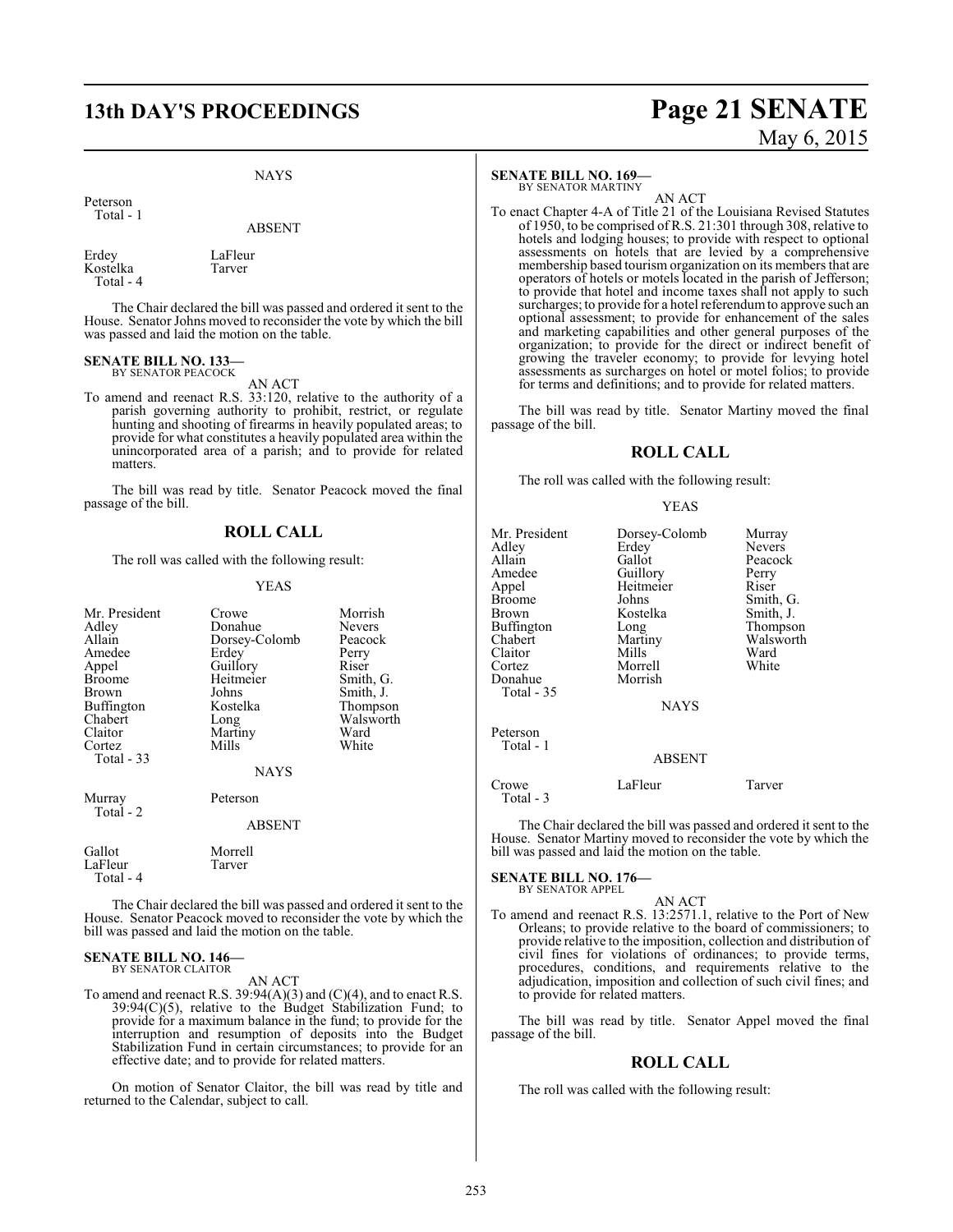#### YEAS Mr. President Donahue Morrish<br>Adley Dorsey-Colomb Murray Adley Dorsey-Colomb Murray<br>Allain Erdey Nevers Allain Erdey<br>Amedee Gallot Amedee Gallot Peacock<br>Appel Guillory Perry Appel Guillory<br>Broome Heitmei Broome Heitmeier Riser<br>Brown Johns Smith Johns Smith, J.<br>Kostelka Thompson Buffington<br>Chabert Chabert Long Walsworth Long<br>Martiny<br>Mills Cortez<br>Crowe Morrell Total - 34 **NAYS** Peterson Total - 1 ABSENT LaFleur Tarver<br>
Smith G Ward

Smith, G. Total - 4

The Chair declared the bill was passed and ordered it sent to the House. Senator Appel moved to reconsider the vote by which the bill was passed and laid the motion on the table.

## **SENATE BILL NO. 184—** BY SENATORS THOMPSON AND WALSWORTH

AN ACT

To enact R.S. 17:194(D), relative to the administration of nutrition programs; to provide for simplified acquisition procedures; and to provide for related matters.

The bill was read by title. Senator Thompson moved the final passage of the bill.

## **ROLL CALL**

The roll was called with the following result:

#### YEAS

| Mr. President<br>Adley<br>Allain<br>Amedee<br>Appel<br><b>Brown</b><br>Buffington<br>Chabert<br>Claitor<br>Cortez<br>Crowe<br>Donahue<br>Total $-36$ | Dorsey-Colomb<br>Erdey<br>Gallot<br>Guillory<br>Heitmeier<br>Johns<br>Kostelka<br>Long<br>Martiny<br>Mills<br>Morrell<br>Morrish<br><b>NAYS</b> | Murray<br><b>Nevers</b><br>Peacock<br>Perry<br>Peterson<br>Riser<br>Smith, G.<br>Smith, J.<br>Thompson<br>Walsworth<br>Ward<br>White |
|------------------------------------------------------------------------------------------------------------------------------------------------------|-------------------------------------------------------------------------------------------------------------------------------------------------|--------------------------------------------------------------------------------------------------------------------------------------|
| Total - 0                                                                                                                                            | <b>ABSENT</b>                                                                                                                                   |                                                                                                                                      |

| Broome    | LaFleur | Tarver |
|-----------|---------|--------|
| Total - 3 |         |        |

The Chair declared the bill was passed and ordered it sent to the House. Senator Thompson moved to reconsider the vote by which the bill was passed and laid the motion on the table.

# **Page 22 SENATE 13th DAY'S PROCEEDINGS**

#### **SENATE BILL NO. 218—**

BY SENATOR MURRAY

AN ACT To enact Subpart G-1 of Part II-A of Chapter 1 of Subtitle I of Title 39 of the Louisiana Revised Statutes of 1950, to be comprised of R.S. 39:100.5 through 100.8, relative to dedication of funds; to dedicate money to fund incentives for attracting specified major events; to establish the Major Events Incentive Program Fund as a special fund in the state treasury; to provide for the deposit of monies into and use of such monies in the fund; to provide for the appropriation of monies from the fund; to establish a program for such incentives; to provide for qualifications for payments fromthe dedicated funds; to provide for determination of the incentive payments to be made from such dedicated funds; to provide for an effective date; and to provide for related matters.

#### **Floor Amendments**

Senator Martiny sent up floor amendments.

#### **SENATE FLOOR AMENDMENTS**

Amendments proposed by Senator Martiny on behalf of the Legislative Bureau to Engrossed Senate Bill No. 218 by Senator Murray

#### AMENDMENT NO. 1

On page 3, line 21, following "**of**" delete the remainder of the line and line 22 in its entirety and insert "**an organization, not listed in Subparagraphs (a) through (d) of this Paragraph, that schedules a qualifying event as defined in Paragraph (5) of this Section.**"

#### AMENDMENT NO. 2

On page 4, line 3, following "**qualified**" and before "**as provided**" insert "**events**"

AMENDMENT NO. 3

On page 5, line 4, following "**the**" and before "**total**" insert "**increase in**"

On motion of Senator Martiny, the amendments were adopted.

#### **Floor Amendments**

Senator Murray proposed the following amendments.

#### **SENATE FLOOR AMENDMENTS**

Amendments proposed by Senator Murray to Engrossed Senate Bill No. 218 by Senator Murray AMENDMENT NO. 1

On page 3, line 3, between "**Bull**" and "**Series**" insert "**Signature**"

On motion of Senator Murray, the amendments were adopted.

#### **Floor Amendments**

Senator Broome proposed the following amendments.

#### **SENATE FLOOR AMENDMENTS**

Amendments proposed by Senator Broome to Engrossed Senate Bill No. 218 by Senator Murray

#### AMENDMENT NO. 1

On page 3, line 6, after "**sport,**" insert "**the United States Bowling Congress Tournament,**"

On motion of Senator Broome, the amendments were adopted.

On motion of Senator Murray, the amended bill was read by title and returned to the Calendar, subject to call.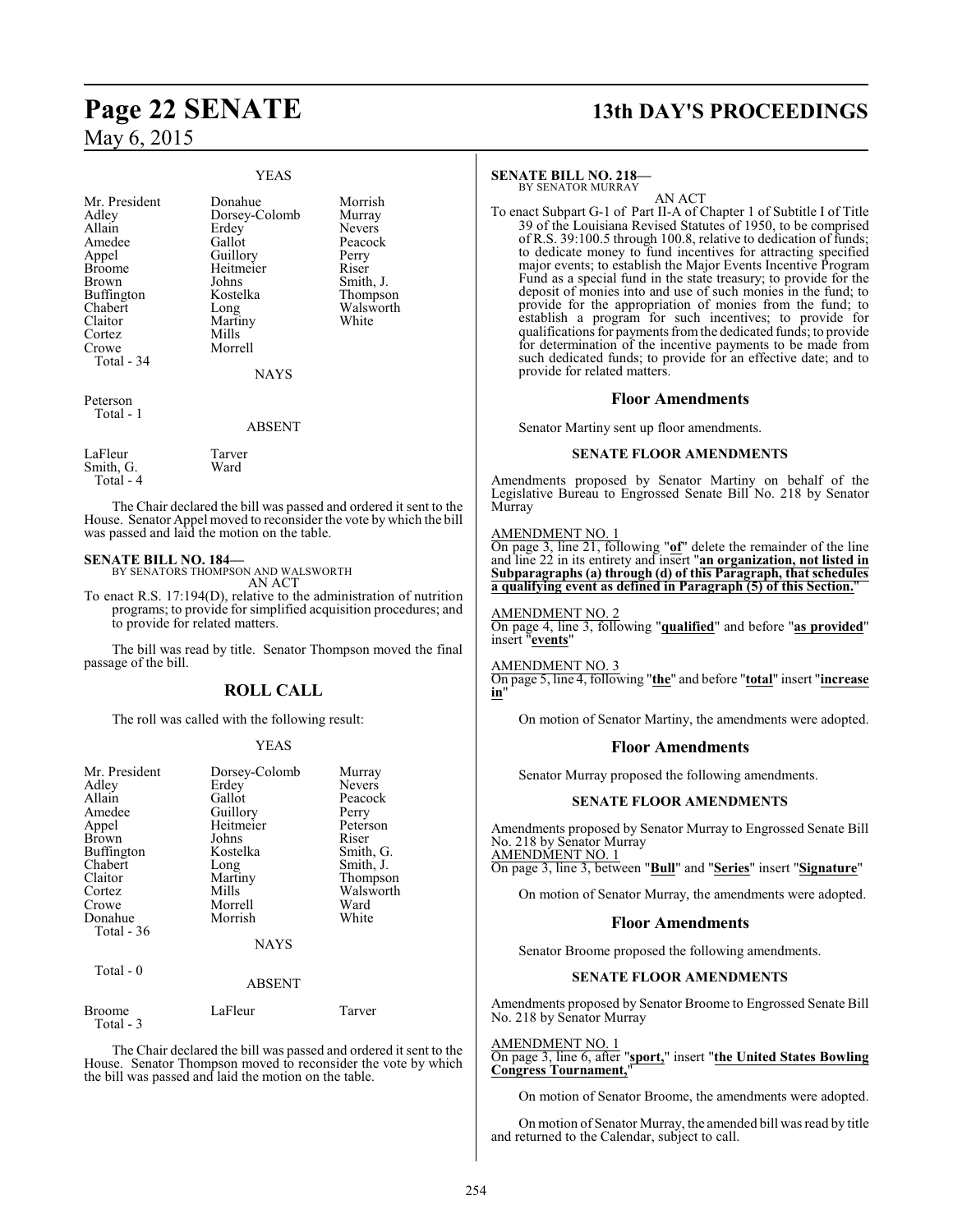## **13th DAY'S PROCEEDINGS Page 23 SENATE**

#### **SENATE BILL NO. 248—**

BY SENATOR MURRAY AN ACT

To amend and reenact R.S. 17:3803(B)(1)(e), R.S. 33:2955(A)(1)(h), R.S. 39:98.2(A)(5) and R.S.  $49:327(B)(1)(e)$ , relative to investment authority of the state and political subdivisions; to provide relative to certain authorized investment of monies; to provide relative to certain investment grade commercial paper; to provide relative to investment authority of the state treasurer; to provide relative to investment authority of political subdivisions; to provide relative to MillenniumTrust and certain offshore revenues investment; and to provide for related matters.

#### **Floor Amendments**

Senator Murray proposed the following amendments.

#### **SENATE FLOOR AMENDMENTS**

Amendments proposed by Senator Murray to Engrossed Senate Bill No. 248 by Senator Murray

AMENDMENT NO. 1 On page 2, lines 11 and 12, change "**Standard and Poor's**" to "**Standard & Poor's Financial Services LLC**"

AMENDMENT NO. 2 On page 2, line 12, change "**Moody's**" to "**Moody's Investor Service, Inc.**"

AMENDMENT NO. 3

On page 2, line 16, change "**Moody's**" to "**Moody's Investor Service, Inc.**" and change "**Standard and Poor's**" to "**Standard & Poor's Financial Services LLC**"

AMENDMENT NO. 4 On page 3, line 4, change "**Standard and Poor's**" to "**Standard & Poor's Financial Services LLC**" and change "**Moody's**" to "**Moody's Investor Service, Inc.**"

AMENDMENT NO. 5 On page 3, lines 21 and 22, change "**Standard and Poor's**" to "**Standard & Poor's Financial Services LLC**"

AMENDMENT NO. 6 On page 3, line 22, change "**Moody's**" to "**Moody's Investor Service, Inc.**"

AMENDMENT NO. 7 On page 3, line 26, change "**Moody's**" to "**Moody's Investor Service, Inc.**" and change "**Standard and Poor's**" to "**Standard & Poor's Financial Services LLC**"

AMENDMENT NO. 8 On page 4, lines 22 and 23, change "**Standard and Poor's**" to "**Standard & Poor's Financial Services LLC**"

AMENDMENT NO. 9 On page 4, line 23, change "**Moody's**" to "**Moody's Investor Service, Inc.**"

AMENDMENT NO. 10

On page 4, line 27, change "**Moody's**" to "**Moody's Investor Service, Inc.**" and change "**Standard and Poor's**" to "**Standard & Poor's Financial Services LLC**"

On motion of Senator Murray, the amendments were adopted.

The bill was read by title. Senator Murray moved the final passage of the amended bill.

# May 6, 2015

### **ROLL CALL**

The roll was called with the following result:

#### YEAS

Mr. President Dorsey-Colomb Nevers<br>Adley Erdey Peacock Adley Erdey Peacock Allain Gallot Perry Amedee Guillory Peterson<br>
Appel Heitmeier Riser Appel Heitmeier<br>Broome Johns Broome Johns Smith, G.<br>Brown Kostelka Smith, J. Buffington Long<br>Chabert Martiny Chabert Martiny Thompson<br>Claitor Mills Walsworth Claitor Mills Walsworth<br>
Cortez Morrell Ward Cortez Morrell Ward Donahue Total - 38

Morrish<br>Murray

Kostelka Smith, J.<br>Long Tarver

**NAYS** 

ABSENT

LaFleur

Total - 1

Total - 0

The Chair declared the amended bill was passed, ordered reengrossed and sent to the House. Senator Murray moved to reconsider the vote by which the bill was passed and laid the motion on the table.

#### **SENATE BILL NO. 274—**

BY SENATOR MORRISH AN ACT

To enact R.S. 33:9042(D), relative to ambulance service districts in Cameron Parish; to provide relative to compensation; to provide relative to expenses; and to provide for related matters.

The bill was read by title. Senator Morrish moved the final passage of the bill.

#### **ROLL CALL**

The roll was called with the following result:

#### YEAS

| Mr. President<br>Adley | Dorsey-Colomb<br>Erdey | <b>Nevers</b><br>Peacock |
|------------------------|------------------------|--------------------------|
| Allain                 | Gallot                 | Perry                    |
| Amedee                 | Guillory               | Peterson                 |
| Appel                  | Heitmeier              | Riser                    |
| Broome                 | Johns                  | Smith, G.                |
| Brown                  | Kostelka               | Smith, J.                |
| Buffington             | Long                   | Tarver                   |
| Chabert                | Martiny                | Thompson                 |
| Claitor                | Mills                  | Walsworth                |
| Cortez                 | Morrell                | Ward                     |
| Crowe                  | Morrish                | White                    |
| Donahue                | Murray                 |                          |
| Total - 38             |                        |                          |
|                        | <b>NAYS</b>            |                          |
| Total - 0              | <b>ABSENT</b>          |                          |
|                        |                        |                          |

LaFleur Total - 1

The Chair declared the bill was passed and ordered it sent to the House. Senator Morrish moved to reconsider the vote by which the bill was passed and laid the motion on the table.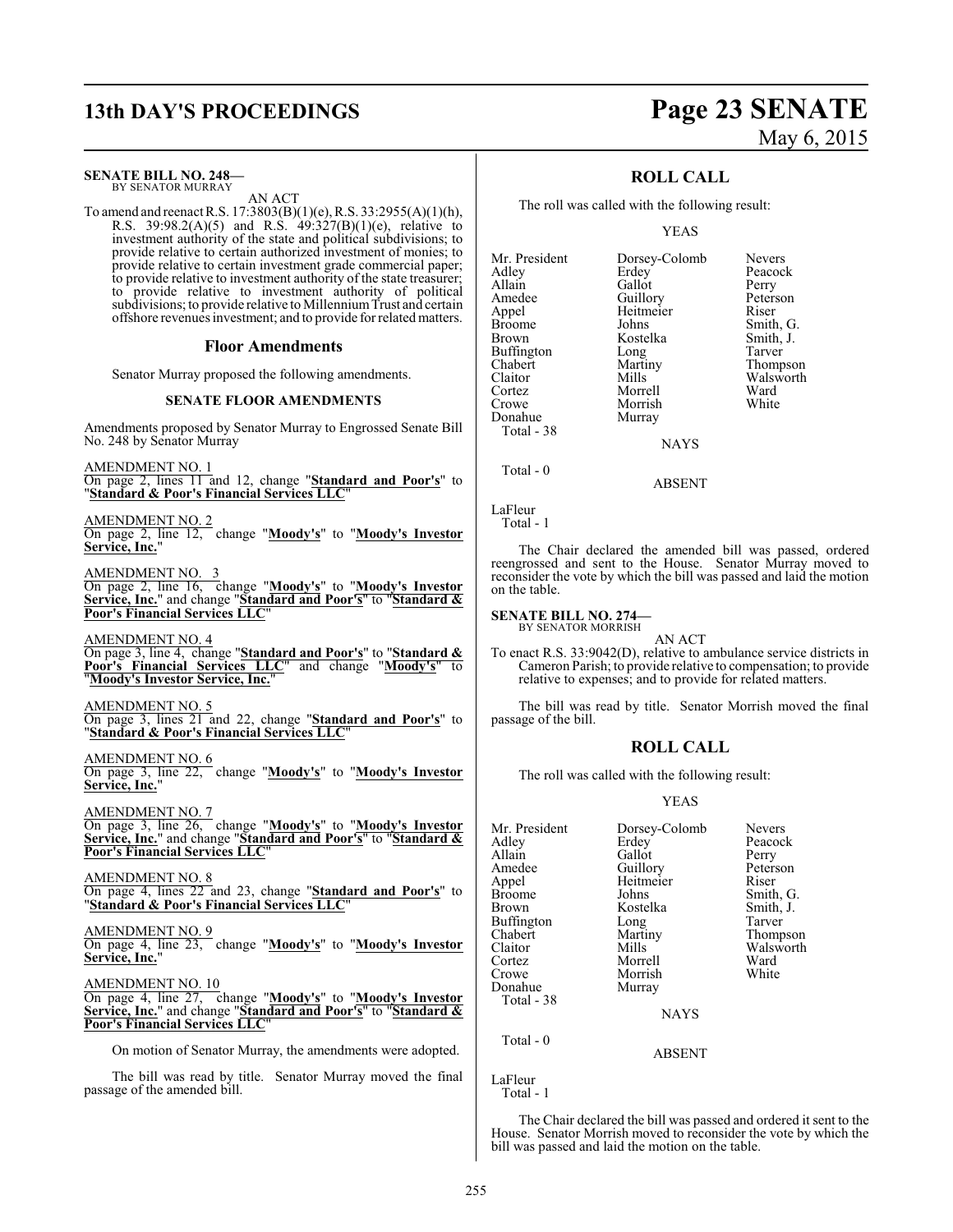#### **Senate Bills and Joint Resolutions on Third Reading and Final Passage, Subject to Call**

### **Called from the Calendar**

Senator Martiny asked that Senate Bill No. 156 be called from the Calendar.

#### **SENATE BILL NO. 156—** BY SENATOR MARTINY

AN ACT

To enact R.S. 37:695.1, relative to engineers; to provide for powers and duties of the Louisiana Professional Engineering and Land Surveying Board; to provide for qualifications; to provide for waivers of certain requirements; to provide certain procedures and conditions; and to provide for related matters.

#### **Floor Amendments**

Senator Martiny proposed the following amendments.

#### **SENATE FLOOR AMENDMENTS**

Amendments proposed by Senator Martiny to Engrossed Senate Bill No. 156 by Senator Martiny

AMENDMENT NO. 1 On page 1, line 9, change "**December 1, 2015,**" to "**January 1, 2016,**"

AMENDMENT NO. 2 On page 1, line 13, after "**degrees**" insert "**, including baccalaureate and graduate degrees**"

AMENDMENT NO. 3 On page 2, line 5, after "**authority of**" insert "**another**"

AMENDMENT NO. 4 On page 2, line 8, after "**authority of**" insert "**another**"

AMENDMENT NO. 5 On page 2, line 10, after "**minimum**" insert "**number of**"

AMENDMENT NO. 6 On page 2, line 15, change "**December 1, 2015.**" to "**January 1, 2016.**"

On motion of Senator Martiny, the amendments were adopted.

The bill was read by title. Senator Martiny moved the final passage of the amended bill.

## **ROLL CALL**

The roll was called with the following result:

#### YEAS

| Mr. President     | Cortez        | Murr  |
|-------------------|---------------|-------|
| Adley             | Donahue       | Neve  |
| Allain            | Dorsey-Colomb | Peaco |
| Amedee            | Erdey         | Perry |
| Appel             | Guillory      | Riser |
| <b>Broome</b>     | Heitmeier     | Smith |
| Brown             | Johns         | Smith |
| <b>Buffington</b> | Martiny       | Thon  |
| Chabert           | Mills         | White |
| Claitor           | Morrish       |       |
| Total - 29        |               |       |

ue Nevers<br>-Colomb Peacocl  $B$ rier Smith, G. White White

Murray

Peacock<br>Perry

Smith, J. Thompson Kostelka Morrell Ward Long Peterson Total - 5 Crowe LaFleur Walsworth<br>
Callot Tarver

Total - 5

ABSENT Tarver

NAYS

The Chair declared the amended bill was passed, ordered reengrossed and sent to the House. Senator Martiny moved to reconsider the vote by which the bill was passed and laid the motion on the table.

#### **Called from the Calendar**

Senator Morrish asked that Senate Bill No. 172 be called from the Calendar.

## **SENATE BILL NO. 172—** BY SENATOR MORRISH

AN ACT

To enact Part C of Chapter 4 of Title 45 of the Louisiana Revised Statutes of 1950, to be comprised of R.S. 45:201.1 through 201.14, relative transportation network companies; to provide for definitions; to provide insurance requirements; to require proof of insurance; to provide for enforcement and penalties for violations; to designate the provisions of R.S. 45:161 through 200 contained in Chapter 4 of Title 45 of the Louisiana Revised Statutes of 1950 as "Part A. Motor Carriers" and to designate the provisions ofR.S. 45:200.1 through 200.17 contained inChapter 4 of Title 45 of the Louisiana Revised Statutes of 1950 as "Part B. Public Passenger Motor Vehicle Responsibility"; and to provide for related matters.

#### **Floor Amendments**

Senator Martiny sent up floor amendments.

#### **SENATE FLOOR AMENDMENTS**

Amendments proposed by Senator Martiny on behalf of the Legislative Bureau to Engrossed Senate Bill No. 172 by Senator Morrish

AMENDMENT NO. 1 On page 1, line 3, following "relative" insert "to"

AMENDMENT NO. 2 On page 5, line 16, following "**a**" and before "**or**" change "**hold harmless**" to "**hold-harmless**"

AMENDMENT NO. 3 On page 5, line 17, following "**Any**" and before "**or**" change "**hold harmless**" to "**hold-harmless**"

On motion of Senator Martiny, the amendments were adopted.

#### **Floor Amendments**

Senator Morrish proposed the following amendments.

#### **SENATE FLOOR AMENDMENTS**

Amendments proposed by Senator Morrish to Engrossed Senate Bill No. 172 by Senator Morrish

#### AMENDMENT NO. 1

On page 3, line 25, delete "**or a person providing items to be transported,**"

# **Page 24 SENATE 13th DAY'S PROCEEDINGS**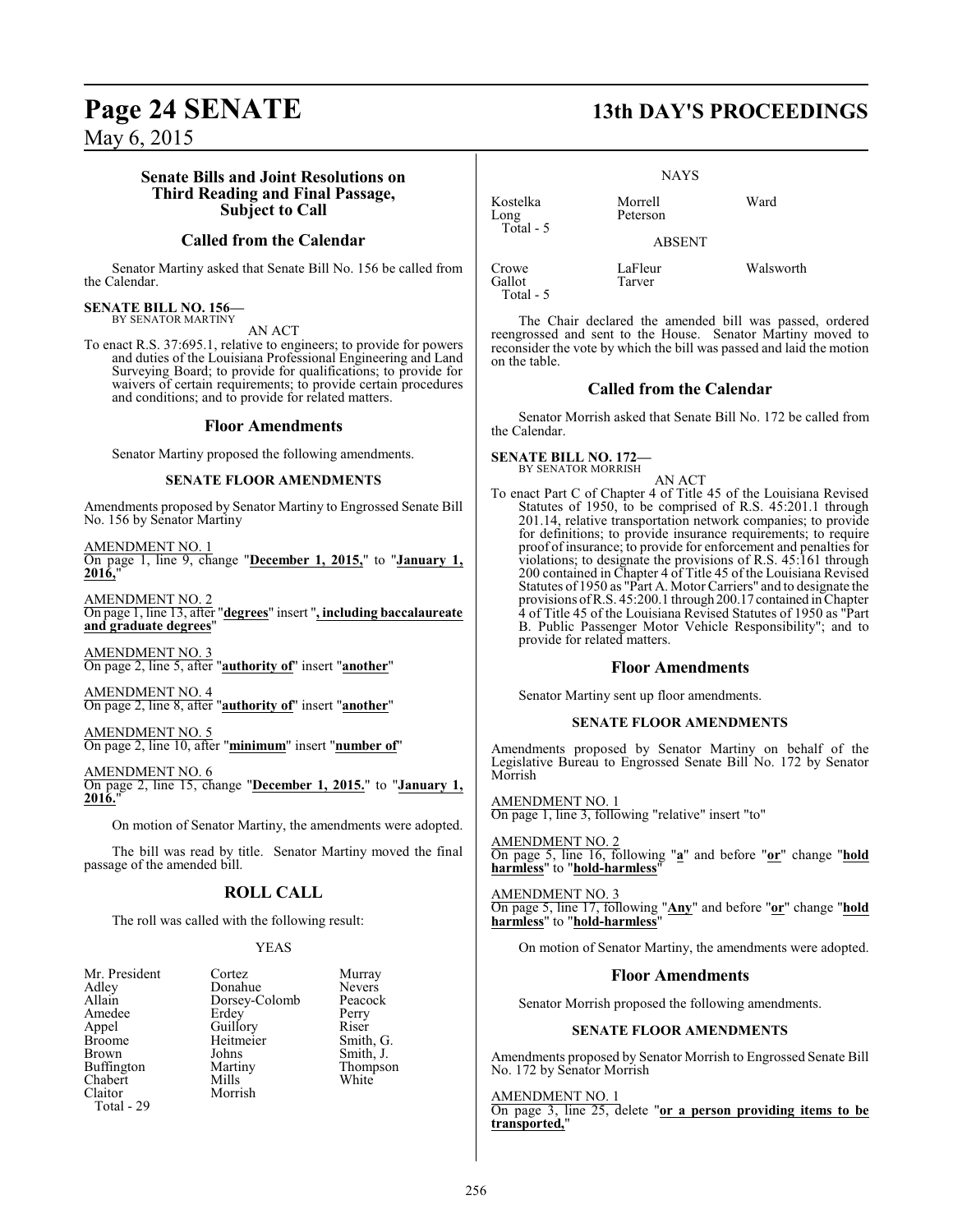# **13th DAY'S PROCEEDINGS Page 25 SENATE**

# May 6, 2015

AMENDMENT NO. 2 On page 3, line 28, delete "**or items to be transported,**" AMENDMENT NO. 3 On page 3, line 29, delete "**or the item to be transported is removed**" AMENDMENT NO. 4 On page page 4, line 10, delete "**or persons providing items for transport**" AMENDMENT NO. 5 On page 4, at the end of line 14, insert: "**"Transportation network company" shall include the person, whether natural or juridical, that contracts with the transportation network company driver and the person, whether natural or juridical, that contracts with the person requesting a ride through the digital network.**" AMENDMENT NO. 6 On page 4, lines 16 and 17, delete "**or providers of items to be transported**" AMENDMENT NO. 7 On page 4, line 25, delete "**"Rider" also**" and delete lines 26 through 29 AMENDMENT NO. 8 On page 5, line 1, delete "**with drivers**" and at the end of line 1 insert "**; choice of law and forum**" AMENDMENT NO. 9 On page 5, delete lines 15 through 18 and on line 19, change "**C.**" to "**B.**" AMENDMENT NO. 10 On page 5, after line 22, insert: "**C. All legal issues and disputes relating to a transportation network company's operation pursuant to this Part or the providing of transportation network company services pursuant to this Part, by and among a transportation network company, a transportation network company driver, and a person requesting a ride through a digital network, or other third parties shall be exclusively conducted in a court of competent jurisdiction in the state of Louisiana. All choice of law conflicts shall be resolved in accordance with Louisiana law.**" AMENDMENT NO. 11 On page 6, lines 8 and 9, delete "**in the amount of not less than one million dollars.**" and insert "**to the extent required by R.S. 22:1295.**" AMENDMENT NO. 12 On page 7, line 3, delete "**or items**" AMENDMENT NO. 13 On page 8, line 5, delete "**or items**" AMENDMENT NO. 14 On page 8, line 28, change "**fourteen**" to "**ten business**" AMENDMENT NO. 15 Donahue Total - 35 Total - 0 Crowe Morrell<br>LaFleur Tarver LaFleur Total - 4 on the table.

On page 9, delete lines 11 through 19, and insert: "**A transportation network company driver shall carry written or digital proof of coverage satisfying R.S. 45:201.6 with him at all times during his use of a vehicle in connection with a transportation network company's digital network. In the event of an accident, a transportation network company driver shall provide this insurance coverage information to the directly interested parties, automobile insurers and investigating police officers, upon request pursuant to R.S. 32:862. Upon such request, a transportation network company driver shall also disclose to directly interestedparties, automobile insurers, and investigating police officers, whether he was logged on to the transportation**

**network company's digital network or on a prearranged ride at the time of an accident.**"

On motion of Senator Morrish, the amendments were adopted.

The bill was read by title. Senator Morrish moved the final passage of the amended bill.

### **ROLL CALL**

The roll was called with the following result:

Mr. President Dorsey-Colomb Nevers<br>Adley Erdey Peacoc Adley Erdey Peacock<br>Allain Gallot Perry Allain Gallot<br>Amedee Guillory Amedee Guillory Peterson<br>Appel Heitmeier Riser Appel Heitmeier<br>Broome Johns Broome Johns Smith, G.<br>Brown Kostelka Smith, J. Brown Kostelka<br>Buffington Long Buffington Long Thompson<br>Chabert Martiny Walsworth Chabert Martiny Walsworth<br>Claitor Mills Ward Claitor Mills Ward Cortez Morrish White

NAYS

ABSENT

The Chair declared the amended bill was passed, ordered reengrossed and sent to the House. Senator Morrish moved to reconsider the vote by which the bill was passed and laid the motion

### **Called from the Calendar**

Senator Broome asked that Senate Bill No. 174 be called from the Calendar.

#### **SENATE BILL NO. 174—**

BY SENATOR BROOME

AN ACT To enact R.S. 9:3262, relative to leases and leasing; to provide relative to domestic abuse victims and certain residential lease agreements; to provide certain definitions, terms, procedures, conditions, and requirements; to provide relative to certain actions by lessors and lessees; to provide relative to certification of domestic abuse victim status; to provide relative to certain civil proceedings; and to provide for related matters.

#### **Floor Amendments**

Senator Broome proposed the following amendments.

#### **SENATE FLOOR AMENDMENTS**

Amendments proposed by Senator Broome to Engrossed Senate Bill No. 174 by Senator Broome

AMENDMENT NO. 1

On page 1, line 14, after "**owner who owns**" insert "**and leases**"

## AMENDMENT NO. 2

On page 1, line 16, after "**containing**" insert "**separate**"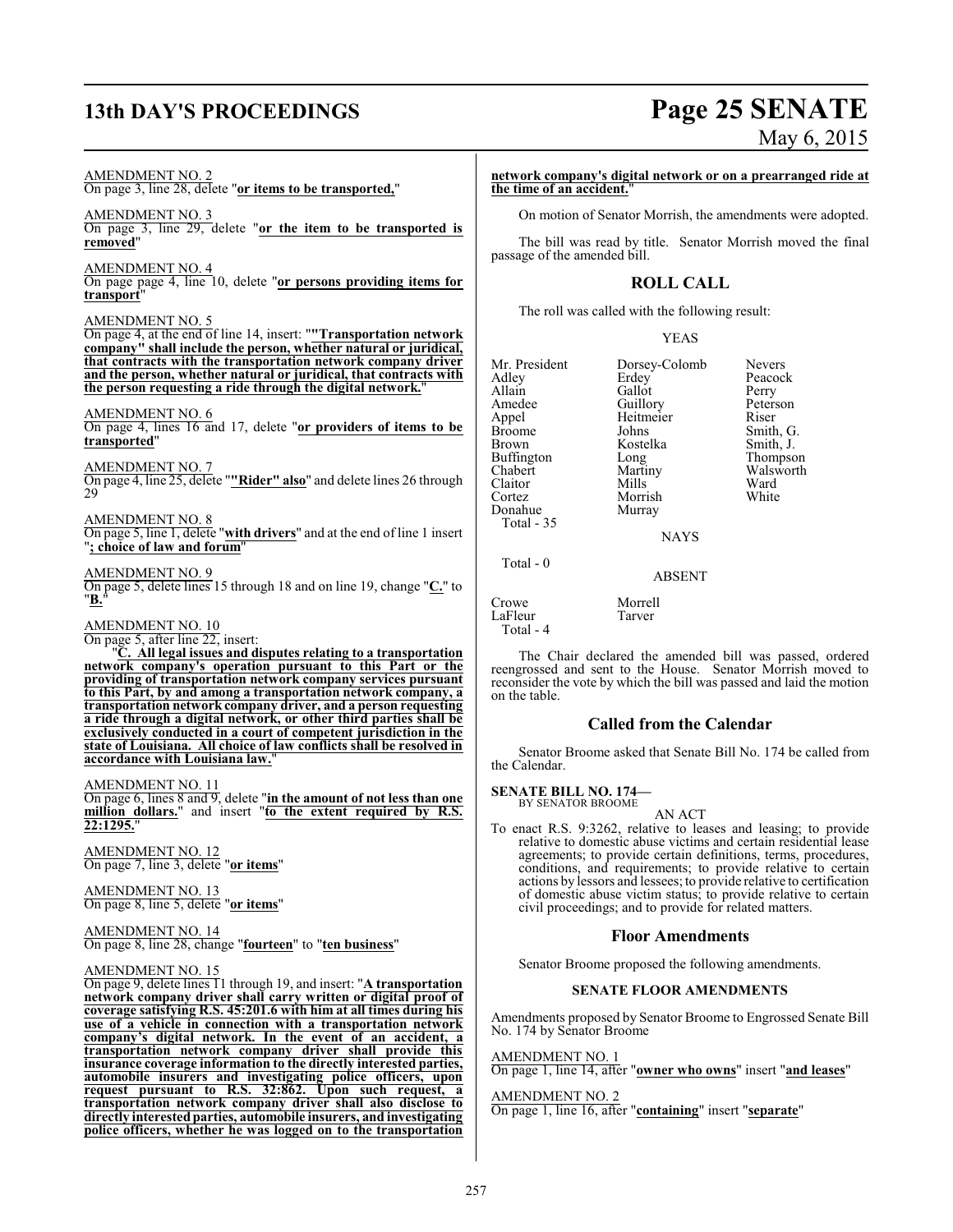#### AMENDMENT NO. 3

On page 1, line 17, after "**four families living**" insert "**in separate residential living quarters**"

#### AMENDMENT NO. 4

On page 2, delete lines 16 and 17, and insert:

"**(a) A police report from a state or federal law enforcement agency, or a court order or protective order from a state or federal court.**"

#### AMENDMENT NO. 5

On page 2, at the end of line 21, insert: "**Also at the discretion of the lessor only, the lessor may extend the thirty-day window within which Subsection E of this Section requires that a lessee seeking an accommodation as a domestic abuse victim shall submit written proof of domestic abuse victim status.**"

#### AMENDMENT NO. 6 On page 3, line 27, delete "**orally or**"

AMENDMENT NO. 7 On page 7, line 5, change "**two years** " to "**one year**"

AMENDMENT NO. 8 On page 7, line 12, delete "**and punitive damages**"

AMENDMENT NO. 9

On page 7, after line 12, insert the following: "**J. Notwithstanding 24 Code of Federal Regulations Part 5.2011 and any other provision of law to the contrary, the provisions of this Section shall not supersede 24 CFR Part 5 Subpart L, as amended from time to time, including the programs provided for in 24 CFR Part 5.2009.** 

On motion of Senator Broome, the amendments were adopted.

#### **Floor Amendments**

Senator Broome proposed the following amendments.

#### **SENATE FLOOR AMENDMENTS**

Amendments proposed by Senator Broome to Engrossed Senate Bill No. 174 by Senator Broome

#### AMENDMENT NO. 1

In Senate Floor Amendments proposed by Senator Broome and adopted by the Senate on May 6, 2015, delete Amendment No. 4, and on page 2, delete lines 16 and 17

AMENDMENT NO. 2 On page 2, line 18, change "**(b)**" to "**(a)**"

AMENDMENT NO. 3 On page 2, line 20, change "**(c)**" to "**(b)**"

On motion of Senator Broome, the amendments were adopted.

The bill was read by title. Senator Broome moved the final passage of the amended bill.

### **ROLL CALL**

The roll was called with the following result:

#### YEAS

| Mr. President     | Gallot    | <b>Nevers</b> |
|-------------------|-----------|---------------|
| Adley             | Heitmeier | Perry         |
| <b>Broome</b>     | Johns     | Peterson      |
| Brown             | Long      | Smith, G.     |
| <b>Buffington</b> | Mills     | Tarver        |
| Chabert           | Morrell   | Thompson      |

## **Page 26 SENATE 13th DAY'S PROCEEDINGS**

| Dorsey-Colomb<br>Total $-21$                                            | Murray                                                                          | Ward                                     |
|-------------------------------------------------------------------------|---------------------------------------------------------------------------------|------------------------------------------|
|                                                                         | <b>NAYS</b>                                                                     |                                          |
| Allain<br>Amedee<br>Appel<br>Claitor<br>Cortez<br>Donahue<br>Total - 16 | Erdey<br>Guillory<br>Kostelka<br>Martiny<br>Morrish<br>Peacock<br><b>ABSENT</b> | Riser<br>Smith, J.<br>Walsworth<br>White |
| Crowe<br>Total - 2                                                      | LaFleur                                                                         |                                          |

The Chair declared the amended bill was passed, ordered reengrossed and sent to the House. Senator Broome moved to reconsider the vote by which the bill was passed and laid the motion on the table.

#### **Senate Concurrent Resolutions on Second Reading Reported by Committees**

#### **SENATE CONCURRENT RESOLUTION NO. 16—** BY SENATOR MILLS

A CONCURRENT RESOLUTION To direct the Louisiana State Law Institute to establish a working group to study current law relative to marijuana and to make recommendations to protect public safety, hold marijuana offenders accountable, and control costs to the criminal justice system arising out of the prosecution of marijuana offenses.

Reported favorably by the Committee on Judiciary B.

The resolution was read by title. Senator Mills moved to adopt the Senate Concurrent Resolution.

### **ROLL CALL**

The roll was called with the following result:

#### YEAS

| Mr. President | Dorsey-Colomb | <b>Nevers</b> |
|---------------|---------------|---------------|
| Adley         | Erdey         | Peacock       |
| Allain        | Gallot        | Perry         |
| Amedee        | Guillory      | Peterson      |
| Appel         | Heitmeier     | Riser         |
| Broome        | Johns         | Smith, G.     |
| Brown         | Kostelka      | Smith, J.     |
| Buffington    | Long          | Tarver        |
| Chabert       | Martiny       | Thompson      |
| Claitor       | Mills         | Walsworth     |
| Cortez        | Morrell       | Ward          |
| Crowe         | Morrish       | White         |
| Donahue       | Murray        |               |
| Total - 38    |               |               |
|               | <b>NAYS</b>   |               |
| $Total - 0$   |               |               |

ABSENT

LaFleur

Total - 1

The Chair declared the Senate had adopted the Senate Concurrent Resolution and ordered it sent to the House.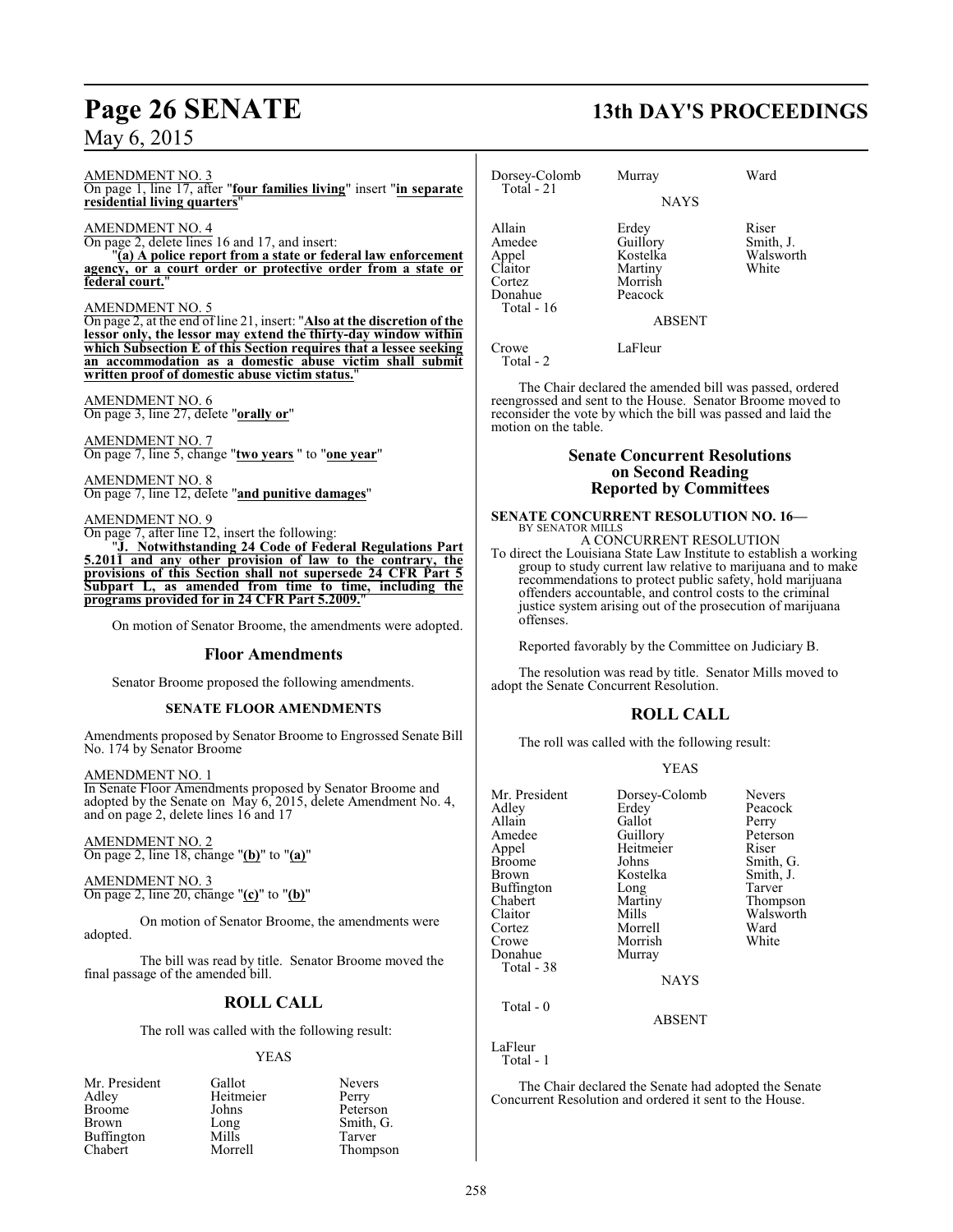## **13th DAY'S PROCEEDINGS Page 27 SENATE**

### **Rules Suspended**

Senator Adley asked for and obtained a suspension of the rules to revert to the Morning Hour.

#### **Introduction of Senate Resolutions**

Senator Peacock asked for and obtained a suspension of the rules to read Senate Resolutions a first and second time.

# **SENATE RESOLUTION NO. 99—** BY SENATORS PEACOCK AND BUFFINGTON

A RESOLUTION To express the sincere condolences of the Senate of the Legislature of Louisiana upon the death of Captain Shreve High School coach, Richard Alan Lary.

On motion of Senator Peacock the resolution was read by title and adopted.

#### **Introduction of Senate Concurrent Resolutions**

#### **SENATE CONCURRENT RESOLUTION NO. 82—** BY SENATOR MURRAY A CONCURRENT RESOLUTION

To encourage business owners and residents of Louisiana to take all measures to ensure the safety of their property, including considering the installation of security cameras to enhance safety, deter crime, and otherwise provide for the protection of their property.

The resolution was read by title and placed on the Calendar for a second reading.

**SENATE CONCURRENT RESOLUTION NO. 83—**<br>BY SENATORS THOMPSON AND RISER AND REPRESENTATIVES<br>ANDERS AND PYLANT A CONCURRENT RESOLUTION

To urge and request the Louisiana Wildlife and Fisheries Commission to change the name of the Sicily Island Hills Wildlife Management Area to the J.C. "Sonny" Gilbert Wildlife Management Area.

The resolution was read by title and placed on the Calendar for a second reading.

## **SENATE CONCURRENT RESOLUTION NO. 84—** BY SENATOR CORTEZ AND REPRESENTATIVE ROBIDEAUX

A CONCURRENT RESOLUTION To commend the students and faculty of the Lafayette Parish School System for their first-overall placement in the

Louisiana Governor's Games 23 rd Annual Elementary State Championship Fitness Meet.

The resolution was read by title and placed on the Calendar for a second reading.

### **Senate Concurrent Resolutions to be Adopted, Subject to Call**

### **Called from the Calendar**

Senator Dorsey-Colomb asked that Senate Concurrent Resolution No. 33 be called from the Calendar.

## **SENATE CONCURRENT RESOLUTION NO. 33—** BY SENATOR DORSEY-COLOMB

A CONCURRENT RESOLUTION To commend the Public Administration Institute Student Association (PAISA) at Louisiana State University and to recognize April 13, 2015, as the seventeenth annual PAISA Day at the Louisiana Legislature.

# May 6, 2015

The concurrent resolution was read by title. Senator Dorsey-Colomb moved to adopt the Senate Concurrent Resolution.

## **ROLL CALL**

The roll was called with the following result:

#### YEAS

| Mr. President     | Cortez        | Murray    |
|-------------------|---------------|-----------|
| Adley             | Donahue       | Nevers    |
| Allain            | Dorsey-Colomb | Peacock   |
| Amedee            | Gallot        | Peterson  |
| Appel             | Heitmeier     | Riser     |
| <b>Broome</b>     | Kostelka      | Smith, G. |
| <b>Brown</b>      | Long          | Smith, J. |
| <b>Buffington</b> | Martiny       | Thompson  |
| Chabert           | Morrell       | Walsworth |
| Claitor           | Morrish       | White     |
| Total - 30        |               |           |
|                   | NAYS          |           |

Total - 0

Guillory Total - 9

Crowe Johns Perry Erdey LaFleur Tarver

The Chair declared the Senate adopted the Senate Concurrent Resolution and ordered it sent to the House.

ABSENT

#### **Message from the House**

#### **ASKING CONCURRENCE IN HOUSE BILLS AND JOINT RESOLUTIONS**

#### May 6, 2015

To the Honorable President and Members of the Senate:

I am directed to inform your honorable body that the House of Representatives has finally passed and asks your concurrence in the following House Bills and Joint Resolutions:

| HB No. 33  | HB No. 76  | <b>HB</b> No. 85 |
|------------|------------|------------------|
| HB No. 122 | HB No. 129 | HB No. 257       |
| HB No. 270 | HB No. 296 | HB No. 303       |
| HB No. 332 | HB No. 339 | HB No. 345       |

Respectfully submitted, ALFRED W. SPEER Clerk of the House of Representatives

#### **House Bills and Joint Resolutions on First Reading**

**HOUSE BILL NO. 33—** BY REPRESENTATIVES BERTHELOT, ADAMS, BILLIOT, HENRY BURNS, CARTER, LEOPOLD, POPE, PUGH, AND SCHEXNAYDER AN ACT

To amend and reenact R.S. 30:2531(A)(2) and (B)(2),  $2531.1(D)(1)$ , (2), and (3),  $2531.3(F)(1)(b)$ , and  $2532(A)$ , relative to littering; to provide for criminal and civil penalties; to provide for the collection and distribution of littering fines; to provide for distribution of funds to certain retirement systems of law enforcement agencies; to provide for the use of funds by certain retirement systems; and to provide for related matters.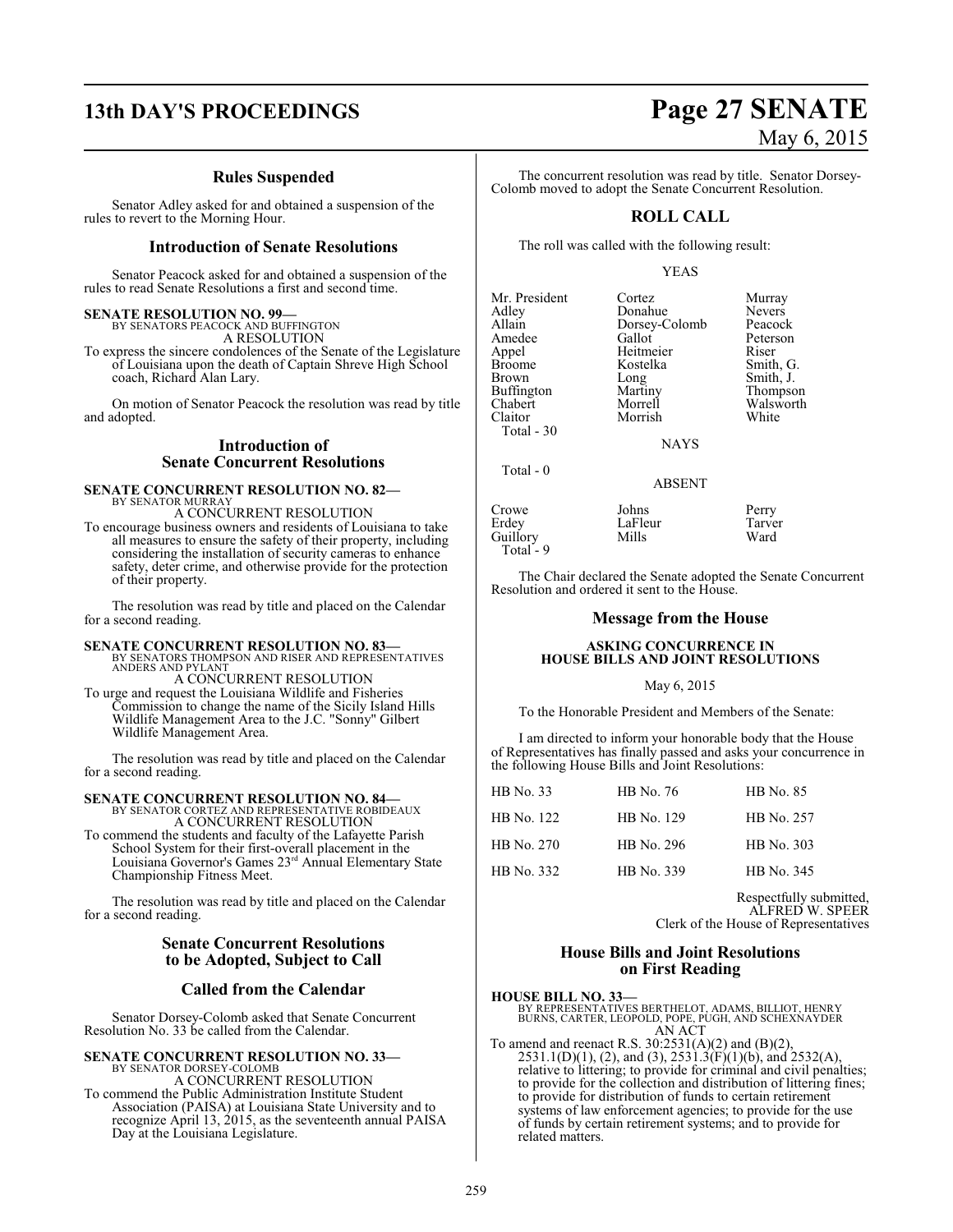## **Page 28 SENATE 13th DAY'S PROCEEDINGS**

## May 6, 2015

The bill was read by title and placed on the Calendar for a second reading.

#### **HOUSE BILL NO. 76—**

BY REPRESENTATIVE ALFRED WILLIAMS AN ACT

To amend and reenact R.S. 13:1952(4), relative to the City Court of Baton Rouge; to provide for the composition of the election sections; to provide for the number of judges elected from each election section; to provide for the assignment of divisions to each election section; to provide relative to the assignment of certain annexations to election sections; and to provide for related matters.

The bill was read by title and placed on the Calendar for a second reading.

#### **HOUSE BILL NO. 85—**

BY REPRESENTATIVE MILLER

AN ACT To amend and reenact R.S. 17:1994(B)(28), relative to the Louisiana Technical College; to change the designation of a campus in St. John the Baptist Parish; and to provide for related matters.

The bill was read by title and placed on the Calendar for a second reading.

## **HOUSE BILL NO. 122—** BY REPRESENTATIVE PONTI

AN ACT

To amend and reenact R.S. 13:1952(4), relative to the City Court of Baton Rouge; to provide for the election of judges to the City Court of Baton Rouge; to remove provisions relative to the use of election sections to elect judges of the court; and to provide for related matters.

The bill was read by title and placed on the Calendar for a second reading.

#### **HOUSE BILL NO. 129—**

BY REPRESENTATIVE JEFFERSON

AN ACT To amend and reenact R.S. 17:3139.2(4)(c) and 3351(A)(5)(b)(i), relative to nonresident tuition and fees charged at certain institutions of postsecondary education; to authorize the management boards of historically black public colleges and universities to reduce nonresident tuition and fees for undergraduate students; to provide that such tuition meets institutional efficiencies and accountability under the Louisiana Granting Resources and Autonomy for Diplomas Act; and to provide for related matters.

The bill was read by title and placed on the Calendar for a second reading.

## **HOUSE BILL NO. 257—** BY REPRESENTATIVE SEABAUGH

AN ACT

To amend and reenact R.S. 22:1009(A)(introductory paragraph), (5), and (7) and to enact R.S. 22:1009(B)(5) and (6), relative to healthcare provider credentialing; to specify that licensed dentists are healthcare providers and dental benefit plans are health insurance issuers for purposes of credentialing; to prohibit requiring recredentialing for additional practice locations; and to provide for related matters.

The bill was read by title and placed on the Calendar for a second reading.

### **HOUSE BILL NO. 270—**

BY REPRESENTATIVE ARMES AN ACT

To amend and reenact R.S. 46:460.51(introductory paragraph) and the heading of Subpart B of Part XIII of Chapter 3 of Title 46 of the Louisiana Revised Statutes of 1950, and to enact R.S.

46:442 and 460.70, relative to the medical assistance program of this state, known also as Medicaid; to prescribe duties of the Department of Health and Hospitals in administering the Medicaid program; to provide relative to Medicaid managed care organizations; to provide relative to provider claims for certain health services; and to provide for related matters.

The bill was read by title and placed on the Calendar for a second reading.

#### **HOUSE BILL NO. 296—**

BY REPRESENTATIVE TIM BURNS

AN ACT To amend and reenact R.S. 44:4.1(B)(28) and to enact Part V of Chapter 15 of Title 42 of the Louisiana Revised Statutes of 1950, to be comprised of R.S. 42:1191 through 1194, and R.S. 44:3.4, relative to records related to the enforcement of provisions of law under the jurisdiction of the Board of Ethics; to provide an exception to the Public Records Law for certain records of the Board of Ethics; to authorize the expungement of records relative to ethics code enforcement under certain circumstances; to provide for eligibility for obtaining expungement; to provide for the confidentiality of expunged records; to provide procedures for obtaining expungement; to provide for consideration of requests for expungement; to provide relative to the powers and duties of the ethics administrator and the Board of Ethics relative to expungement; to provide for orders of expungement; to provide for the confidentiality of deliberations and records relative to requests for expungement; to provide for the effects of expungement; and to provide for related matters.

The bill was read by title and placed on the Calendar for a second reading.

#### **HOUSE BILL NO. 303—**

BY REPRESENTATIVE GISCLAIR AN ACT

To amend and reenact R.S. 56:325.4(D), relative to stock assessments of certain finfish; to remove the requirement that the assessments for black drum, sheepshead, and flounder contain certain information for each species; and to provide for related matters.

The bill was read by title and placed on the Calendar for a second reading.

#### **HOUSE BILL NO. 332—**

BY REPRESENTATIVE BILLIOT AN ACT

To amend and reenact R.S. 56:305.6(B), relative to commercial crab trap gear licenses; to authorize certain wholesale/retail dealers to purchase a commercial crab trap gear license; and to provide for related matters.

The bill was read by title and placed on the Calendar for a second reading.

## **HOUSE BILL NO. 339—**

BY REPRESENTATIVE DOVE AN ACT

To amend and reenact R.S. 49:214.5.2(F), relative to functions and responsibilities of the Coastal Protection and Restoration Authority Board; to provide for the availability of certain resources to satisfy mitigation requirements related to integrated coastal protection projects of the board; and to provide for related matters.

The bill was read by title and placed on the Calendar for a second reading.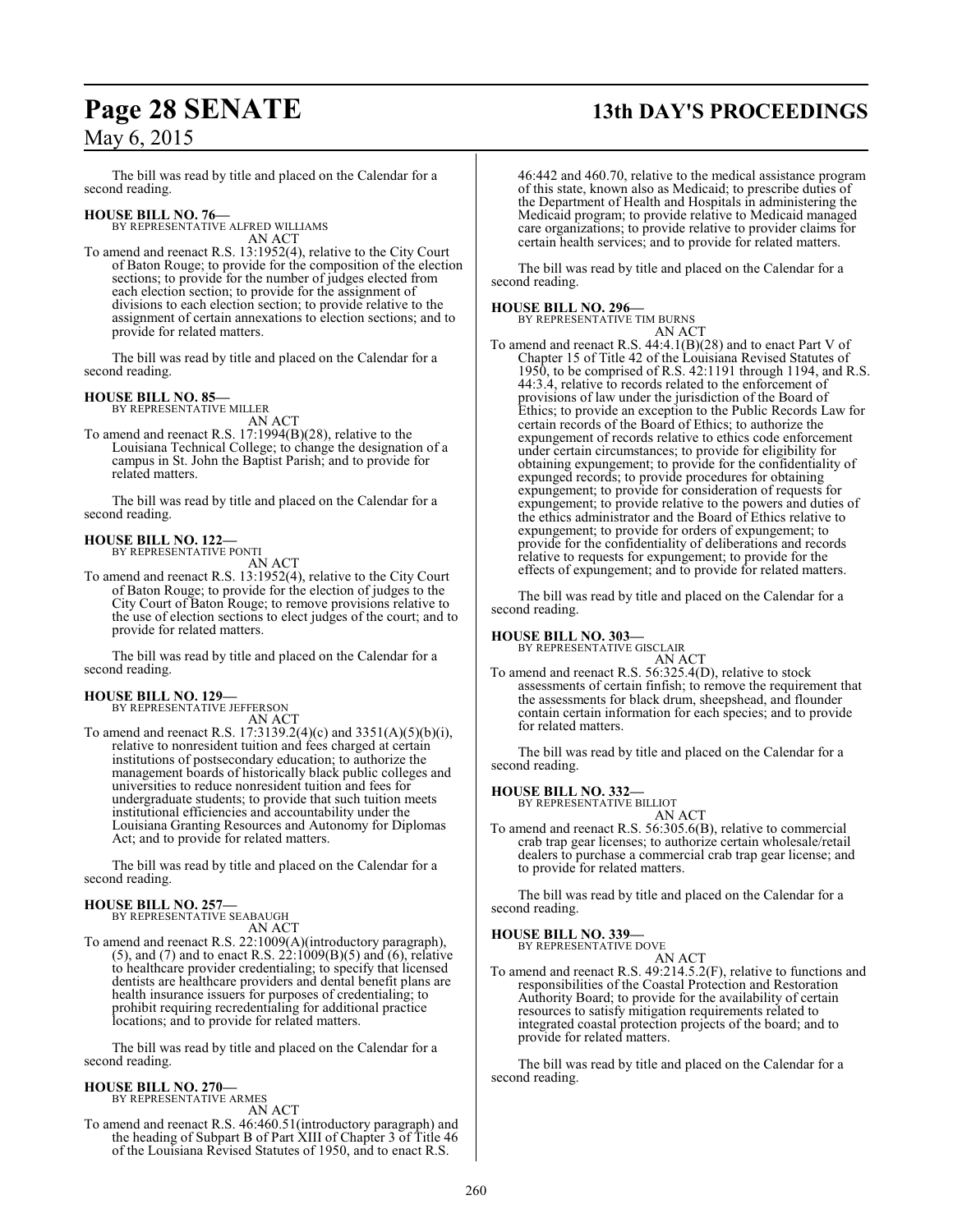## **13th DAY'S PROCEEDINGS Page 29 SENATE**

# May 6, 2015

**HOUSE BILL NO. 345—**

BY REPRESENTATIVE HOFFMANN AN ACT

To amend and reenact R.S. 17:3883(A)(6)(a)(introductory paragraph), (b), and (c), relative to evaluations of public school teachers and administrators; to require the advisory subcommittee of the Accountability Commission to report and make recommendations regarding proposed modifications of regulations; and to provide for related matters.

The bill was read by title and placed on the Calendar for a second reading.

#### **Message from the House**

#### **ASKING CONCURRENCE IN HOUSE CONCURRENT RESOLUTIONS**

May 6, 2015

To the Honorable President and Members of the Senate:

I am directed to inform your honorable body that the House of Representatives has finally passed and asks your concurrence in the following House Concurrent Resolutions:

| HCR No. 4          | $HCR$ No. 2        | <b>HCR</b> No. 35 |
|--------------------|--------------------|-------------------|
| <b>HCR No. 66</b>  | $HCR$ No. 39       | <b>HCR No. 44</b> |
| <b>HCR</b> No. 116 | <b>HCR No. 118</b> |                   |

Respectfully submitted, ALFRED W. SPEER Clerk of the House of Representatives

### **House Concurrent Resolutions on First Reading**

Senator Martiny asked for and obtained a suspension of the rules to take up House Concurrent Resolutions.

### **HOUSE CONCURRENT RESOLUTION NO. 2—** BY REPRESENTATIVES GAROFALO, BROADWATER, HODGES, POPE, RICHARD, SCHEXNAYDER, AND SEABAUGH AND SENATOR

**CROWE** 

#### A CONCURRENT RESOLUTION

To apply to the United States Congress, under the provisions of Article V of the Constitution of the United States, for the calling of a convention of the states limited to proposing amendments to the Constitution of the United States that impose fiscal restraints on the federal government, limit the power and jurisdiction of the federal government, and limit the terms of office for its officials and for members of congress.

The resolution was read by title and placed on the Calendar for a second reading.

## **HOUSE CONCURRENT RESOLUTION NO. 4—** BY REPRESENTATIVE SIMON

A CONCURRENT RESOLUTION

To express the intent of the legislature regarding the standard of care that physicians are required to use in the practice of telemedicine pursuant to the provisions of Act No. 442 of the 2014 Regular Session of the Legislature of Louisiana.

The resolution was read by title and placed on the Calendar for a second reading.

## **HOUSE CONCURRENT RESOLUTION NO. 35—** BY REPRESENTATIVE HUNTER A CONCURRENT RESOLUTION

To urge and request the United States Postal Service to consider assigning a new zip code to the town of Richwood in Ouachita Parish.

The resolution was read by title and placed on the Calendar for a second reading.

#### **HOUSE CONCURRENT RESOLUTION NO. 39—** BY REPRESENTATIVE HOLLIS

A CONCURRENT RESOLUTION To authorize and request the House Committee on House and Governmental Affairs and the Senate Committee on Senate and Governmental Affairs to meet and function as a joint committee to study and make recommendations with respect to the advisability of reducing the number of signatures required to have a recall election.

The resolution was read by title and placed on the Calendar for a second reading.

## **HOUSE CONCURRENT RESOLUTION NO. 44—** BY REPRESENTATIVE FOIL A CONCURRENT RESOLUTION

To urge and request each agency in the executive branch of state government to develop and implement a crisis leave pool that would enable employees to donate leave which could be used by employees who cannot work due to a crisis situation and who have insufficient leave to cover the absence required by the crisis situation.

The resolution was read by title and placed on the Calendar for a second reading.

# **HOUSE CONCURRENT RESOLUTION NO. 66—** BY REPRESENTATIVE HODGES

A CONCURRENT RESOLUTION

To continue the Comite River Diversion Canal Project Task Force that was created pursuant to House Concurrent Resolution No. 51 of the 2014 Regular Session of the Legislature of Louisiana to study and make recommendations on actions necessary to complete the construction of the Comite River Diversion Canal Project.

The resolution was read by title and placed on the Calendar for a second reading.

#### **HOUSE CONCURRENT RESOLUTION NO. 116—** BY REPRESENTATIVE WILLMOTT

A CONCURRENT RESOLUTION

To recognize Wednesday, May 6, 2015, as nurse practitioners day at the state capitol.

The resolution was read by title. Senator Martiny moved to concur in the House Concurrent Resolution.

### **ROLL CALL**

The roll was called with the following result:

Murray

#### YEAS

Mr. President Gallot Peterson<br>Adley Heitmeier Riser Adley Heitmeier<br>Allain Kostelka Allain Kostelka Smith, G.<br>Amedee Long Smith, J. Amedee Long Smith, J.<br>
Appel Martiny Tarver Appel Martiny<br>Broome Mills Broome Mills Thompson<br>Buffington Morrell Walsworth Buffington Morrell Walsworth<br>Chabert Morrish Ward Chabert Morrish Ward